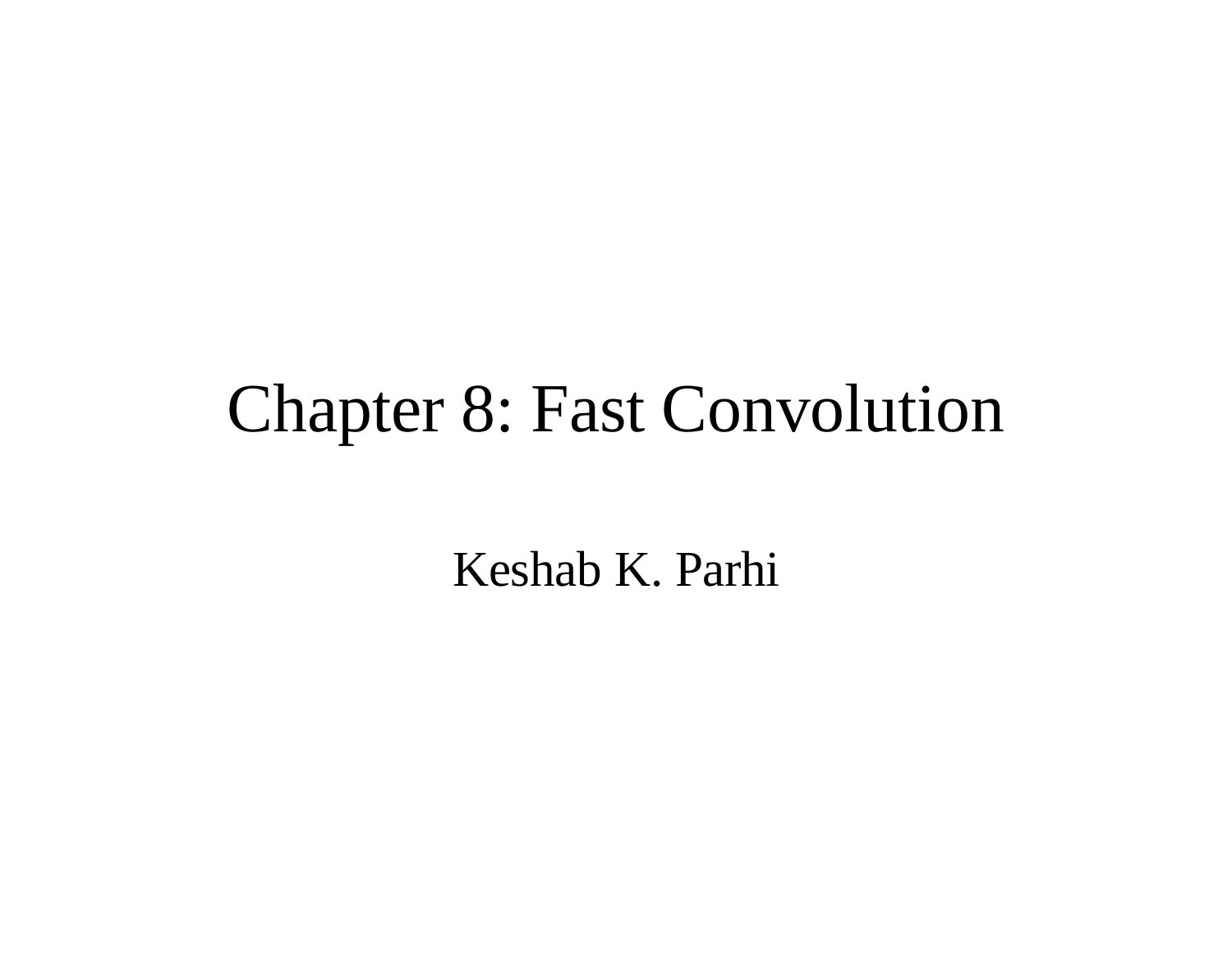# Chapter 8 Fast Convolution

- Introduction
- Cook-Toom Algorithm and Modified Cook-Toom Algorithm
- Winograd Algorithm and Modified Winograd Algorithm
- Iterated Convolution
- Cyclic Convolution
- Design of Fast Convolution Algorithm by Inspection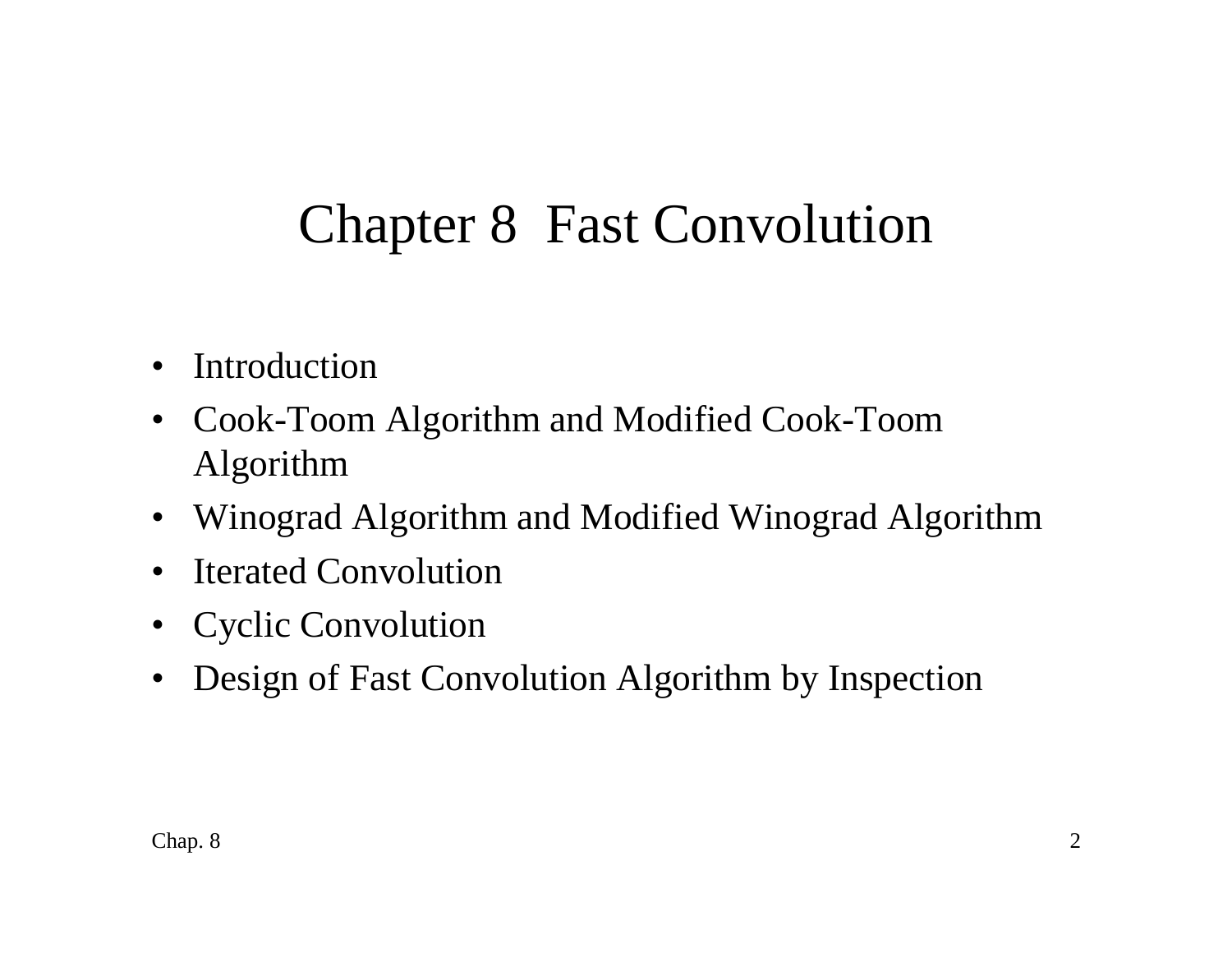## Introduction

- **Fast Convolution**: implementation of convolution algorithm using fewer multiplication operations by **algorithmic strength reduction**
- **Algorithmic Strength Reduction:** Number of strong operations (such as multiplication operations) is reduced at the expense of an increase in the number of weak operations (such as addition operations). These are best suited for implementation using either programmable or dedicated hardware
- **Example:** Reducing the multiplication complexity in complex number multiplication:
	- Assume  $(a+jb)(c+dj)=e+jf$ , it can be expressed using the matrix form, which requires 4 multiplications and 2 additions:

$$
\begin{bmatrix} e \\ f \end{bmatrix} = \begin{bmatrix} c & -d \\ d & c \end{bmatrix} \begin{bmatrix} a \\ b \end{bmatrix}
$$

### – However, the number of multiplications can be reduced to 3 at the expense of 3 extra additions by using:  $\int$

$$
\begin{cases} ac-bd = a(c-d) + d(a-b) \\ ad+bc = b(c+d) + d(a-b) \end{cases}
$$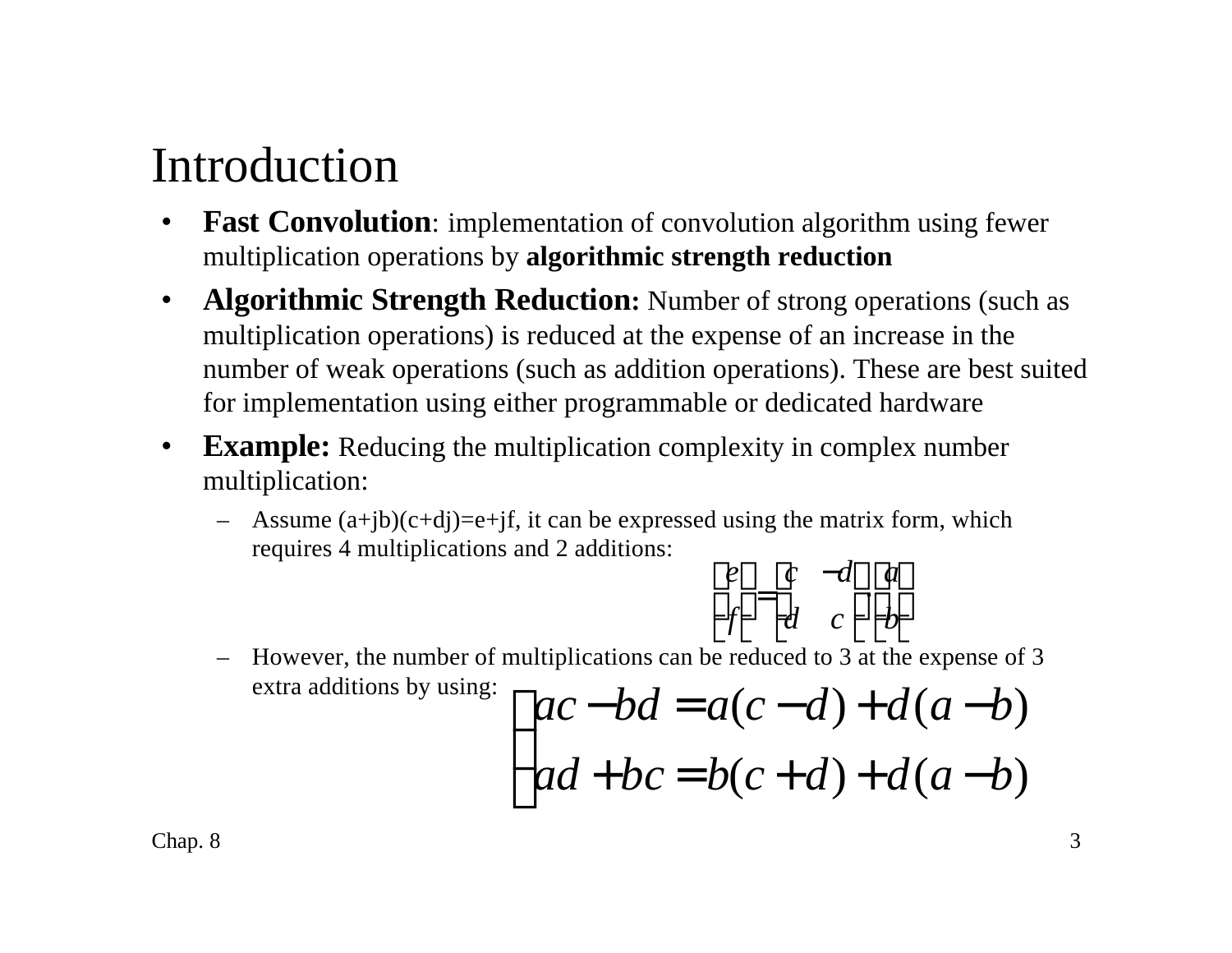– Rewrite it into matrix form, its coefficient matrix can be decomposed as the product of a 2X3(**C**), a 3X3(**H**)and a 3X2(**D**) matrix:

$$
s = \begin{bmatrix} e \\ f \end{bmatrix} = \begin{bmatrix} 1 & 0 & 1 \\ 0 & 1 & 1 \end{bmatrix} \cdot \begin{bmatrix} c - d & 0 & 0 \\ 0 & c + d & 0 \\ 0 & 0 & d \end{bmatrix} \cdot \begin{bmatrix} 1 & 0 \\ 0 & 1 \\ 1 & -1 \end{bmatrix} \cdot \begin{bmatrix} a \\ b \end{bmatrix} = C \cdot H \cdot D \cdot x
$$

- Where C is a post-addition matrix (requires 2 additions), D is a pre-addition matrix (requires 1 addition), and H is a diagonal matrix (requires 2 additions to get its diagonal elements)
- So, the arithmetic complexity is reduced to 3 multiplications and 3 additions (not including the additions in **H** matrix)
- In this chapter we will discuss two well-known approaches to the design of fast short-length convolution algorithms: the **Cook-Toom algorithm** (based on **Lagrange Interpolation**) and the **Winograd Algorithm** (based on the **Chinese remainder theorem**)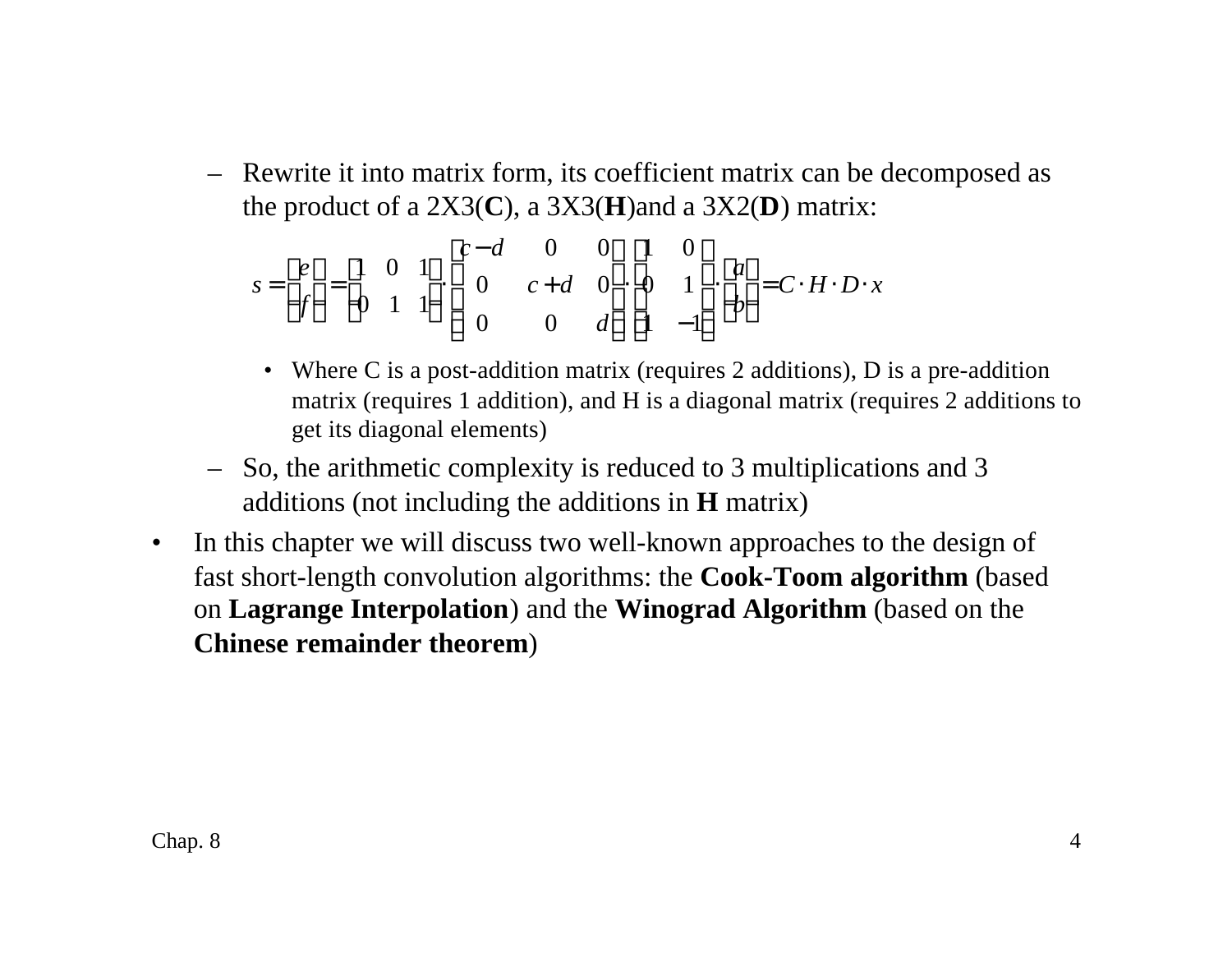### Cook-Toom Algorithm

- A linear convolution algorithm for polynomial multiplication based on the *Lagrange Interpolation Theorem*
- Lagrange Interpolation Theorem:

Let  $\bm{b}_0$ ,....,  $\bm{b}_n$  be a set of  $n+1$  distinct points, and let  $f(\bm{b}_i)$ , for i = 0, 1, ..., n be given. There is exactly one polynomial  $f(p)$  of degree n or less that has value  $f(\boldsymbol{b}_i)$  when evaluated at  $\boldsymbol{b}_i$  for i = 0, 1, ..., n. It is given by: ∏ − *j i n*  $\prod_{i} (p - \nu_{i})$ *p*  $(p - \mathbf{b}_i)$ *b*

$$
f(p) = \sum_{i=0}^{n} f(\boldsymbol{b}_i) \frac{j \neq i}{\prod_{j \neq i} (\boldsymbol{b}_i - \boldsymbol{b}_j)}
$$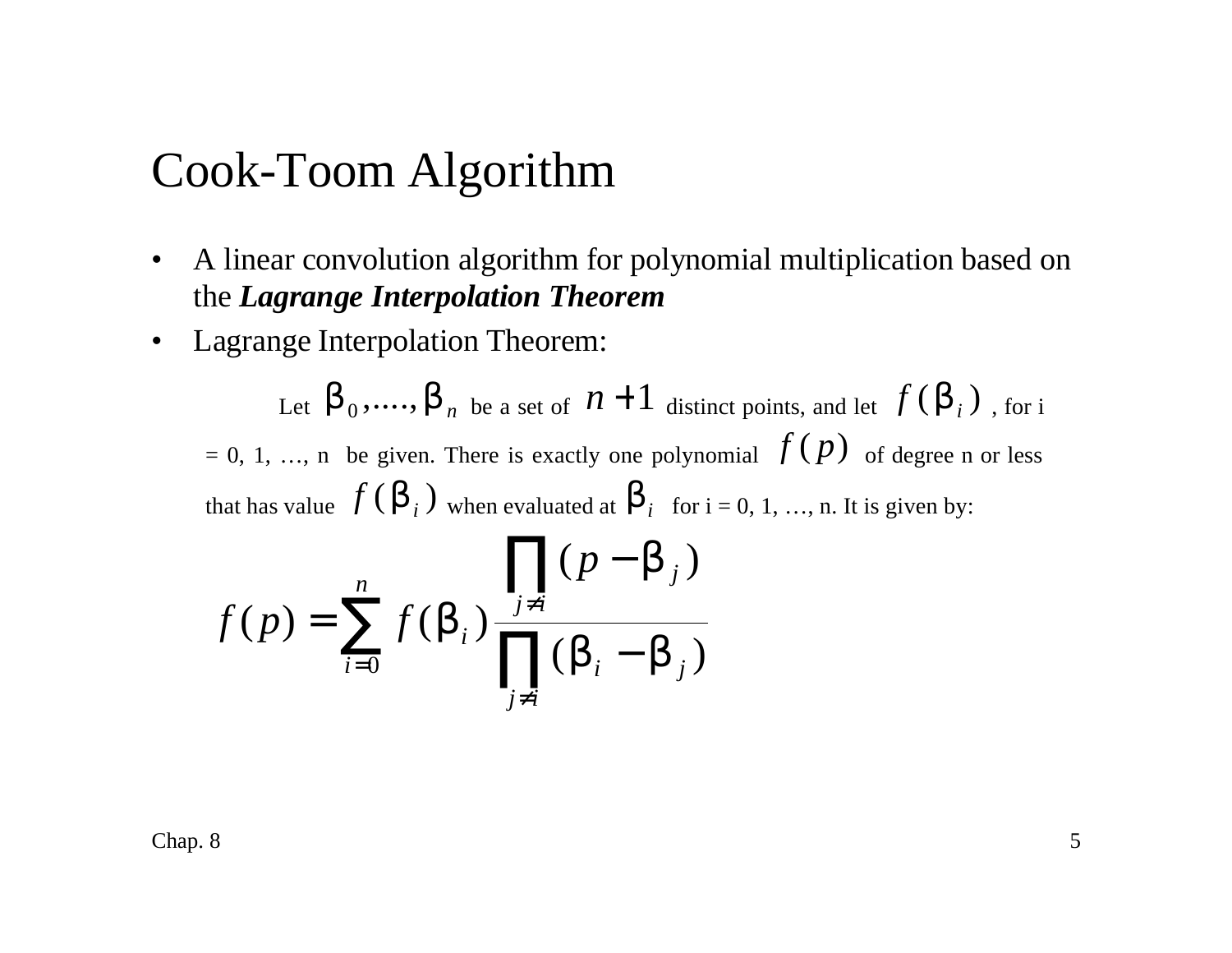• The application of Lagrange interpolation theorem into linear convolution

Consider an N-point sequence  $h = \{h_0, h_1, ..., h_{N-1}\}$ and an L-point sequence  $x = \{x_0, x_1, ..., x_{L-1}\}$ . The linear convolution of  $h$  and  $x$  can be expressed in terms of polynomial multiplication as follows:  $s(p) = h(p) \cdot x(p)$  where  $1^{\prime}$   $1^{\prime}$   $0$ 1  $h(p) = h_{N-1}p^{N-1} + ... + h_1p + h$  $= h_{N-1} p^{N-1} + ... + h_1 p + ...$ −  $1 P^{-1}$   $\lambda_0$ 1  $x(p) = x_{L-1}p^{L-1} + ... + x_1p + x$  $= x_{L-1} p^{L-1} + ... + x_1 p + ...$ −  $1 P^{-1}$   $\rightarrow 0$ 2  $s(p) = s_{L+N-2}p^{L+N-2} + ... + s_{1}p + s$  $+ N -$ The output polynomial  $S(p)$  has degree  $L+N-2$  and has  $L + \dot{N} - 1$ different points.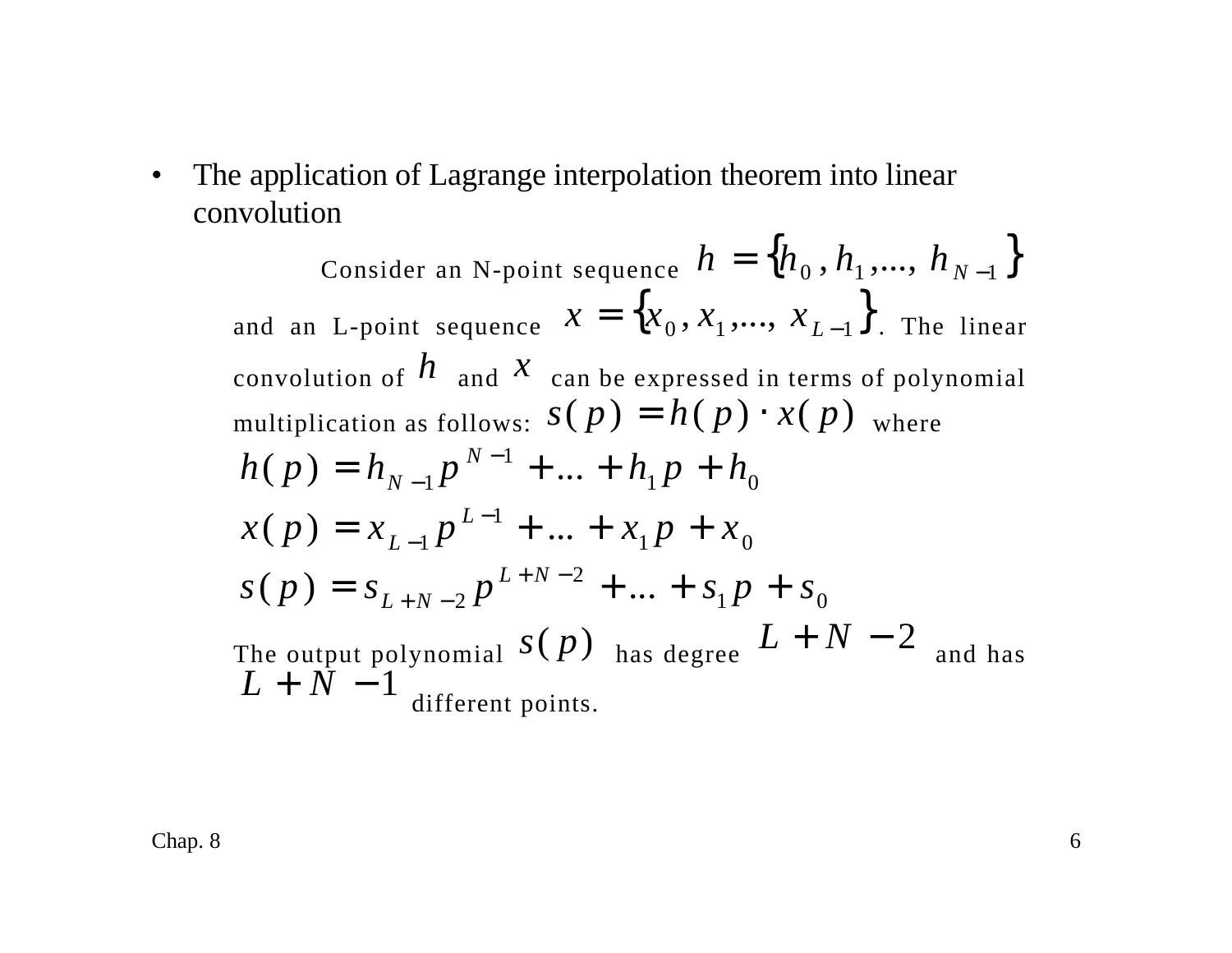• (continued)

*s*(*p*) can be uniquely determined by its values at  $L + N - 1$ different points. Let  $\{\boldsymbol{b}_0, \boldsymbol{b}_1, ..., \boldsymbol{b}_{L+N-2}\}$  be  $L+N-1$ different real numbers. If  $\ s(\bm b_i)$  <sub>for</sub>  $i=\{0{,}1{,}... , L+N-2\}$   $_{\rm are}$ known, then  $S(p)$  can be computed using the Lagrange interpolation theorem as:

$$
s(p) = \sum_{i=0}^{L+N-2} s(\boldsymbol{b}_i) \frac{\prod_{j \neq i} (p - \boldsymbol{b}_j)}{\prod_{j \neq i} (\boldsymbol{b}_i - \boldsymbol{b}_j)}
$$

It can be proved that this equation is the unique solution to compute linear convolution for  $s(p)$  given the values of  $s(\boldsymbol{b}_i)$ , for  $i = \{0, 1, \ldots, L + N - 2\}.$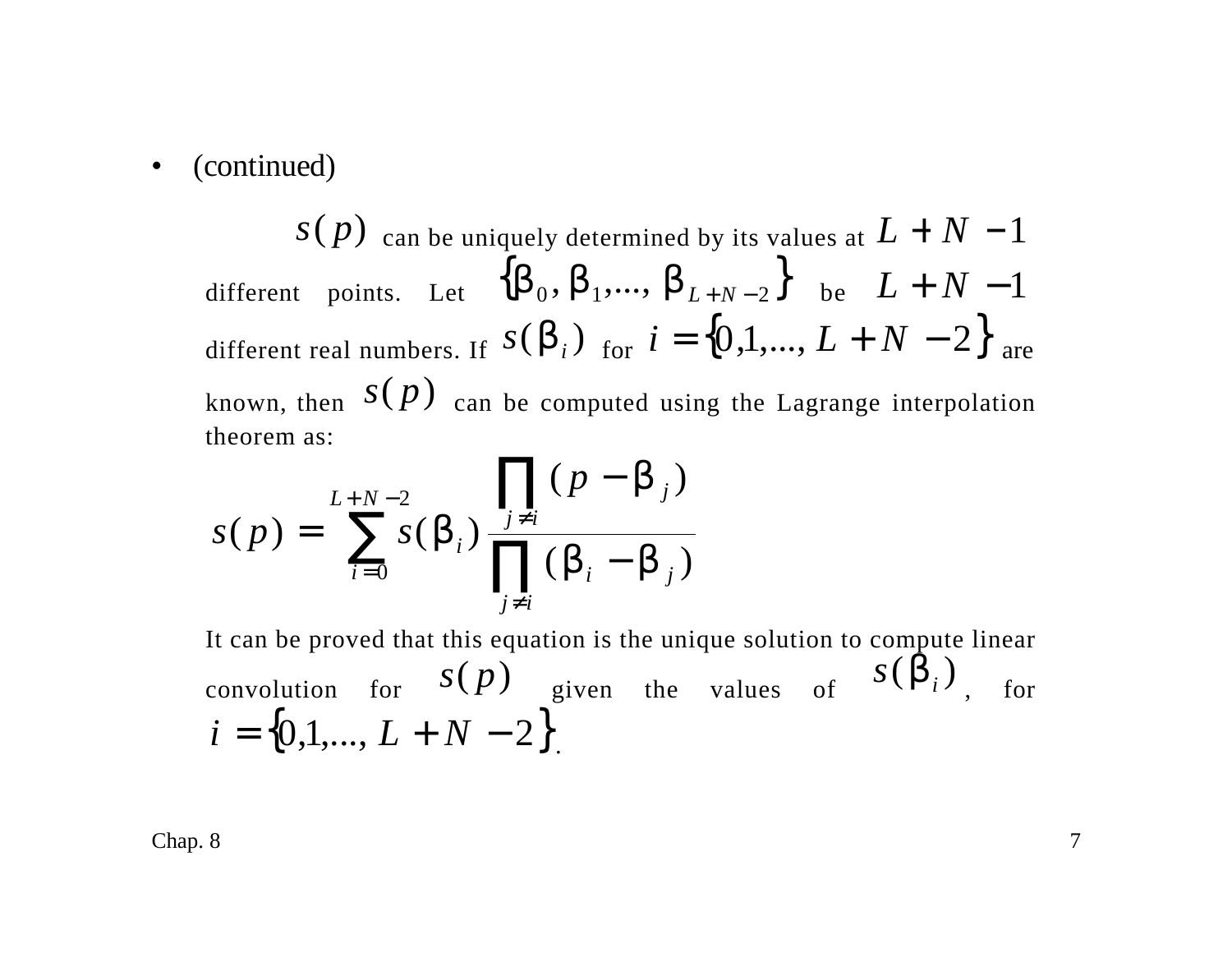- Cook-Toom Algorithm (Algorithm Description)
	- **1.** Choose  $L+N-1$  different real numbers  $\boldsymbol{b}_0, \boldsymbol{b}_1, \cdots \boldsymbol{b}_{L+N-2}$
	- **2. Compute**  $h(\mathbf{b}_i)$  and  $x(\mathbf{b}_i)$ , for  $i = \{0, 1, \dots, L + N 2\}$
	- **3. Compute**  $s(\mathbf{b}_i) = h(\mathbf{b}_i) \cdot x(\mathbf{b}_i)$ , for  $i = \{0, 1, \dots, L + N 2\}$

4. Compute 
$$
S(p)
$$
 by using 
$$
S(p) = \sum_{i=0}^{L+N-2} s(\mathbf{b}_i) \prod_{j \neq i} (p - \mathbf{b}_j)
$$

- Algorithm Complexity
	- The goal of the fast-convolution algorithm is to reduce the multiplication complexity. So, if  $\beta$ i `s (i=0,1,...,L+N-2) are chosen properly, the computation in step-2 involves some additions and multiplications by small constants
	- The multiplications are only used in step-3 to compute  $s(β<sub>i</sub>)$ . So, only L+N-1 multiplications are needed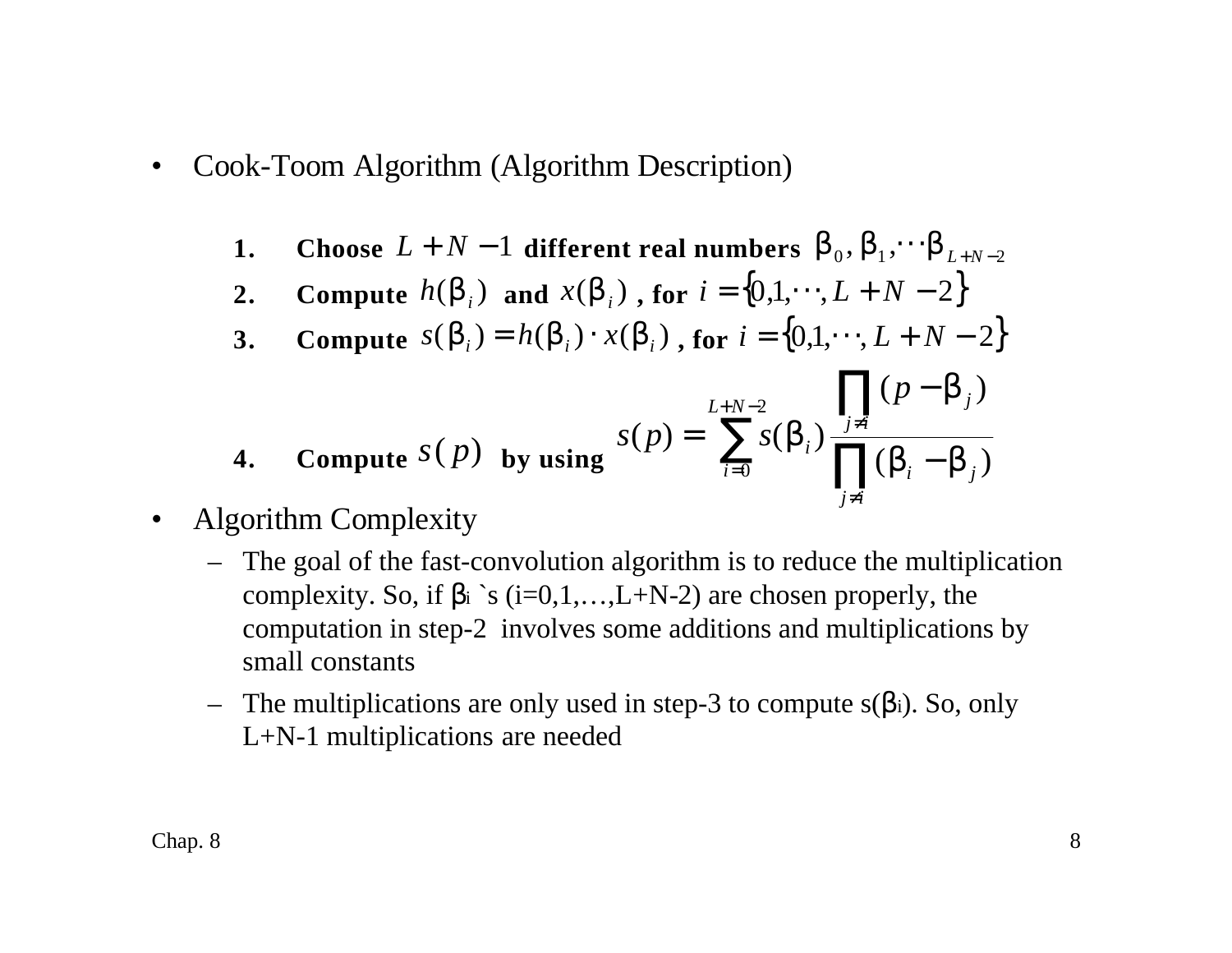- By Cook-Toom algorithm, the number of multiplications is reduced from  $O(LN)$  to  $L+N-1$  at the expense of an increase in the number of additions
- An adder has much less area and computation time than a multiplier. So, the Cook-Toom algorithm can lead to large savings in hardware (VLSI) complexity and generate computationally efficient implementation
- Example-1: (Example 8.2.1, p.230) Construct a 2X2 convolution algorithm using Cook-Toom algorithm with  $\beta = \{0,1,-1\}$ 
	- Write 2X2 convolution in polynomial multiplication form as s(p)=h(p)x(p), where  $h(p) = h_0 + h_1 p$   $x(p) = x_0 + x_1 p$

$$
s(p) = s_0 + s_1 p + s_2 p^2
$$

– Direct implementation, which requires 4 multiplications and 1 additions, can be expressed in matrix form as follows:

$$
\begin{bmatrix} s_0 \\ s_1 \\ s_2 \end{bmatrix} = \begin{bmatrix} h_0 & 0 \\ h_1 & h_0 \\ 0 & h_1 \end{bmatrix} \cdot \begin{bmatrix} x_0 \\ x_1 \end{bmatrix}
$$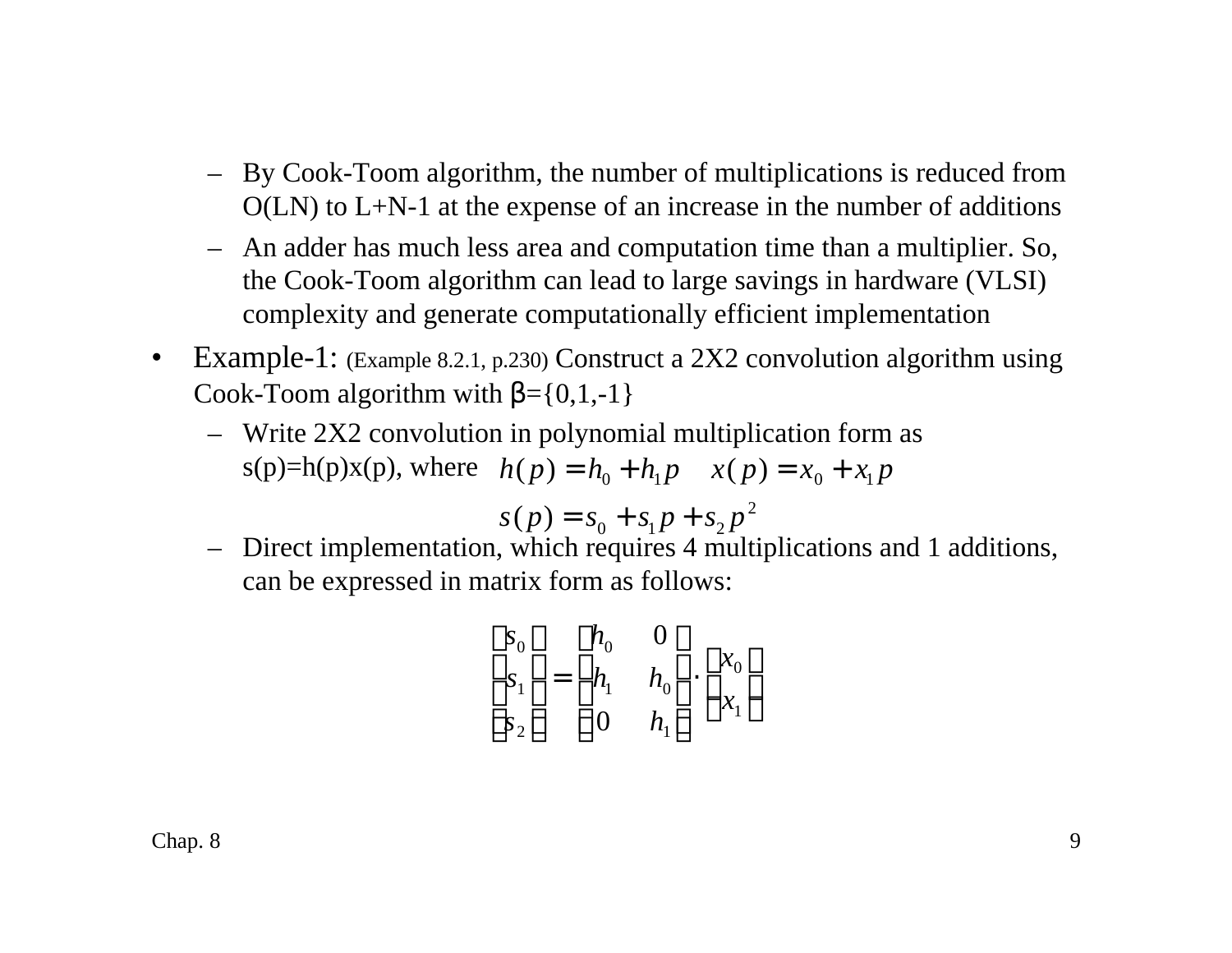- Example-1 (continued)
	- Next we use C-T algorithm to get an efficient convolution implementation with reduced multiplication number

$$
\mathbf{b}_0 = 0, \quad h(\mathbf{b}_0) = h_0, \quad x(\mathbf{b}_0) = x_0
$$
  

$$
\mathbf{b}_1 = 1, \quad h(\mathbf{b}_1) = h_0 + h_1, \quad x(\mathbf{b}_1) = x_0 + x_1
$$
  

$$
\mathbf{b}_2 = 2, \quad h(\mathbf{b}_2) = h_0 - h_1, \quad x(\mathbf{b}_2) = x_0 - x_1
$$

- Then, s( $β$ 0), s( $β$ 1), and s( $β$ 2) are calculated, by using 3 multiplications, as  $s(\mathbf{b}_0) = h(\mathbf{b}_0) x(\mathbf{b}_0)$   $s(\mathbf{b}_1) = h(\mathbf{b}_1) x(\mathbf{b}_1)$   $s(\mathbf{b}_2) = h(\mathbf{b}_2) x(\mathbf{b}_2)$
- From the Lagrange Interpolation theorem, we get:

$$
s(p) = s(b_0) \frac{(p - b_1)(p - b_2)}{(b_0 - b_1)(b_0 - b_2)} + s(b_1) \frac{(p - b_0)(p - b_1)}{(b_1 - b_0)(b_1 - b_2)}
$$
  
+ 
$$
s(b_2) \frac{(p - b_0)(p - b_1)}{(b_2 - b_0)(b_2 - b_1)}
$$
  
= 
$$
s(b_0) + p(\frac{s(b_1) - s(b_2)}{2}) + p^2(-s(b_0) + \frac{s(b_1) + s(b_2)}{2})
$$
  
= 
$$
s_0 + ps_1 + p^2 s_2
$$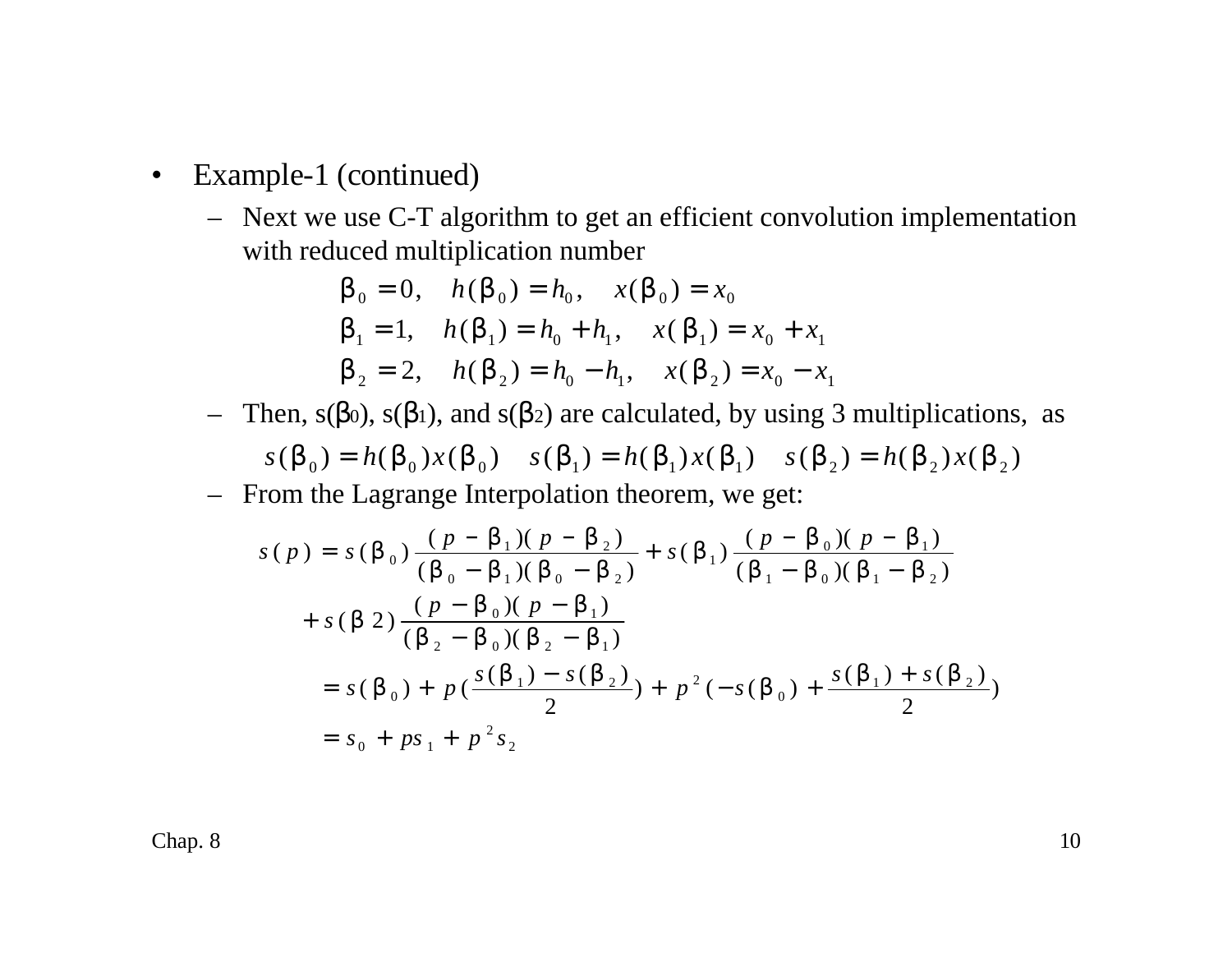- Example-1 (continued)
	- The preceding computation leads to the following matrix form

$$
\begin{bmatrix} s_0 \\ s_1 \\ s_2 \end{bmatrix} = \begin{bmatrix} 1 & 0 & 0 \\ 0 & 1 & -1 \\ -1 & 1 & 1 \end{bmatrix} \cdot \begin{bmatrix} s(\mathbf{b}_0) \\ s(\mathbf{b}_1)/2 \\ s(\mathbf{b}_2)/2 \end{bmatrix}
$$
  
= 
$$
\begin{bmatrix} 1 & 0 & 0 \\ 0 & 1 & -1 \\ -1 & 1 & 1 \end{bmatrix} \cdot \begin{bmatrix} h(\mathbf{b}_0) & 0 & 0 \\ 0 & h(\mathbf{b}_1)/2 & 0 \\ 0 & 0 & h(\mathbf{b}_2)/2 \end{bmatrix} \cdot \begin{bmatrix} x(\mathbf{b}_0) \\ x(\mathbf{b}_1) \\ x(\mathbf{b}_2) \end{bmatrix}
$$
  
= 
$$
\begin{bmatrix} 1 & 0 & 0 \\ 0 & 1 & -1 \\ -1 & 1 & 1 \end{bmatrix} \cdot \begin{bmatrix} h_0 & 0 & 0 \\ 0 & (h_0 + h_1)/2 & 0 \\ 0 & 0 & (h_0 - h_1)/2 \end{bmatrix} \cdot \begin{bmatrix} 1 & 0 \\ 1 & 1 \\ 1 & -1 \end{bmatrix} \cdot \begin{bmatrix} x_0 \\ x_1 \end{bmatrix}
$$

– The computation is carried out as follows **(5 additions, 3 multiplications)**

1. 
$$
H_0 = h_0
$$
,  $H_1 = \frac{h_0 + h_1}{2}$ ,  $H_2 = \frac{h_0 - h_1}{2}$  (pre-computed)  
\n2.  $X_0 = x_0$ ,  $X_1 = x_0 + x_1$ ,  $X_2 = x_0 - x_1$   
\n3.  $S_0 = H_0 X_0$ ,  $S_1 = H_1 X_1$ ,  $S_2 = H_2 X_2$   
\n4.  $s_0 = S_0$ ,  $s_1 = S_1 - S_2$ ,  $s_2 = -S_0 + S_1 + S_2$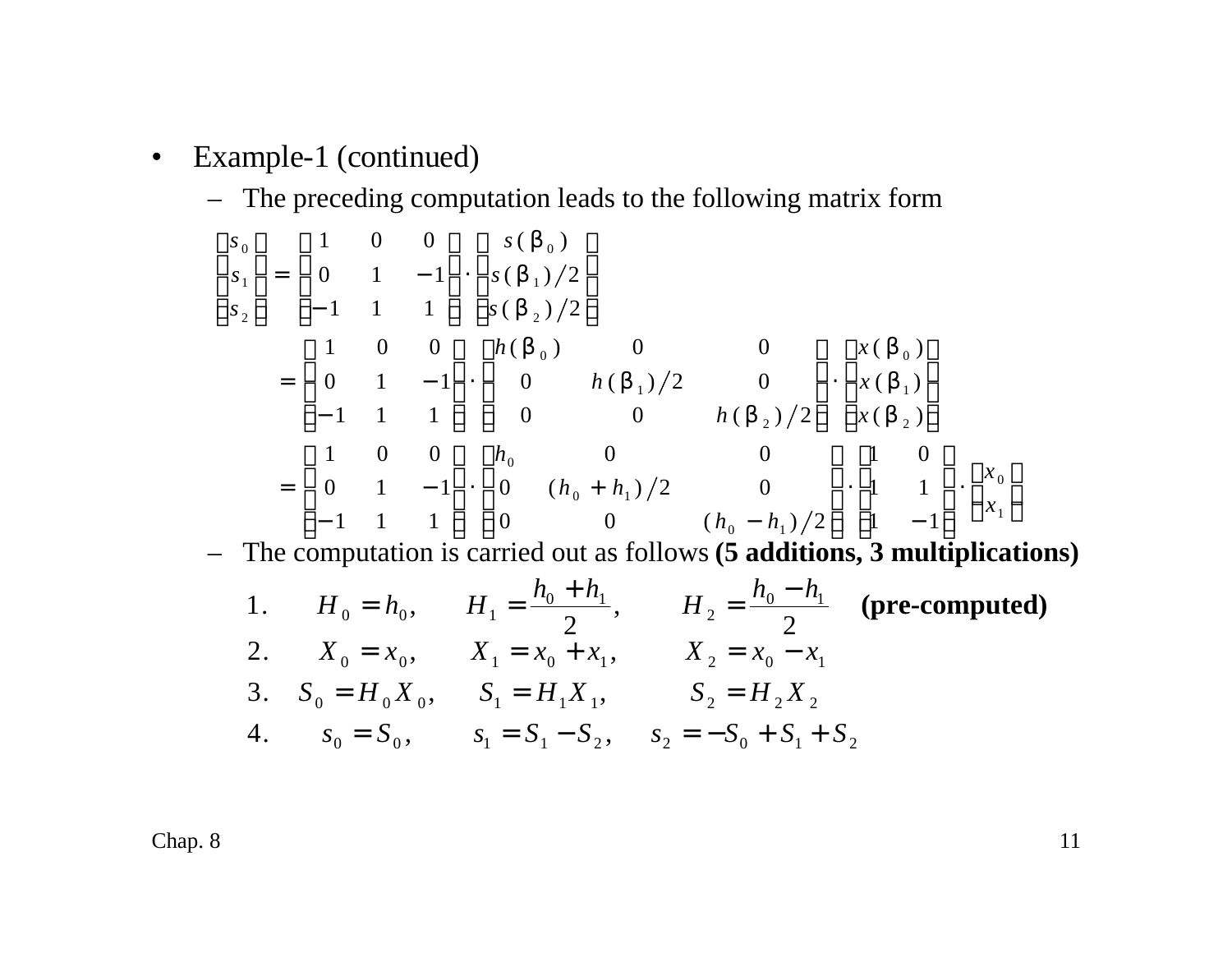- (Continued): Therefore, this algorithm needs 3 multiplications and 5 additions (ignoring the additions in the pre-computation ), i.e., the number of multiplications is reduced by 1 at the expense of 4 extra additions
- **Example-2**, please see **Example 8.2.2 of Textbook (p.231)**
- Comments
	- Some additions in the **preaddition** or **postaddition** matrices can be **shared**. So, when we count the number of additions, we only count one instead of two or three.
	- If we take h0, h1 as the FIR filter coefficients and take x0, x1 as the signal (data) sequence, then the terms **H0, H1 need not be recomputed** each time the filter is used. They can be precomputed once offline and stored. So, we **ignore** these computations when counting the number of operations
	- From Example-1, We can understand the Cook-Toom algorithm as a matrix decomposition. In general, a convolution can be expressed in matrix-vector forms as  $\begin{bmatrix} s_0 \end{bmatrix} \begin{bmatrix} h_0 \end{bmatrix}$  $0 \bigm]$

$$
\begin{bmatrix} s_0 \\ s_1 \\ s_2 \end{bmatrix} = \begin{bmatrix} h_0 & 0 \\ h_1 & h_0 \\ 0 & h_1 \end{bmatrix} \cdot \begin{bmatrix} x_0 \\ x_1 \end{bmatrix} \quad \text{or} \quad s = T \cdot x
$$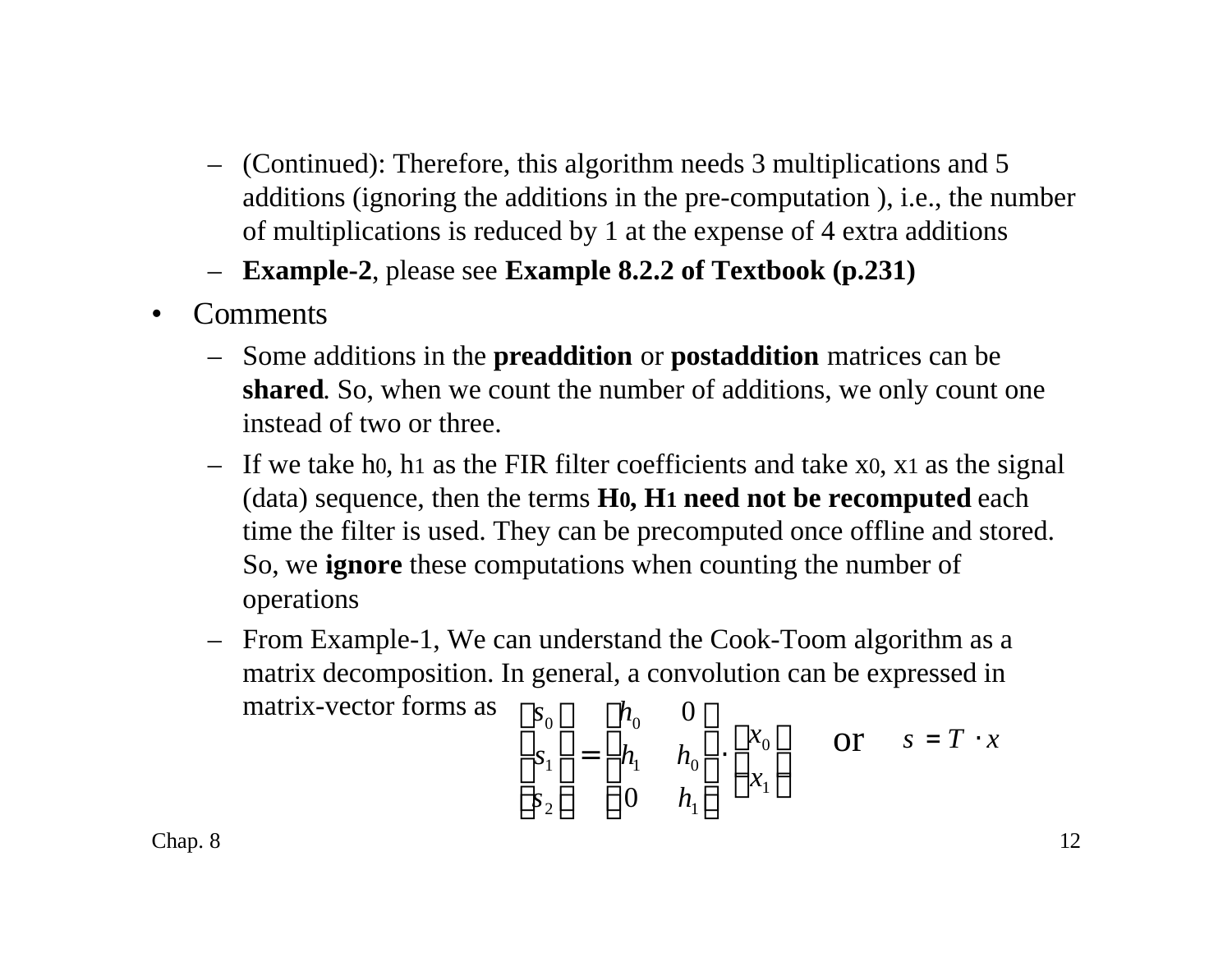– Generally, the equation can be expressed as

### *s*=*T*⋅*x*=*C*⋅*H*⋅*D*⋅*x*

- Where C is the postaddition matrix, D is the preaddition matrix, and H is a diagonal matrix with H<sub>i</sub>,  $i = 0, 1, ..., L+N-2$  on the main diagonal.
- Since **T=CHD**, it implies that the Cook-Toom algorithm provides a way to factorize the convolution matrix T into multiplication of 1 postaddition matrix **C**, 1 diagonal matrix **H** and 1 preaddition matrix **D**, such that the total number of multiplications is determined only by the non-zero elements on the main diagonal of the diagonal matrix **H**
- Although the number of multiplications is reduced, the number of additions has increased. The Cook-Toom algorithm can be modified in order to further reduce the number of additions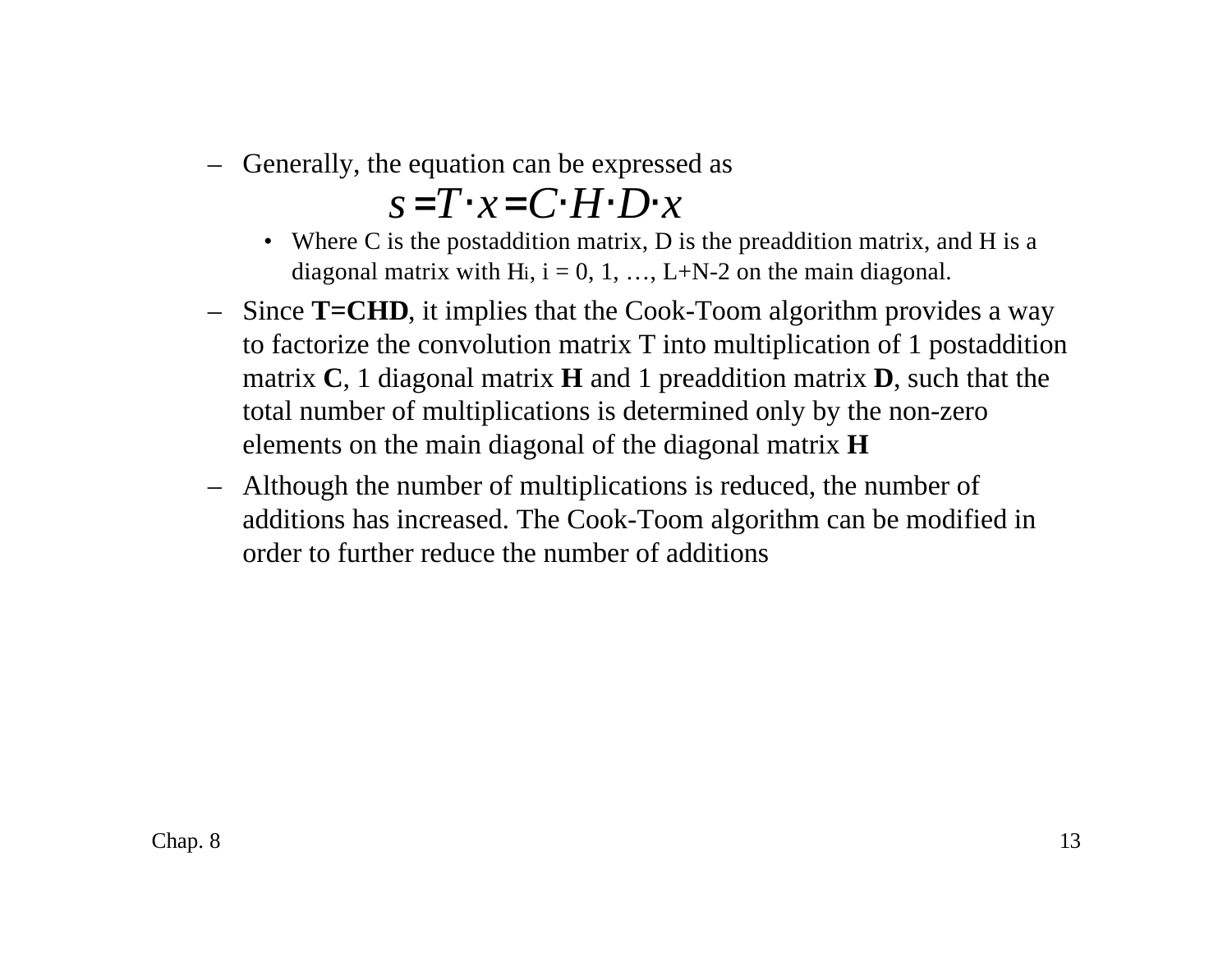## Modified Cook-Toom Algorithm

• The Cook-Toom algorithm is used to further reduce the number of addition operations in linear convolutions

Define 2  $S(p) = S(p) - S_{L+N-2} p^{L+N-1}$  $S'(p) = S(p) - S_{L+N-2}p^{L+N-2}$ . Notice that the degree of *s*(*p*) is  $L+N-2$  and  $S$ <sub>*L*+*N*−2 is its highest order</sub> coefficient. Therefore the degree of  $s'(p)$  is  $L+N-3$ .

• Now consider the modified Cook-Toom Algorithm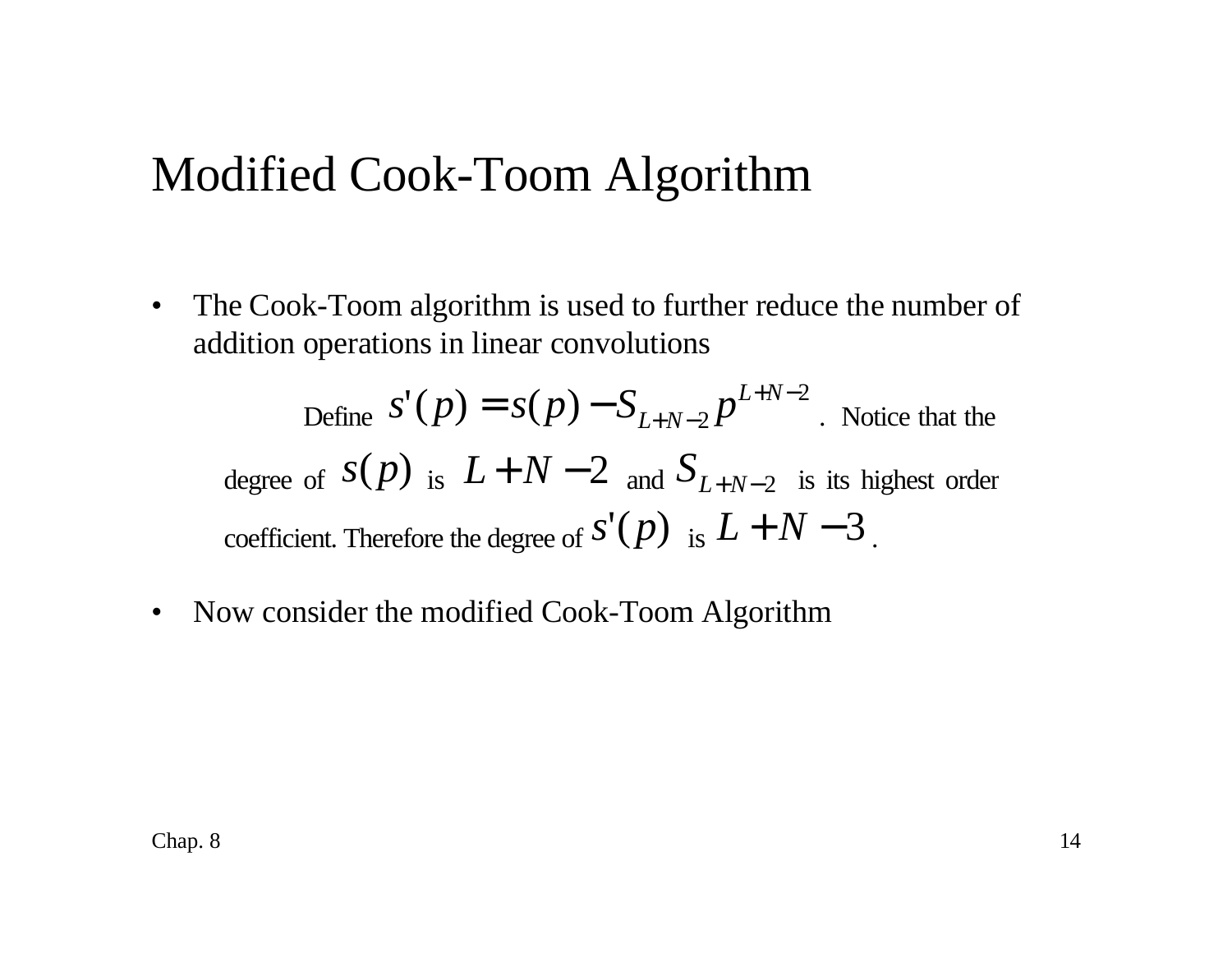• Modified Cook-Toom Algorithm

1. Choose 
$$
L+N-2
$$
 different real numbers  $b_0, b_1, \cdots, b_{L+N-3}$ 

- **2. Compute**  $h(\mathbf{b}_i)$  and  $x(\mathbf{b}_i)$ , for  $i = \{0, 1, \dots, L+N-3\}$
- **3. Compute**  $s(\mathbf{b}_i) = h(\mathbf{b}_i) \cdot x(\mathbf{b}_i)$ , for  $i = \{0, 1, \dots, L+N-3\}$

**4.** Compute 
$$
s'(b_i) = s(b_i) - s_{L+N-2}b_i^{L+N-2}
$$
, for  $i = \{0,1,\dots, L+N-3\}$ 

5. Compute 
$$
S'(p)
$$
 by using  $S'(p) = \sum_{i=0}^{L+N-2} S'(b_i) \frac{\prod_{j \neq i} (p-b_j)}{\prod_{j \neq i} (b_i - b_j)}$ 

6. Compute 
$$
s(p) = s'(p) + s_{L+N-2}p^{L+N-2}
$$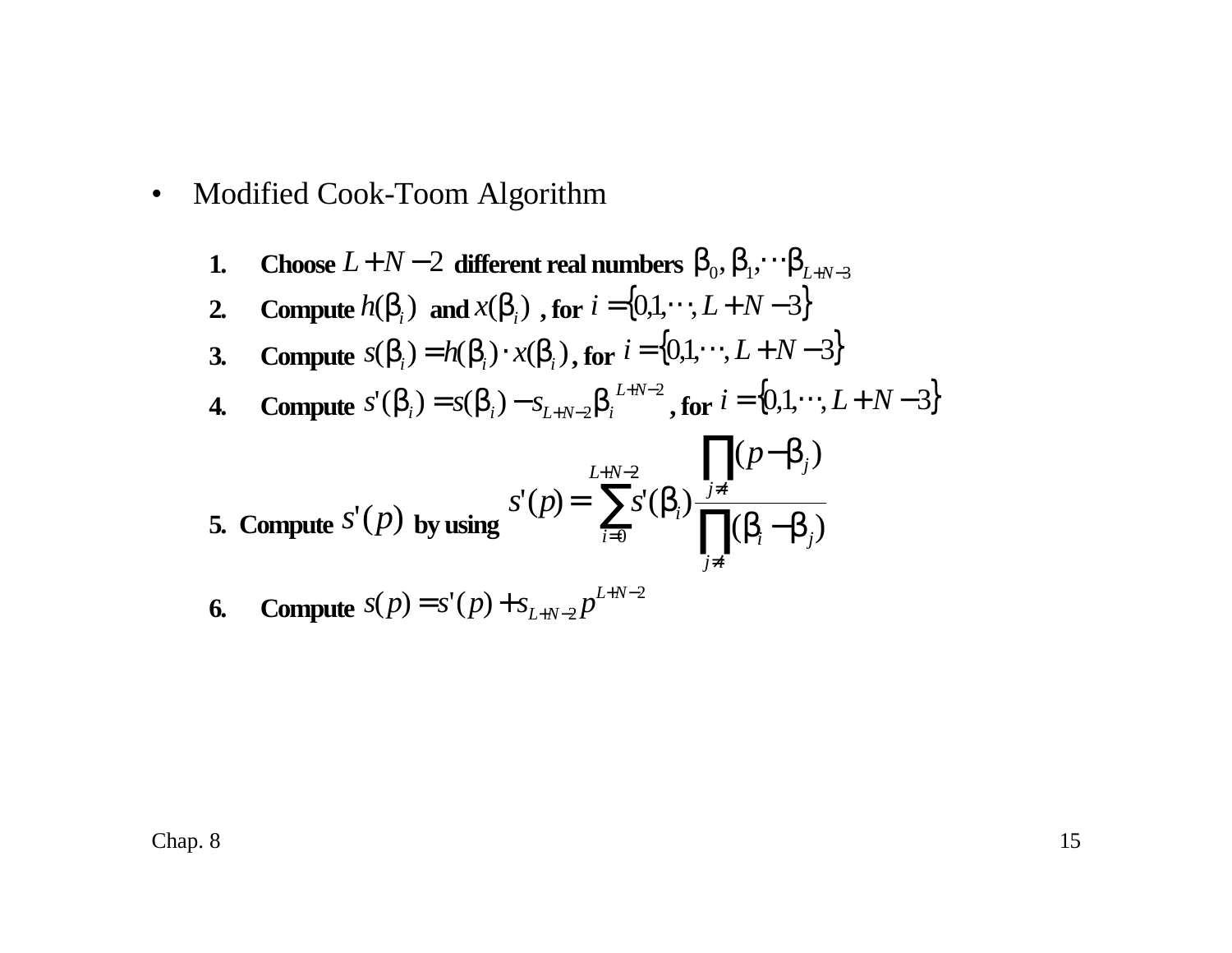- Example-3 (Example 8.2.3, p.234) Derive a 2X2 convolution algorithm using the modified Cook-Toom algorithm with  $\beta = \{0, -1\}$  $\mathbf{b}_1 = -1, \quad h(\mathbf{b}_1) = h_0 - h_1, \quad x(\mathbf{b}_1) = x_0 - x_1$ Consider the Lagrange interpolation for 2  $s'(p) = s(p) - h_1 x_1 p^2$  at  ${ \bf b}_0 = 0, {\bf b}_1 = -1 \}.$ First, find 2  $s'(\boldsymbol{b}_i) = h(\boldsymbol{b}_i)x(\boldsymbol{b}_i) - h_1x_1\boldsymbol{b}_i$ *h*<sub>0</sub> = 0,  $h(\mathbf{b}_0) = h_0$ ,  $x(\mathbf{b}_0) = x_0$ 0  $\mathbf{u}_1 \wedge \mathbf{v}_0$   $\mathbf{v}_1 \wedge \mathbf{v}_1$ 2  $s'(\mathbf{b}_1) = h(\mathbf{b}_1)x(\mathbf{b}_1) - h_1x_1\mathbf{b}_1^2 = (h_0 - h_1)(x_0 - x_1) - h_1x_1$  $0^{\mathcal{A}}0$ 2  $s'(\mathbf{b}_0) = h(\mathbf{b}_0) x(\mathbf{b}_0) - h_1 x_1 \mathbf{b}_0^2 = h_0 x$ 
	- Which requires 2 multiplications (not counting the h1x1) multiplication)

- Apply the Lagrange interpolation algorithm, we get:  
\n
$$
s'(p) = s'(b_0) \frac{(p - b_1)}{(b_0 - b_1)} + s'(b_1) \frac{(p - b_0)}{(b_1 - b_0)}
$$
\n
$$
= s'(b_0) + p(s'(b_0) - s'(b_1))
$$
\n
$$
= 16
$$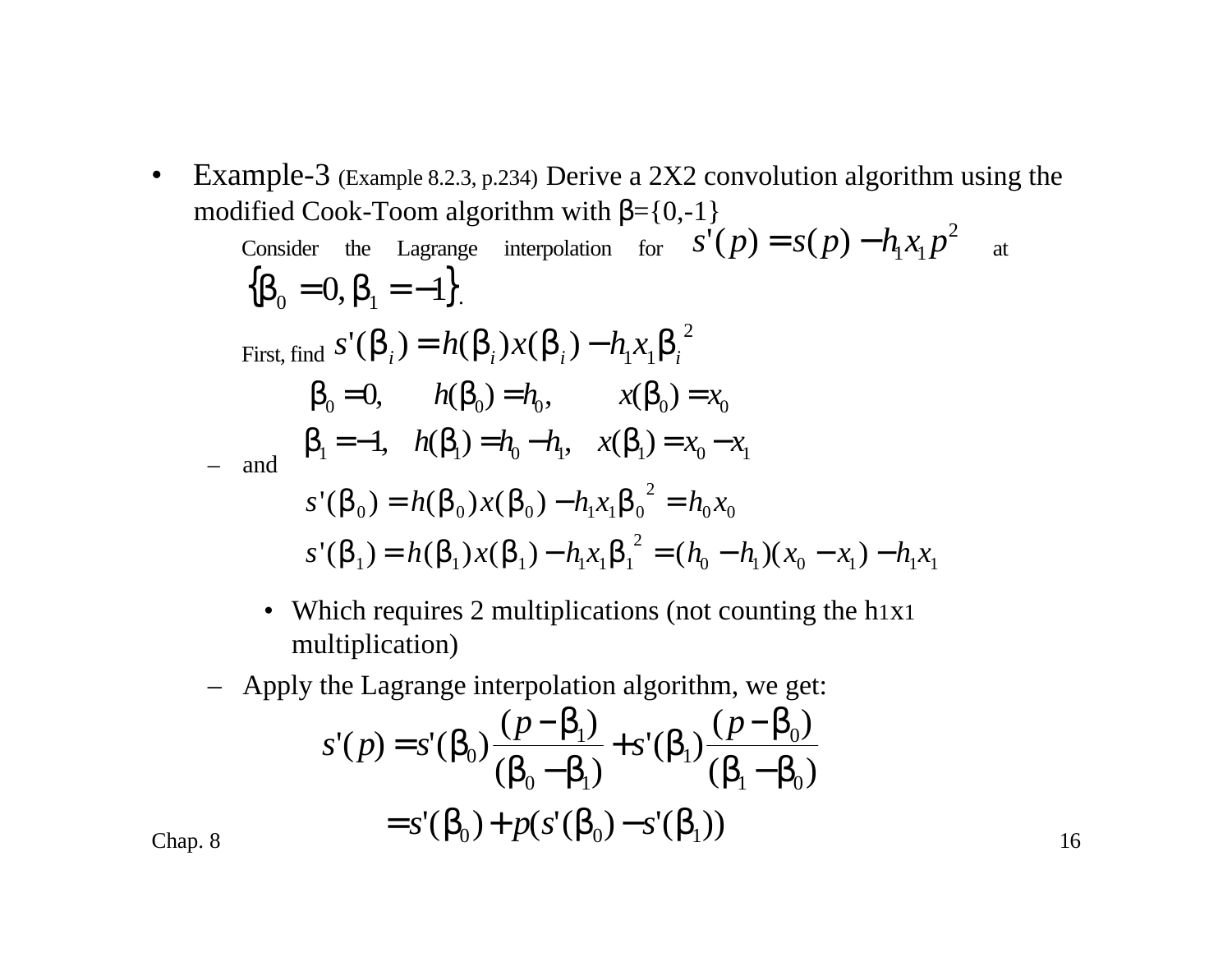• Example-3 (cont'd)

- Therefore, 
$$
s(p) = s'(p) + h_1 x_1 p^2 = s_0 + s_1 p + s_2 p^2
$$

– Finally, we have the matrix-form expression:

- Notice that 
$$
\begin{bmatrix} s_0 \\ s_1 \\ s_2 \end{bmatrix} = \begin{bmatrix} 1 & 0 & 0 \\ 1 & -1 & 0 \\ 0 & 0 & 1 \end{bmatrix} \cdot \begin{bmatrix} s'(\mathbf{b}_0) \\ s'(\mathbf{b}_1) \\ h_1x_1 \end{bmatrix}
$$
  
- Therefore: 
$$
\begin{bmatrix} s'(\mathbf{b}_0) \\ s'(\mathbf{b}_1) \\ h_1x_1 \end{bmatrix} = \begin{bmatrix} 1 & 0 & 0 \\ 0 & 1 & -1 \\ 0 & 0 & 1 \end{bmatrix} \cdot \begin{bmatrix} s(\mathbf{b}_0) \\ s(\mathbf{b}_1) \\ h_1x_1 \end{bmatrix}
$$

$$
\begin{bmatrix} s_0 \\ s_1 \\ s_2 \end{bmatrix} = \begin{bmatrix} 1 & 0 & 0 \\ 1 & -1 & 0 \\ 0 & 0 & 1 \end{bmatrix} \cdot \begin{bmatrix} 1 & 0 & 0 \\ 0 & 1 & -1 \\ 0 & 0 & 1 \end{bmatrix} \cdot \begin{bmatrix} s(\mathbf{b}_0) \\ s(\mathbf{b}_1) \\ h_1x_1 \end{bmatrix}
$$

$$
= \begin{bmatrix} 1 & 0 & 0 \\ 1 & -1 & 1 \\ 0 & 0 & 1 \end{bmatrix} \cdot \begin{bmatrix} h_0 & 0 & 0 \\ 0 & h_0 - h_1 & 0 \\ 0 & 0 & h_1 \end{bmatrix} \cdot \begin{bmatrix} 1 & 0 \\ 1 & -1 \\ 0 & 1 \end{bmatrix} \cdot \begin{bmatrix} x_0 \\ x_1 \end{bmatrix}
$$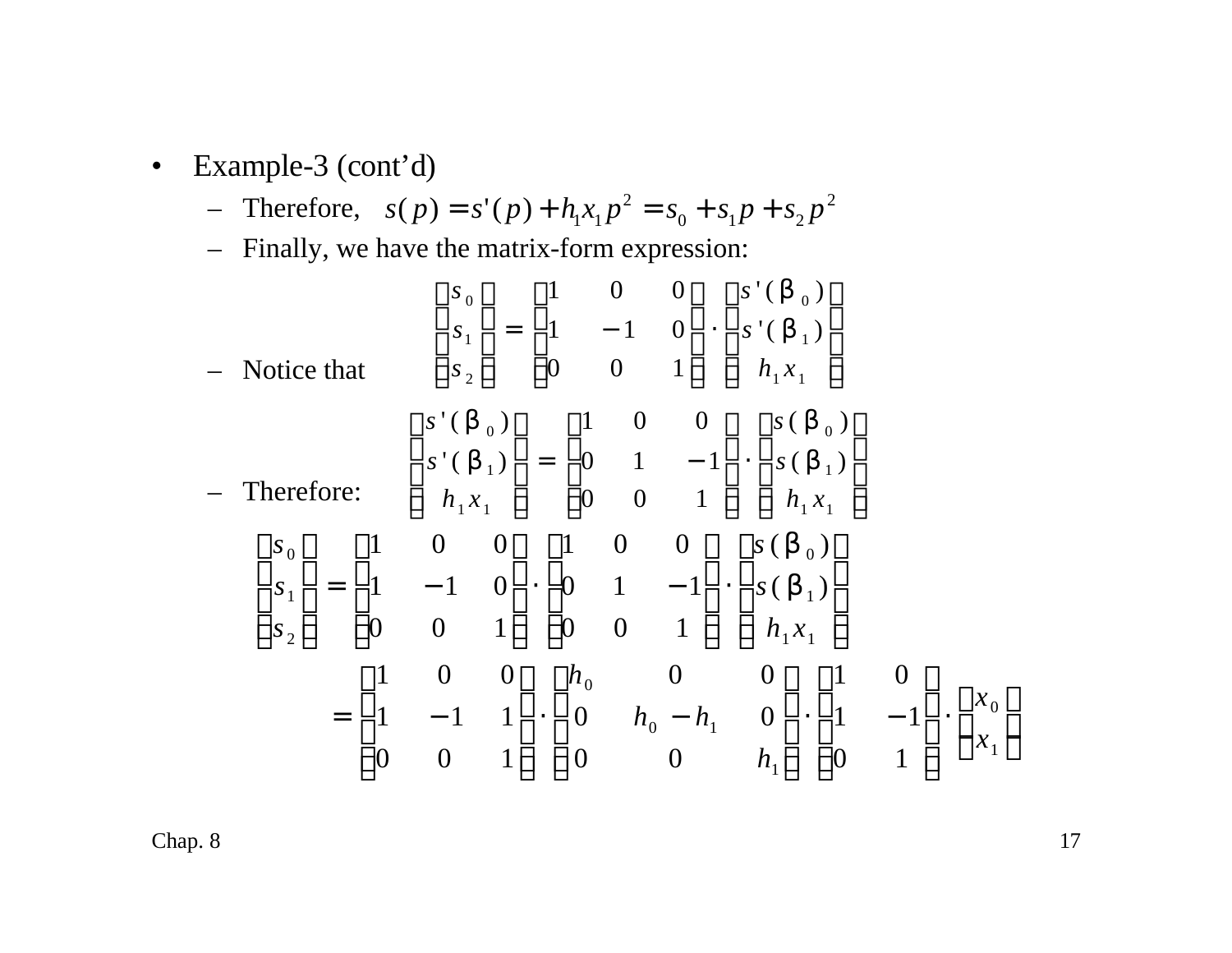- Example-3 (cont'd)
	- The computation is carried out as the follows:

| 1. $H_0 = h_0$ ,     | $H_1 = h_0 - h_1$                                      |             | $H_2 = h_1$ (pre-computed) |
|----------------------|--------------------------------------------------------|-------------|----------------------------|
| 2. $X_0 = x_0$ ,     | $X_1 = x_0 - x_1$                                      | $X_2 = x_1$ |                            |
| 3. $S_0 = H_0 X_0$ , | $S_1 = H_1 X_1, \qquad S_2 = H_2 X_2$                  |             |                            |
|                      | 4. $s_0 = S_0$ , $s_1 = S_0 - S_1 + S_2$ , $s_2 = S_2$ |             |                            |

- The total number of operations are 3 multiplications and 3 additions. Compared with the convolution algorithm in Example-1, the number of addition operations has been reduced by 2 while the number of multiplications remains the same.
- **Example-4 (Example 8.2.4, p. 236 of Textbook)**
- **Conclusion:** The Cook-Toom Algorithm is efficient as measured by the number of multiplications. However, as the size of the problem increases, it is not efficient because the number of additions increases greatly if β takes values other than  $\{0, \pm 1, \pm 2, \pm 4\}$ . This may result in complicated pre-addition and post-addition matrices. For large-size problems, the Winograd algorithm is more efficient.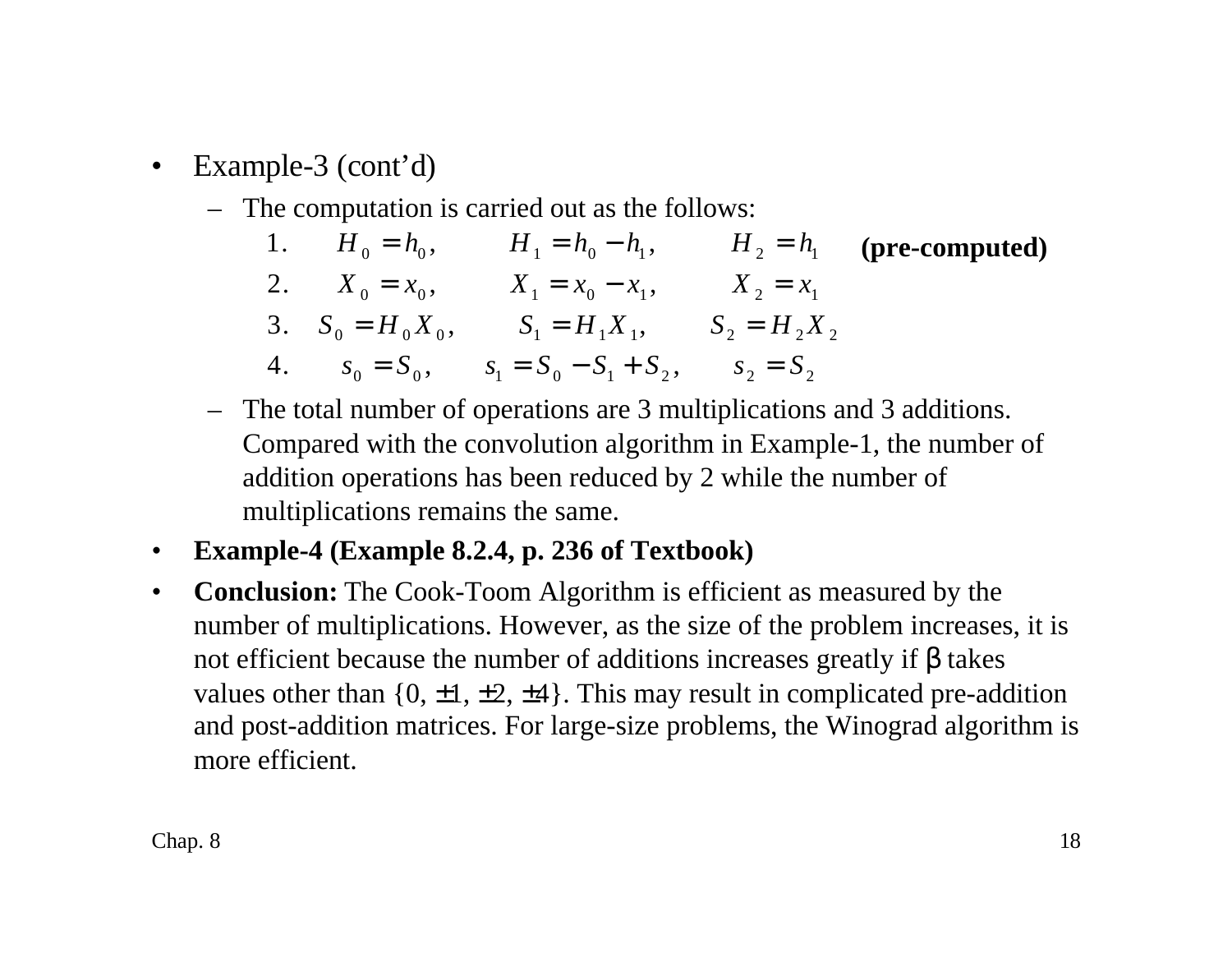## Winograd Algorithm

- The Winograd short convolution algorithm: based on the CRT (Chinese Remainder Theorem) ---It's possible to uniquely determine a nonnegative integer given only its remainder with respect to the given moduli, provided that the moduli are relatively prime and the integer is known to be smaller than the product of the moduli
- Theorem: CRT for Integers

Given 
$$
C_i = R_{m_i}[c]
$$
 (represents the remainder when  $C$  is divided by  $M_i$ ), for  $i = 0,1,...,k$ , where  $M_i$  are moduli and are relatively prime, then 
$$
c = \left(\sum_{i=0}^k c_i N_i M_i\right) \mod M
$$
, where  $M = \prod_{i=0}^k m_i$ ,  $M_i = M/m_i$ , and  $N_i$  is the solution of  $N_i M_i + n_i m_i = GCMM_i, m_i = 1$ , provided that  $0 \le c < M$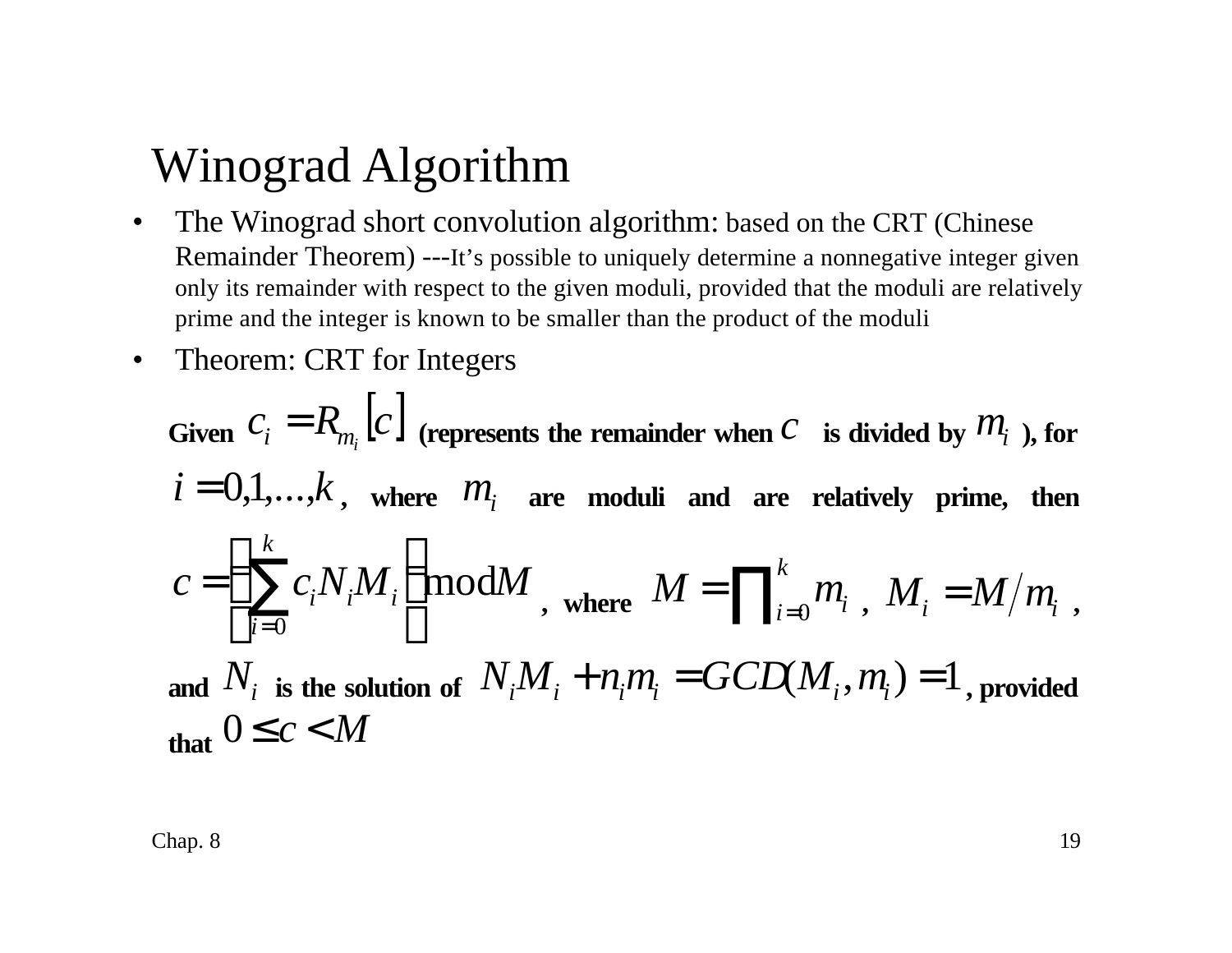#### • **Theorem: CRT for Polynomials**

Given  $c^{(i)}(p) = R_{m^{(i)}}(p)[c(p)]$  $E^{(i)}(p) = R_{m^{(i)}}(p)[c(p)]$ , for i=0, 1, ...,k, where  $m^{(i)}(p)$  are relatively prime, then  $c(p) = \sum_{i} c^{(i)}(p) N^{(i)}(p) M^{(i)}(p) \mod M(p)$ 0  $c(p) = \sum_{i} c^{(i)}(p) N^{(i)}(p) M^{(i)}(p) \mod M$ *k i*  $\chi^{(i)}(p)N^{(i)}(p)M^{(i)}(p)$  $\overline{\phantom{a}}$  $\overline{\phantom{a}}$  $\mathsf{I}$  $\setminus$  $\big($  $=\left(\sum_{i=0}c^{(i)}(p)N^{(i)}(p)M^{(i)}(p)\right) \mod M(p)$ , where  $= \prod\nolimits_{i=1}^k$  $M(p) = \prod_{i=0}^{k} m^{(i)}(p)$  $(p) = \prod_{i=0}^{k} m^{(i)}(p)$ ,  $M^{(i)}(p) = M(p)/m^{(i)}(p)$ , and  $N^{(i)}(p)$  is the solution of  $N^{(i)}(p)M^{(i)}(p) + n^{(i)}(p)m^{(i)}(p) = GCD(M^{(i)}(p),m^{(i)}(p)) = 1$  Provided that the degree of  $c(p)$  is less than the degree of  $M(p)$ 

• **Example-5** (Example 8.3.1, p.239)**: using the CRT for integer**, Choose moduli m<sub>0</sub>=3, m<sub>1</sub>=4, m<sub>2</sub>=5. Then  $M = m_0 m_1 m_2 = 60$  and  $M_i = M/m_i$ . Then:

$$
m_0 = 3
$$
,  $M_0 = 20$ ,  $(-1)20+7(3) = 1$   
\n $m_1 = 4$ ,  $M_1 = 15$ ,  $(-1)15+(4)4=1$   
\n $m_2 = 5$ ,  $M_2 = 12$ ,  $(-2)12+(5)5=1$ 

- where  $N_i$  and  $n_i$  are obtained using the Euclidean GCD algorithm. Given that the integer c satisfying  $0 \le c \le M$ , let  $c_i = R_{m_i}[c]$ .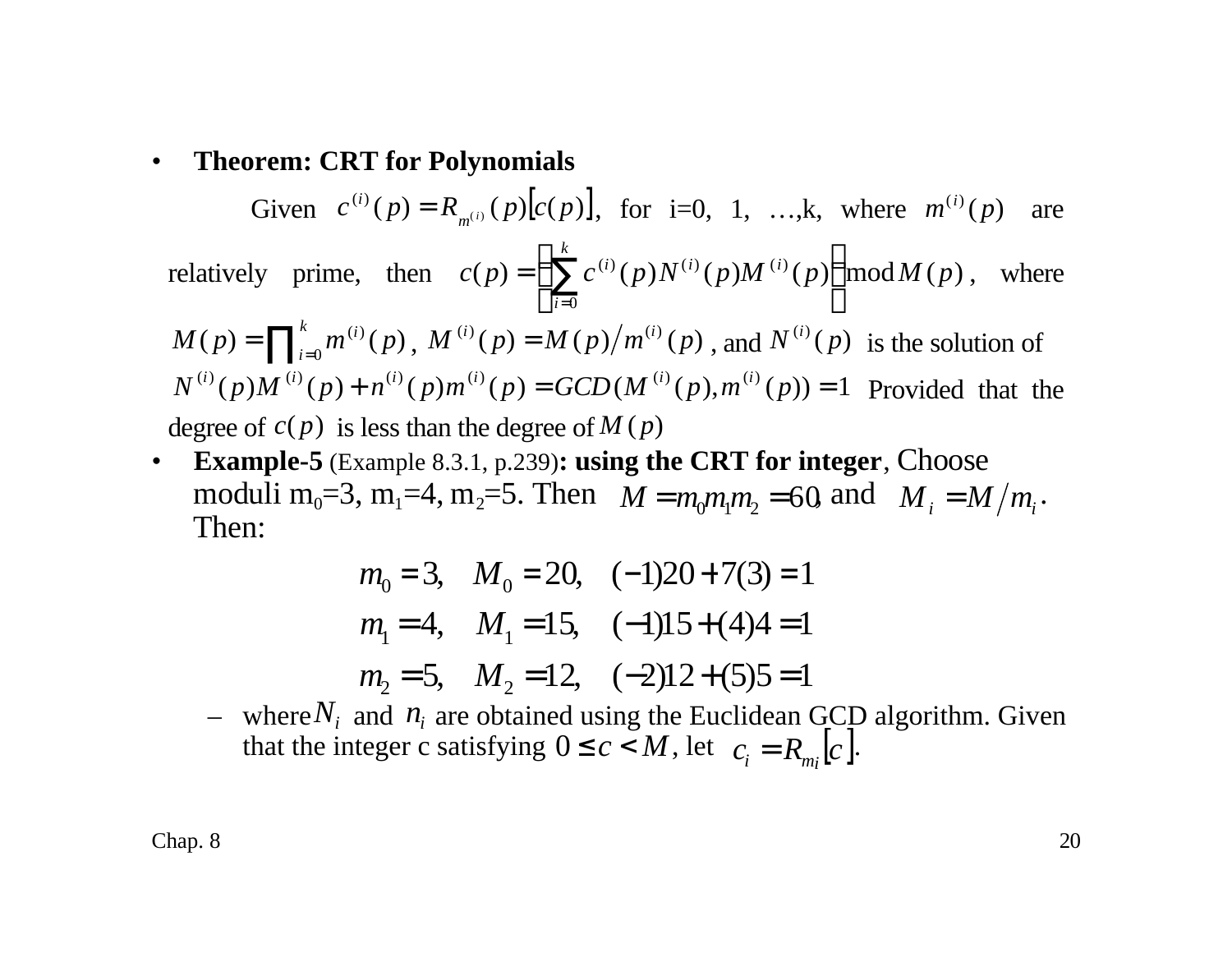#### • **Example-5 (cont'd)**

- The integer c can be calculated as  
\n
$$
c = \left(\sum_{i=0}^{k} c_i N_i M_i\right) \mod M = (-20 * c_0 - 15 * c_1 - 24 * c_2) \mod 60
$$
\n- For c=17,  $c_0 = R_3(17) = 2$ ,  $c_1 = R_4(17) = 1$ ,  $c_2 = R_5(17) = 2$   
\n $c = (-20 * 2 - 15 * 1 - 24 * 2) \mod 60 = (-103) \mod 60 = 17$ 

- **CRT for polynomials:** The remainder of a polynomial with regard to modulus  $p^{i} + f(p)$ , where deg(  $f(p) \leq i-1$ , can be evaluated by substituting  $p^{i}$  by  $-f(p)$  in the polynomial
- **Example-6** (Example 8.3.2, pp239)

(a). 
$$
R_{x+2}[5x^2+3x+5] = 5(-2)^2 + 3(-2) + 5 = 19
$$
  
\n(b).  $R_{x^2+2}[5x^2+3x+5] = 5(-2) + 3x + 5 = 3x - 5$   
\n(c).  $R_{x^2+x+2}[5x^2+3x+5] = 5(-x-2) + 3x + 5 = -2x - 5$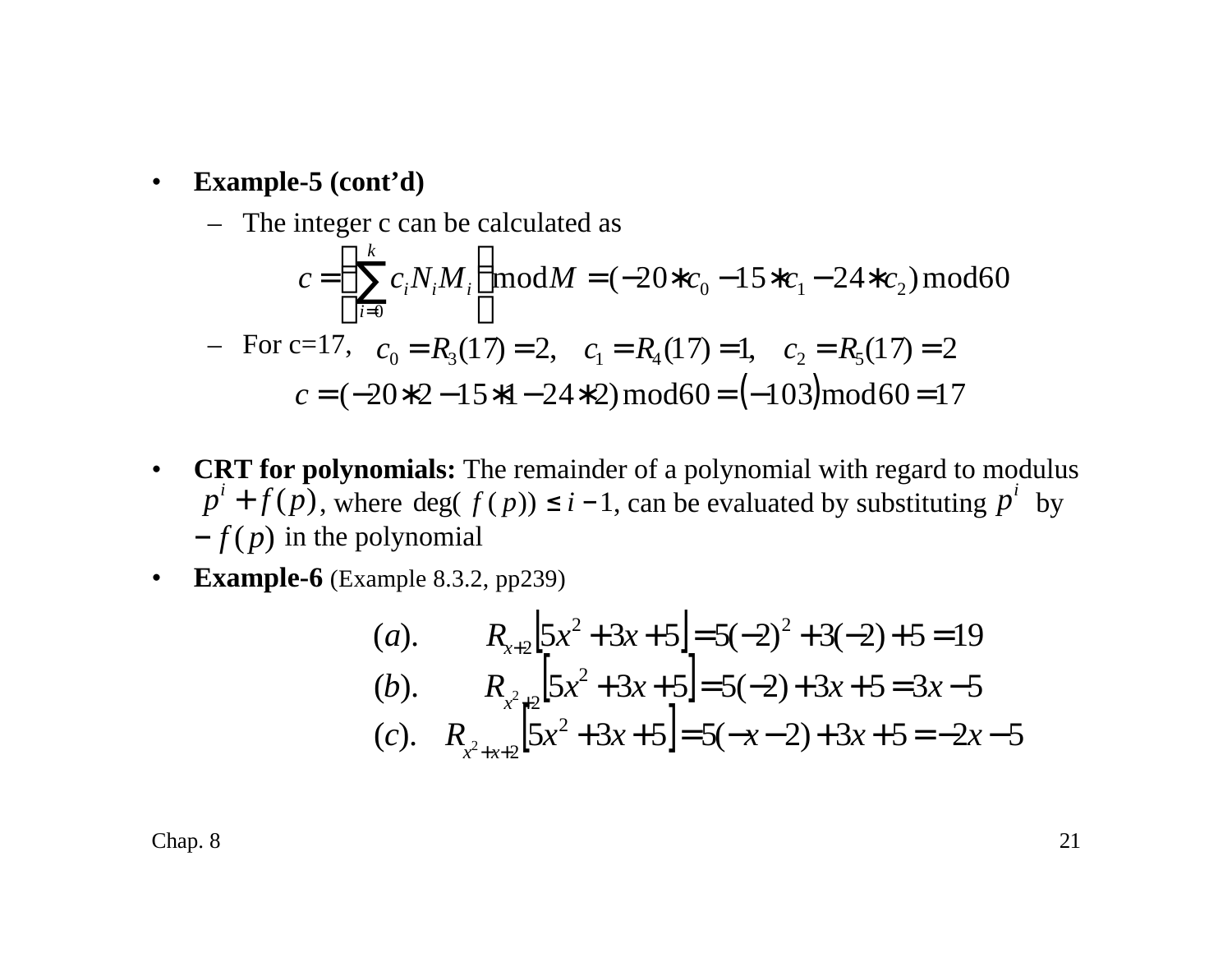- Winograd Algorithm
	- $-1$ . Choose a polynomial  $m(p)$  with degree higher than the degree of  $h(p)x(p)$  and factor it into k+1 relatively prime polynomials with real coefficients, i.e.,  $m(p) = m^{(0)}(p) m^{(1)}(p) \cdots m^{(k)}(p)$
	- $-$  2. Let  $M^{(i)}(p) = m(p)/m^{(i)}(p)$ . Use the Euclidean GCD algorithm to solve  $N^{(i)}(p)M^{(i)}(p) + n^{(i)}(p)m^{(i)}(p) = 1$  for  $N^{(i)}(p)$ .

- 3. Compute: 
$$
h^{(i)}(p) = h(p) \mod m^{(i)}(p)
$$
,  $x^{(i)}(p) = x(p) \mod m^{(i)}(p)$   
for  $i = 0,1,\dots,k$ 

- 4. Compute: 
$$
s^{(i)}(p) = h^{(i)}(p)x^{(i)}(p) \mod m^{(i)}(p)
$$
, for  $i = 0,1,\dots,k$ 

 $-5$ . Compute  $s(p)$  by using:

$$
s(p) = \sum_{i=0}^{k} s^{(i)}(p) N^{(i)}(p) M^{(i)}(p) \bmod m^{(i)}(p)
$$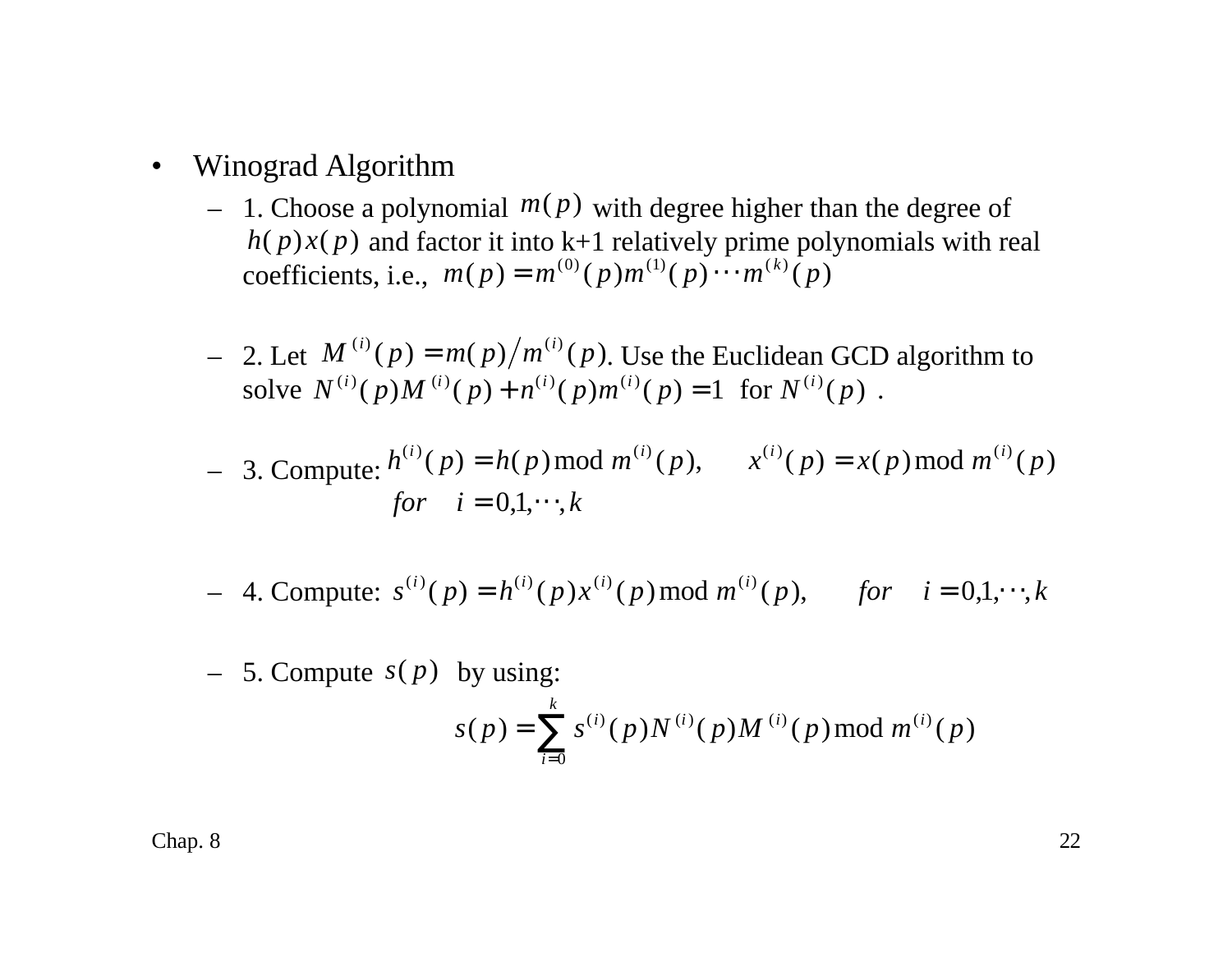• Example-7 (Example 8.3.3, p.240) Consider a 2X3 linear convolution as in Example 8.2.2. Construct an efficient realization using Winograd algorithm with  $m(p) = p(p-1)(p^2+1)$ 

- Let: 
$$
m^{(0)}(p) = p
$$
,  $m^{(1)}(p) = p - 1$ ,  $m^{(2)}(p) = p^2 + 1$ 

- Construct the following table using the relationships  $M^{(i)}(p) = m(p)/m^{(i)}(p)$ and  $N^{(i)}(p)M^{(i)}(p) + n^{(i)}(p)m^{(i)}(p) = 1$  *for*  $i = 0,1,2$ 

| $m^{(i)}(p)$ | $M^{(i)}(p)$        | $n^{(i)}(p)$            | $N^{(i)}(p)$     |
|--------------|---------------------|-------------------------|------------------|
|              | $p^3 - p^2 + p - 1$ | $p^2 - p + 1$           |                  |
| $p-1$        | $p^3+p$             | $-\frac{1}{2}(p^2+p+2)$ |                  |
| $p^2+1$      | $p^2-p$             | $-\frac{1}{2}(p-2)$     | $rac{1}{2}(p-1)$ |

- Compute residues from  $h(p) = h_0 + h_1 p$ ,  $x(p) = x_0 + x_1 p + x_2 p^2$ :  $h^{(2)}(p) = h_0 + h_1 p$ ,  $x_{(2)}(p) = (x_0 - x_2) + x_1 p$  $h^{(1)}(p) = h_0 + h_1,$   $x^{(1)}(p) = x_0 + x_1 + x_2$  $h^{(0)}(p) = h_0,$   $x^{(0)}(p) = x$  $f^{(2)}(p) = h_0 + h_1 p$ ,  $x_{(2)}(p) = (x_0 - x_2) +$  $0^{1}$   $\lambda_1^{1}$   $\lambda_2^{2}$ (1)  $0$   $\frac{1}{1}$ (1) 0 (0) 0 (0)  $(p) = h_0 + h_1,$   $x^{(1)}(p)$  $(p) = h_0,$   $x^{(0)}(p)$  $= h_0 + h_1,$   $x^{(1)}(p) = x_0 + x_1 +$  $= h_0,$   $x^{(0)}(p) =$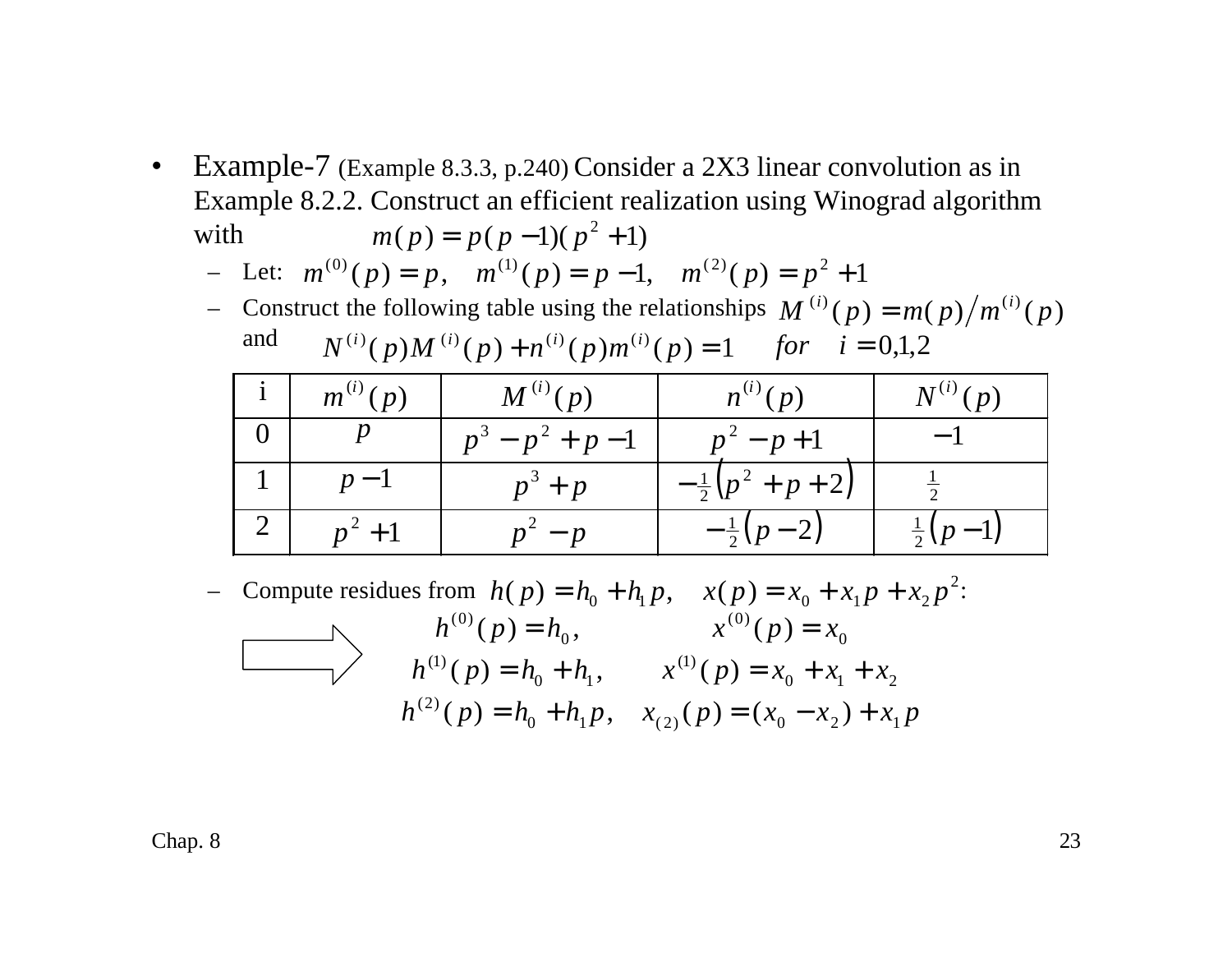• Example-7 (cont'd)  
\n
$$
s^{(0)}(p) = h_0 x_0 = s_0^{(0)}, \quad s^{(1)}(p) = (h_0 + h_1)(x_0 + x_1 + x_2) = s_0^{(1)}
$$
\n
$$
s^{(2)}(p) = (h_0 + h_1 p)((x_0 - x_2) + x_1 p) \mod (p^2 + 1)
$$
\n
$$
= h_0(x_0 - x_2) - h_1 x_1 + (h_0 x_1 + h_1(x_0 - x_2)) p = s_0^{(2)} + s_1^{(2)} p
$$

 $\rightarrow$  Notice, we need 1 multiplication for  $s^{(0)}(p)$ , 1 for  $s^{(1)}(p)$ , and 4 for  $s^{(2)}(p)$ 

– However it can be further reduced to 3 multiplications as shown below:

$$
\begin{bmatrix} s_0^{(2)} \\ s_1^{(2)} \end{bmatrix} = \begin{bmatrix} 1 & 0 & -1 \\ 1 & -1 & 0 \end{bmatrix} \cdot \begin{bmatrix} h_0 & 0 & 0 \\ 0 & h_0 - h_1 & 0 \\ 0 & 0 & h_0 + h_1 \end{bmatrix} \cdot \begin{bmatrix} x_0 + x_1 - x_2 \\ x_0 - x_2 \\ x_1 \end{bmatrix}
$$

– Then:

$$
s(p) = \sum_{i=0}^{2} s^{(i)}(p) N^{(i)}(p) M^{(i)}(p) \bmod m^{(i)}(p)
$$
  
=  $\left[ -s^{(0)}(p)(p^3 - p^2 + p - 1) + \frac{s^{(1)}(p)}{2}(p^3 + p) + \frac{s^{(2)}(p)}{2}(p^3 - 2p^2 + p) \right]$   
mod $(p^4 - p^3 + p^2 - p)$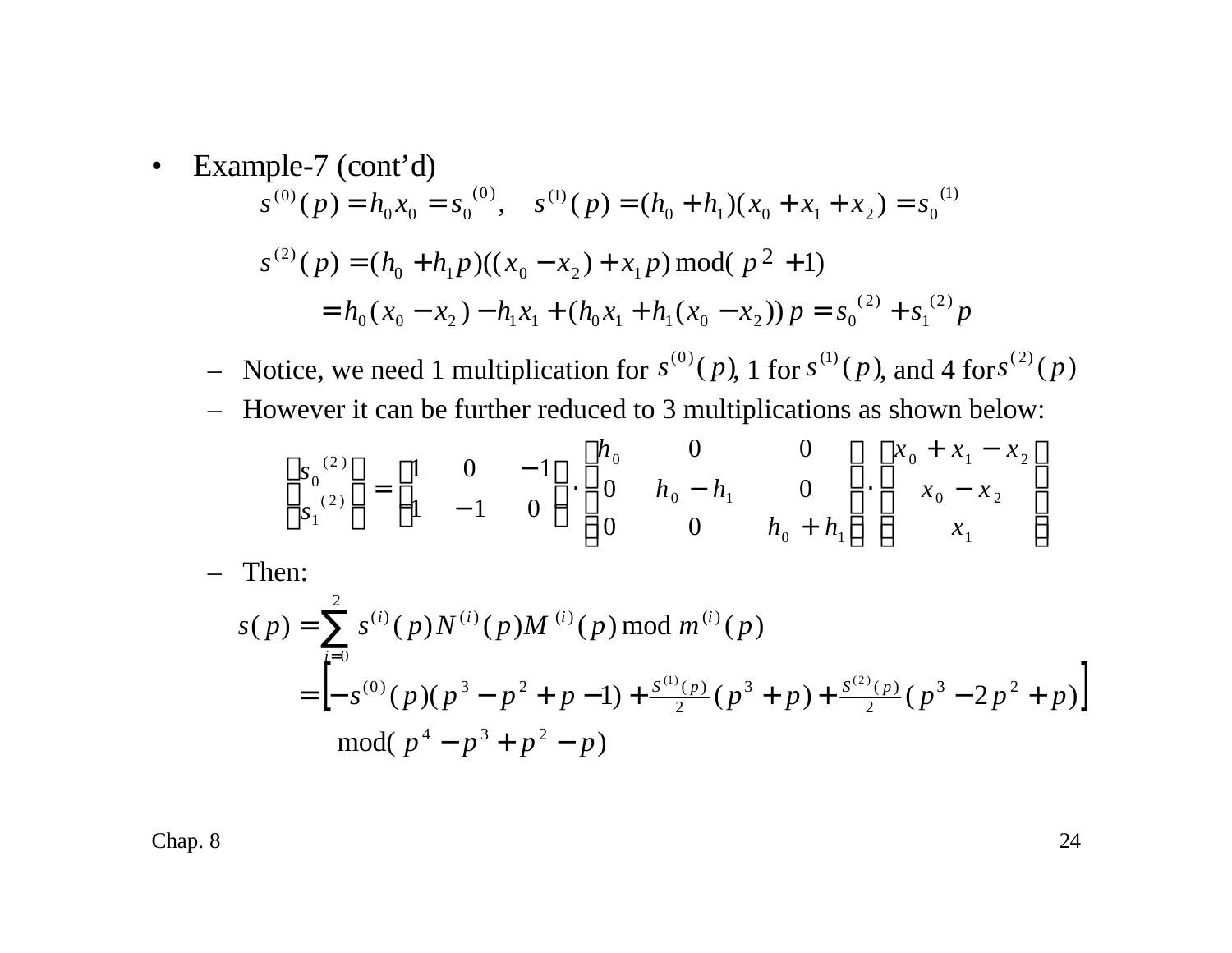- Example-7 (cont'd)
	- $\sim$  Substitute  $s^{(0)}(p)$ ,  $s^{(1)}(p)$ ,  $s^{(2)}(p)$  into  $s(p)$  to obtain the following

table

| $\boldsymbol{p}$    |                                     |              |                           |
|---------------------|-------------------------------------|--------------|---------------------------|
| (0)<br>$S_{\Omega}$ | (0)<br>$-$ S <sub>c</sub>           | $S^{(0)}_0$  | $- S_{0}^{(0)}$           |
|                     | $\frac{1}{2}S_0^{(1)}$              |              | $\frac{1}{2}S_0^{(1)}$    |
|                     | $\frac{1}{2}S_0^{(2)}$              | $-S_0^{(2)}$ | $\frac{1}{2}S_0^{(2)}$    |
|                     | (2)<br>$\frac{1}{2}$ S <sub>1</sub> |              | (2)<br>$-\frac{1}{2} s_1$ |

– Therefore, we have

$$
\begin{bmatrix} s_0 \\ s_1 \\ s_2 \\ s_3 \end{bmatrix} = \begin{bmatrix} 1 & 0 & 0 & 0 \\ -1 & 1 & 1 & 1 \\ 1 & 0 & -2 & 0 \\ -1 & 1 & 1 & -1 \end{bmatrix} \cdot \begin{bmatrix} s_0^{(0)} \\ \frac{1}{2} s_0^{(1)} \\ \frac{1}{2} s_0^{(2)} \\ \frac{1}{2} s_1^{(2)} \end{bmatrix}
$$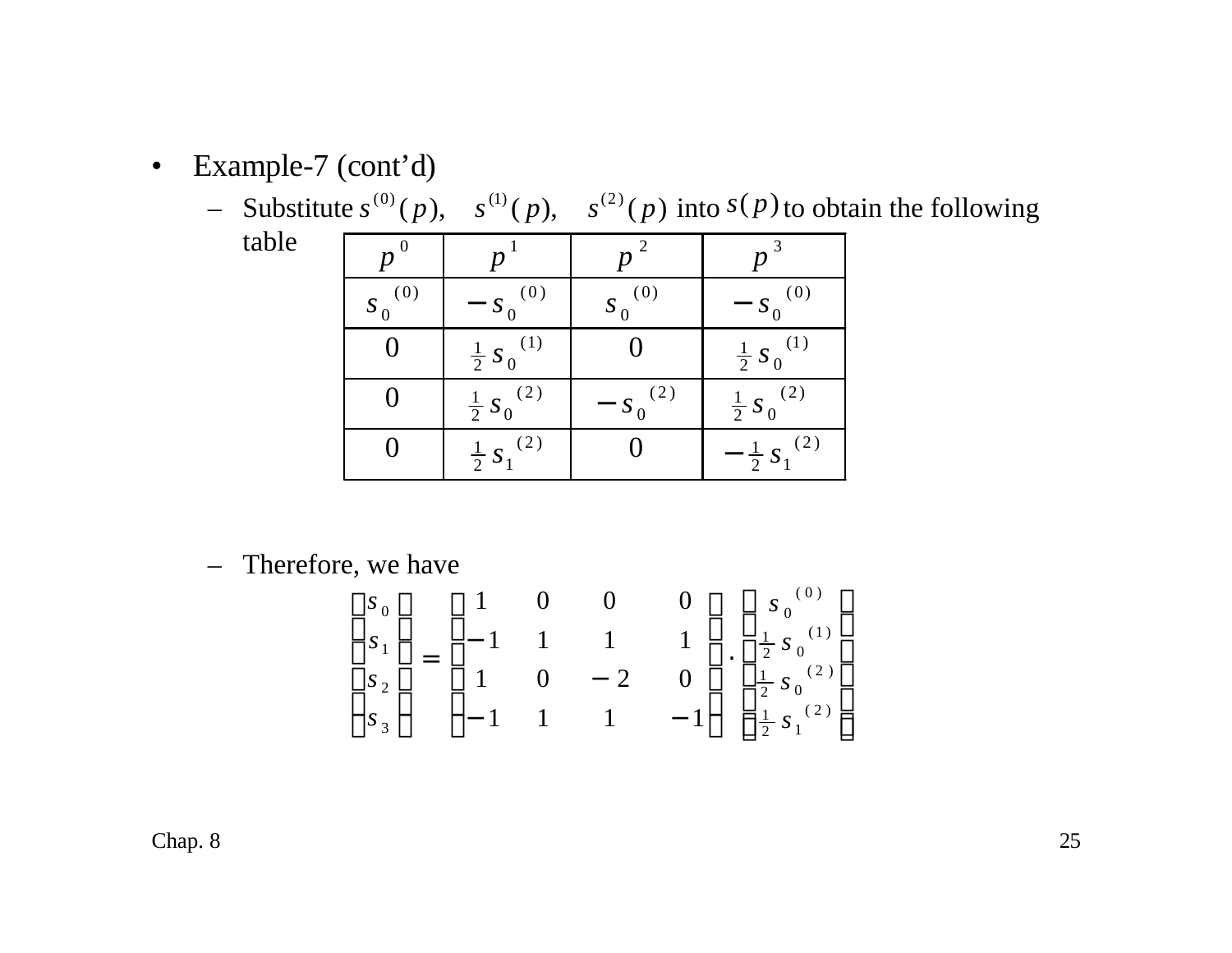• Example-7 (cont'd)  
\n- Notice that  
\n
$$
\begin{bmatrix}\ns_0^{(0)} \\
\frac{1}{2}s_0^{(1)} \\
\frac{1}{2}s_0^{(2)} \\
\frac{1}{2}s_0^{(2)}\n\end{bmatrix} = \begin{bmatrix}\n1 & 0 & 0 & 0 & 0 \\
0 & 1 & 0 & 0 & 0 \\
0 & 0 & 1 & 0 & -1 \\
0 & 0 & 1 & 1 & 0\n\end{bmatrix} \cdot \begin{bmatrix}\nh_0 & 0 & 0 & 0 & 0 \\
0 & \frac{h_0 + h_1}{2} & 0 & 0 & 0 \\
0 & 0 & \frac{h_1 - h_0}{2} & 0 & 0 \\
0 & 0 & 0 & \frac{h_1 + h_1}{2} & 0 \\
0 & 0 & 0 & 0 & \frac{h_0 + h_1}{2}\n\end{bmatrix} \cdot \begin{bmatrix}\nx_0 \\
x_0 + x_1 + x_2 \\
x_0 - x_2 \\
x_0 - x_2\n\end{bmatrix}
$$
\n- So, finally we have:  
\n
$$
\begin{bmatrix}\ns_0 \\
s_1 \\
s_2 \\
s_3\n\end{bmatrix} = \begin{bmatrix}\n1 & 0 & 0 & 0 & 0 \\
-1 & 1 & 2 & 1 & -1 \\
1 & 0 & -2 & 0 & 2 \\
-1 & 0 & 0 & -1 & -1\n\end{bmatrix} \cdot \begin{bmatrix}\nh_0 & 0 & 0 & 0 & 0 \\
0 & \frac{h_0 + h_1}{2} & 0 & 0 & 0 \\
0 & 0 & \frac{h_0}{2} & 0 & 0 \\
0 & 0 & 0 & \frac{h_1 - h_0}{2} & 0 \\
0 & 0 & 0 & 0 & \frac{h_0 + h_1}{2}\n\end{bmatrix}
$$
\n
$$
\cdot \begin{bmatrix}\n1 & 0 & 0 \\
1 & 1 & 1 \\
1 & 1 & -1 \\
1 & 0 & -1 \\
0 & 1 & 0\n\end{bmatrix} \cdot \begin{bmatrix}\nx_0 \\
x_1 \\
x_2\n\end{bmatrix}
$$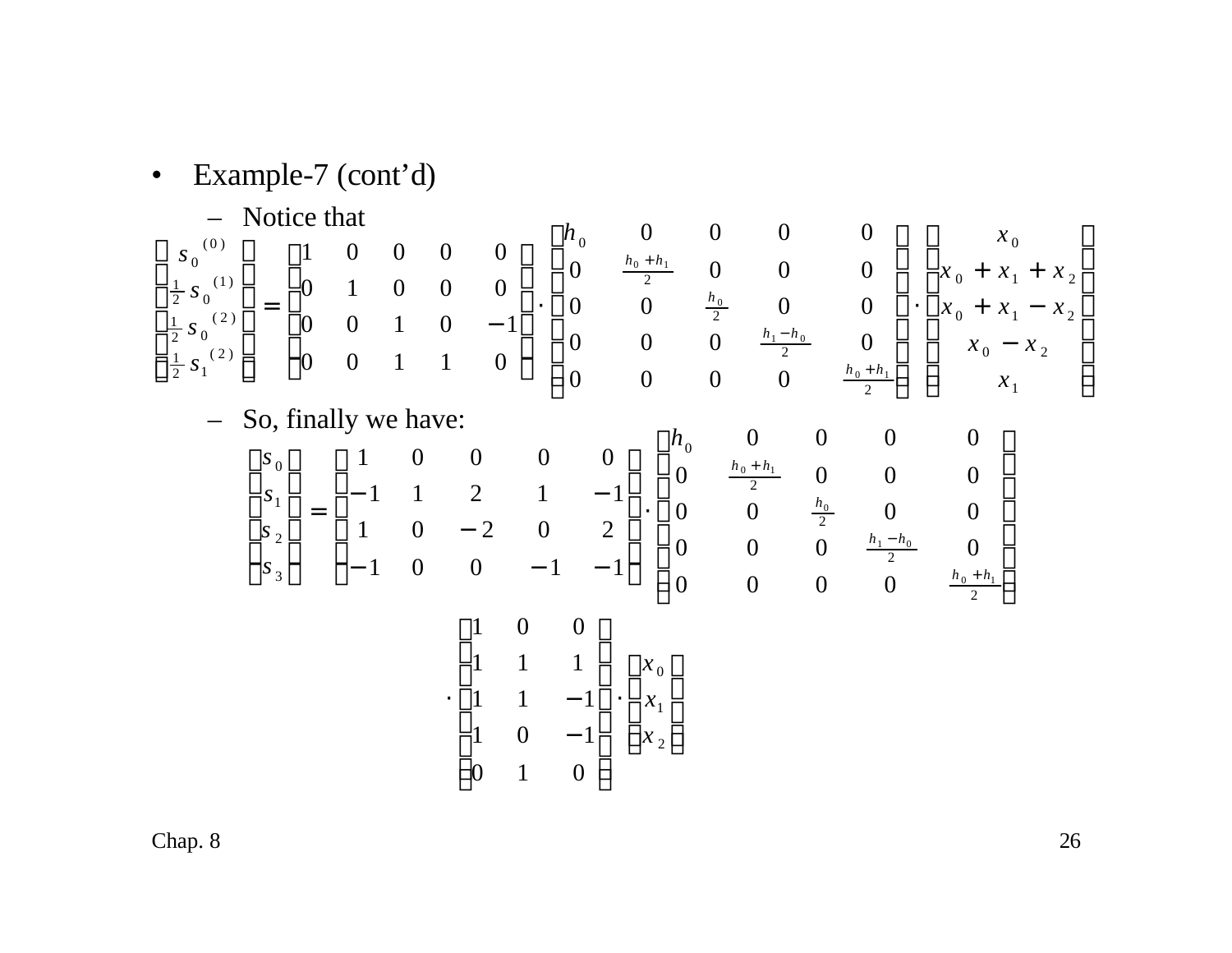- Example-7 (cont'd)
	- In this example, the Winograd convolution algorithm requires 5 multiplications and 11 additions compared with 6 multiplications and 2 additions for direct implementation
- Notes:
	- The number of multiplications in Winograd algorithm is highly dependent on the degree of each  $m^{(i)}(p)$ . Therefore, the degree of m(p) should be as small as possible.
	- More efficient form (or a modified version) of the Winograd algorithm can be obtained by letting  $deg[m(p)] = deg[s(p)]$  and applying the CRT to

 $s' ( p ) = s ( p ) - h_{N-1} x_{L-1} m ( p )$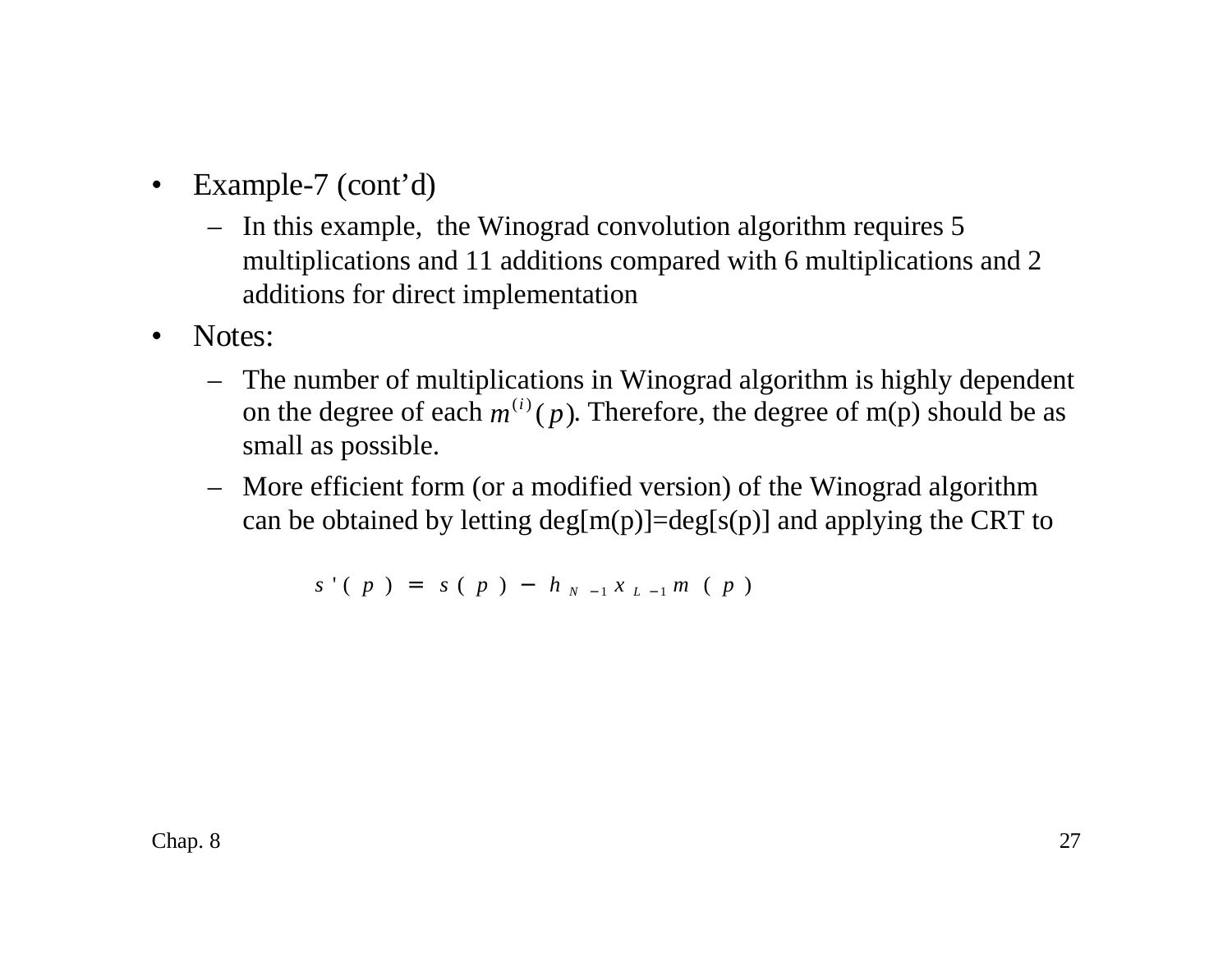### Modified Winograd Algorithm

- $-1$ . Choose a polynomial  $m(p)$  with degree equal to the degree of  $s(p)$ and factor it into k+1 relatively prime polynomials with real coefficients, i.e.,  $m(p) = m^{(0)}(p) m^{(1)}(p) \cdots m^{(k)}(p)$
- 2. Let  $M^{(i)}(p) = m(p)/m^{(i)}(p)$ , use the Euclidean GCD algorithm to solve  $N^{(i)}(p)M^{(i)}(p) + n^{(i)}(p)m^{(i)}(p) = 1$  for  $N^{(i)}(p)$ .

- 3. Compute: 
$$
\frac{h^{(i)}(p) = h(p) \mod m^{(i)}(p), \quad x^{(i)}(p) = x(p) \mod m^{(i)}(p)}
$$
  
for  $i = 0, 1, \dots, k$ 

- 4. Compute: 
$$
s^{(i)}(p) = h^{(i)}(p)x^{(i)}(p) \mod m^{(i)}(p)
$$
, for  $i = 0,1,\dots,k$ 

- 5. Compute 
$$
s'(p)
$$
 by using:  
\n
$$
s'(p) = \sum_{i=0}^{k} s^{(i)}(p)N^{(i)}(p)M^{(i)}(p) \bmod m^{(i)}(p)
$$

- 6. Compute 
$$
s(p) = s'(p) + h_{N-1}x_{L-1}m(p)
$$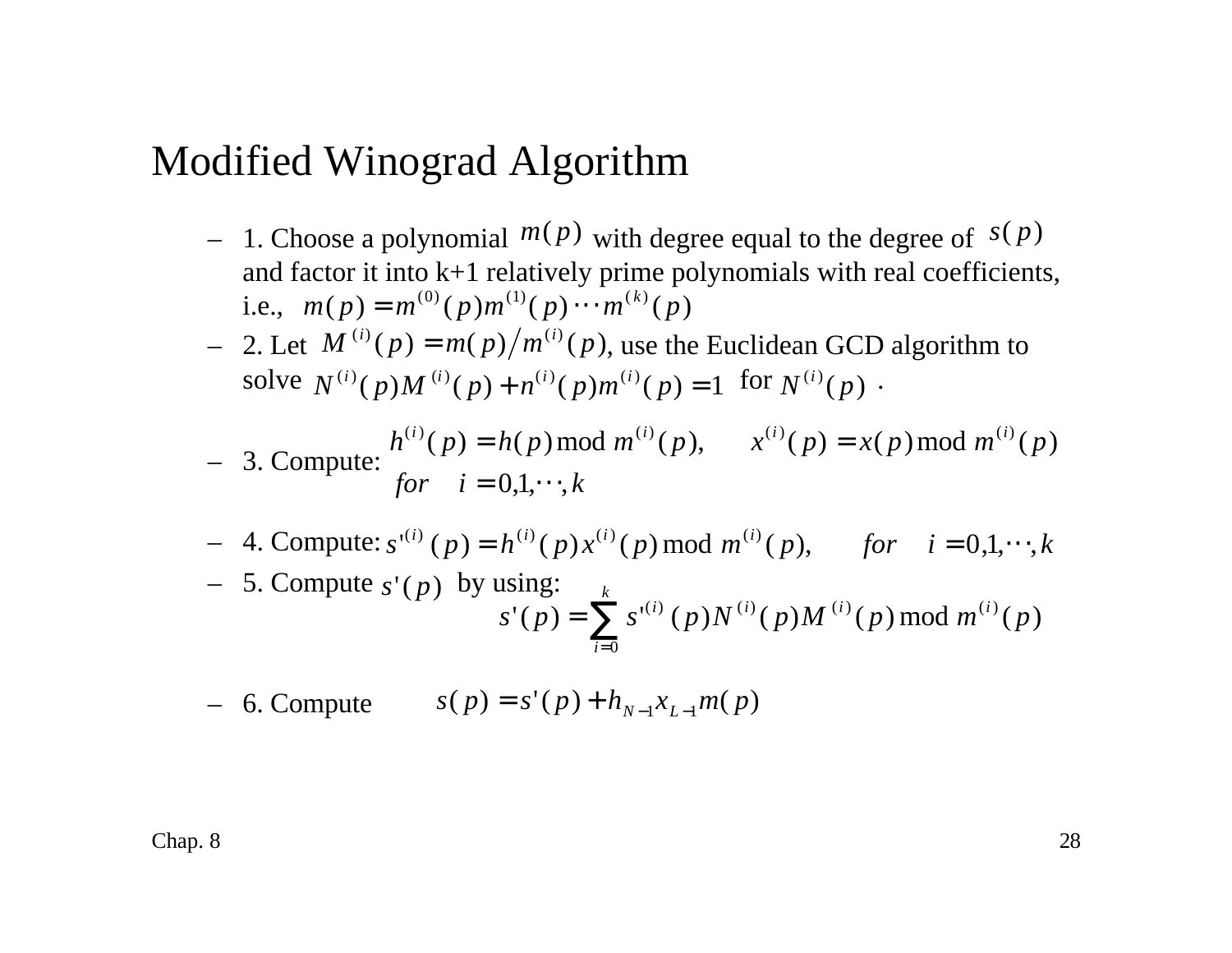• Example-8 (Example 8.3.4, p.243 ): Construct a 2X3 convolution algorithm using modified Winograd algorithm with  $m(p)=p(p-1)(p+1)$ 

- Let 
$$
m^{(0)}(p) = p
$$
,  $m^{(1)}(p) = p - 1$ ,  $m^{(2)}(p) = p + 1$ 

- Construct the following table using the relationships  $M^{(i)}(p) = m(p)/m^{(i)}(p)$ and  $N^{(i)}(p)M^{(i)}(p) + n^{(i)}(p)m^{(i)}(p) = 1$ 

| $\begin{array}{c c} i & m^{(i)}(p) \end{array}$ | $M^{(i)}(p)$ | $n^{(i)}(p)$        | $N^{(i)}(p)$ |
|-------------------------------------------------|--------------|---------------------|--------------|
|                                                 |              |                     |              |
|                                                 | $p^2+p$      | $-\frac{1}{2}(p+2)$ |              |
| $p+1$                                           | $p^{-} - p$  | $-\frac{1}{2}(p-2)$ |              |

- Compute residues from  $h(p) = h_0 + h_1 p$ ,  $x(p) = x_0 + x_1 p + x_2 p^2$ .

$$
h^{(0)}(p) = h_0, \t x^{(0)}(p) = x_0
$$
  
\n
$$
h^{(1)}(p) = h_0 + h_1, \t x^{(1)}(p) = x_0 + x_1 + x_2
$$
  
\n
$$
h^{(2)}(p) = h_0 - h_1, \t x_{(2)}(p) = x_0 - x_1 + x_2
$$
  
\n
$$
s'^{(0)}(p) = h_0 x_0, \t s'^{(1)}(p) = (h_0 + h_1)(x_0 + x_1 + x_2),
$$
  
\n
$$
s'^{(2)}(p) = (h_0 - h_1)(x_0 - x_1 + x_2)
$$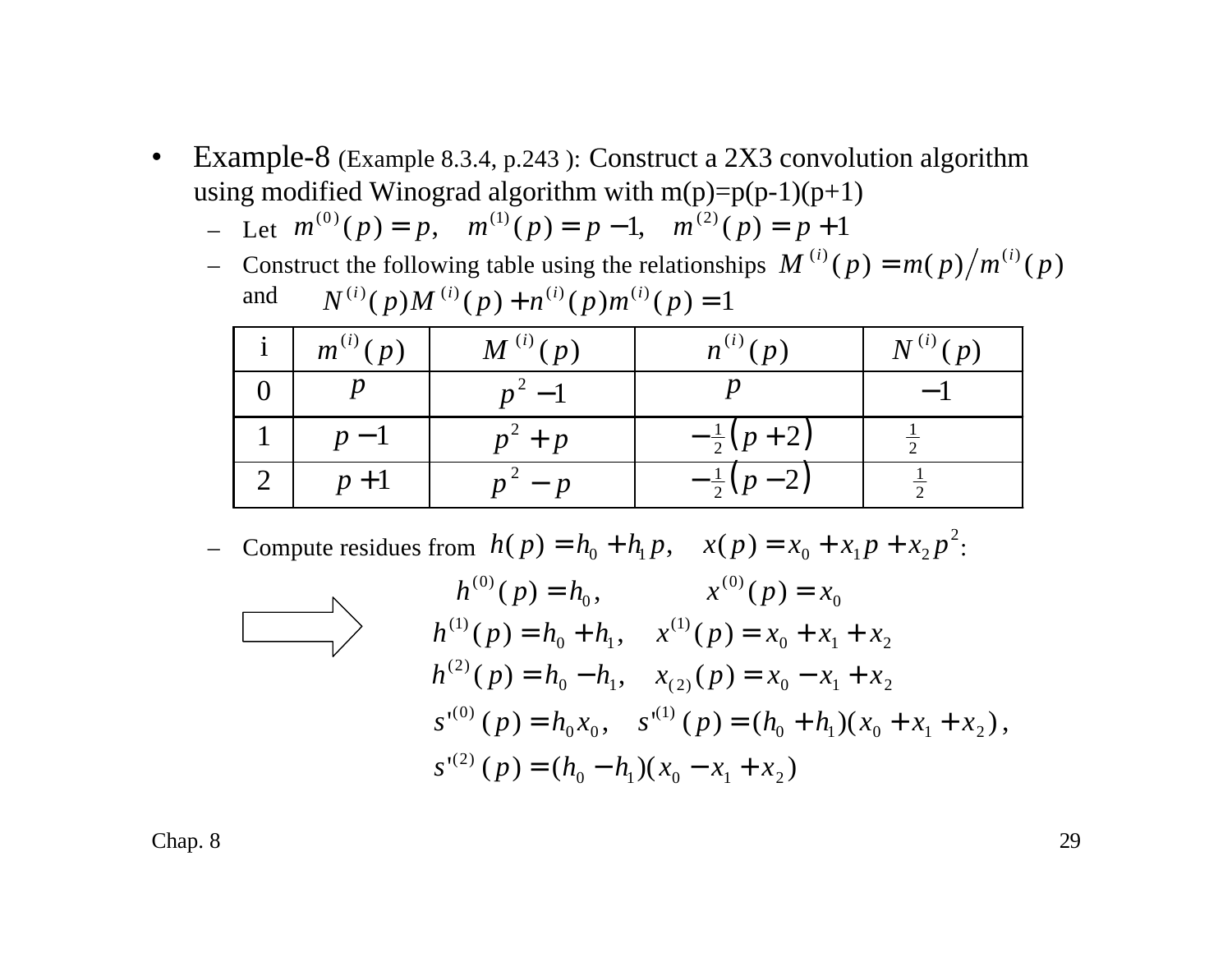- Example-8 (cont'd)
	- Since the degree of  $m^{(i)}(p)$  is equal to 1,  $s^{(i)}(p)$  is a polynomial of degree 0 (a constant). Therefore, we have:

$$
s(p) = s'(p) + h_1 x_2 m(p)
$$
  
=  $\left[ -s^{(0)}(-p^2 + 1) + \frac{s^{(0)}}{2}(p^2 + p) + \frac{s^{(2)}}{2}(p^2 - p) + h_1 x_2 (p^3 - p) \right]$   
=  $s^{(0)} + p(\frac{s'(1)}{2} - \frac{s'(2)}{2} - h_1 x_2) + p^2(-s^{(0)} + \frac{s^{(1)}}{2} + \frac{s^{(2)}}{2}) + p^3(h_1 x_2)$ 

– The algorithm can be written in matrix form as:

$$
\begin{bmatrix} s_0 \\ s_1 \\ s_2 \\ s_3 \end{bmatrix} = \begin{bmatrix} 1 & 0 & 0 & 0 \\ 0 & 1 & -1 & -1 \\ -1 & 1 & 1 & 0 \\ 0 & 0 & 0 & 1 \end{bmatrix} \cdot \begin{bmatrix} s^{(0)} \\ \frac{s^{(1)}}{2} \\ \frac{s^{(2)}}{2} \\ h_1 x_2 \end{bmatrix}
$$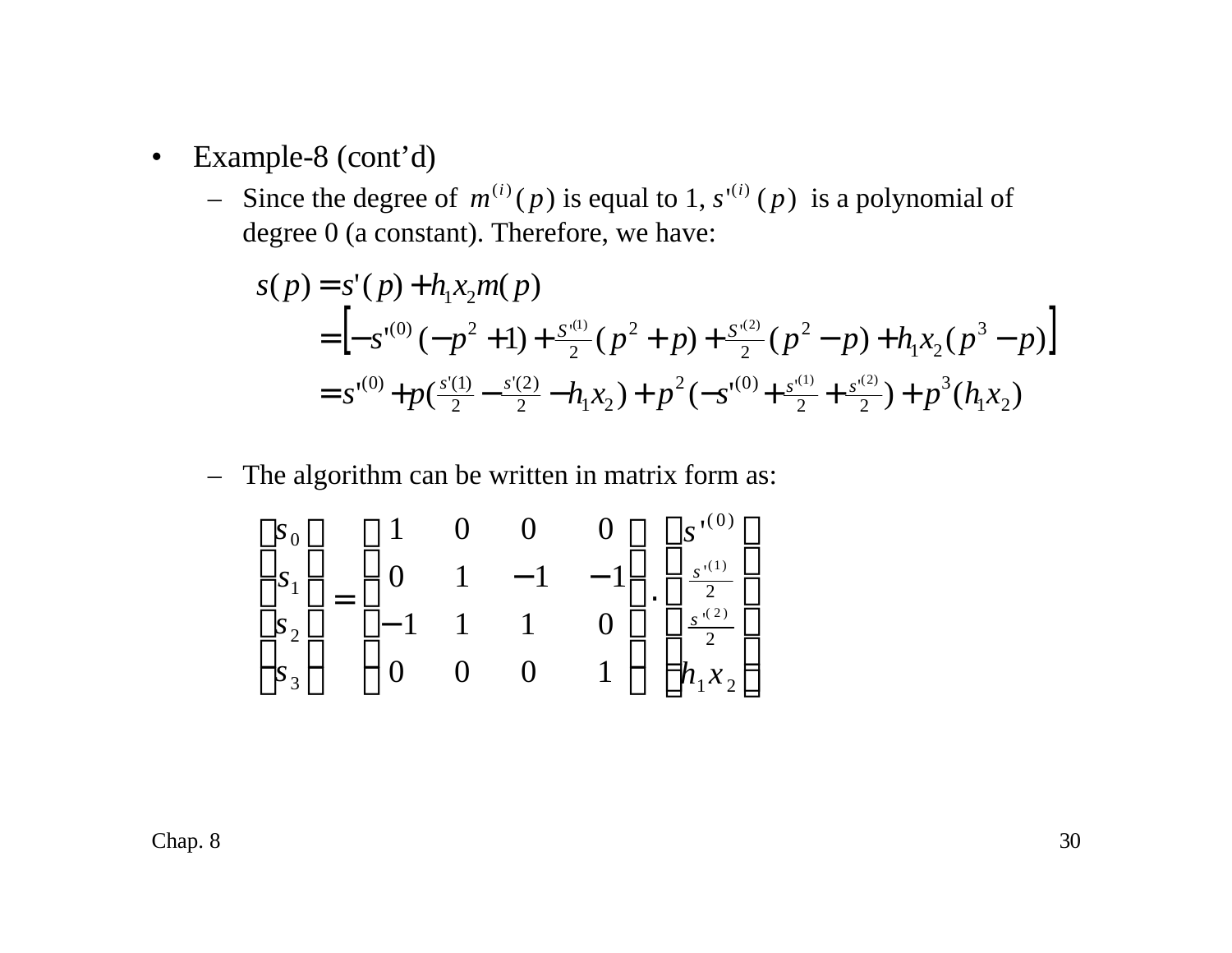- Example-8 (cont'd)
	- (matrix form)

$$
\begin{bmatrix}\ns_0 \\
s_1 \\
s_2 \\
s_3\n\end{bmatrix} = \begin{bmatrix}\n1 & 0 & 0 & 0 \\
0 & 1 & -1 & -1 \\
-1 & 1 & 1 & 0 \\
0 & 0 & 0 & 1\n\end{bmatrix} \cdot \begin{bmatrix}\nh_0 & 0 & 0 & 0 \\
0 & \frac{h_0 + h_1}{2} & 0 & 0 \\
0 & 0 & \frac{h_0 - h_1}{2} & 0 \\
0 & 0 & 0 & h_1\n\end{bmatrix}
$$
\n
$$
\cdot \begin{bmatrix}\n1 & 0 & 0 \\
1 & 1 & 1 \\
1 & -1 & 1 \\
0 & 0 & 1\n\end{bmatrix} \cdot \begin{bmatrix}\nx_0 \\
x_1 \\
x_2\n\end{bmatrix}
$$

– Conclusion: this algorithm requires 4 multiplications and 7 additions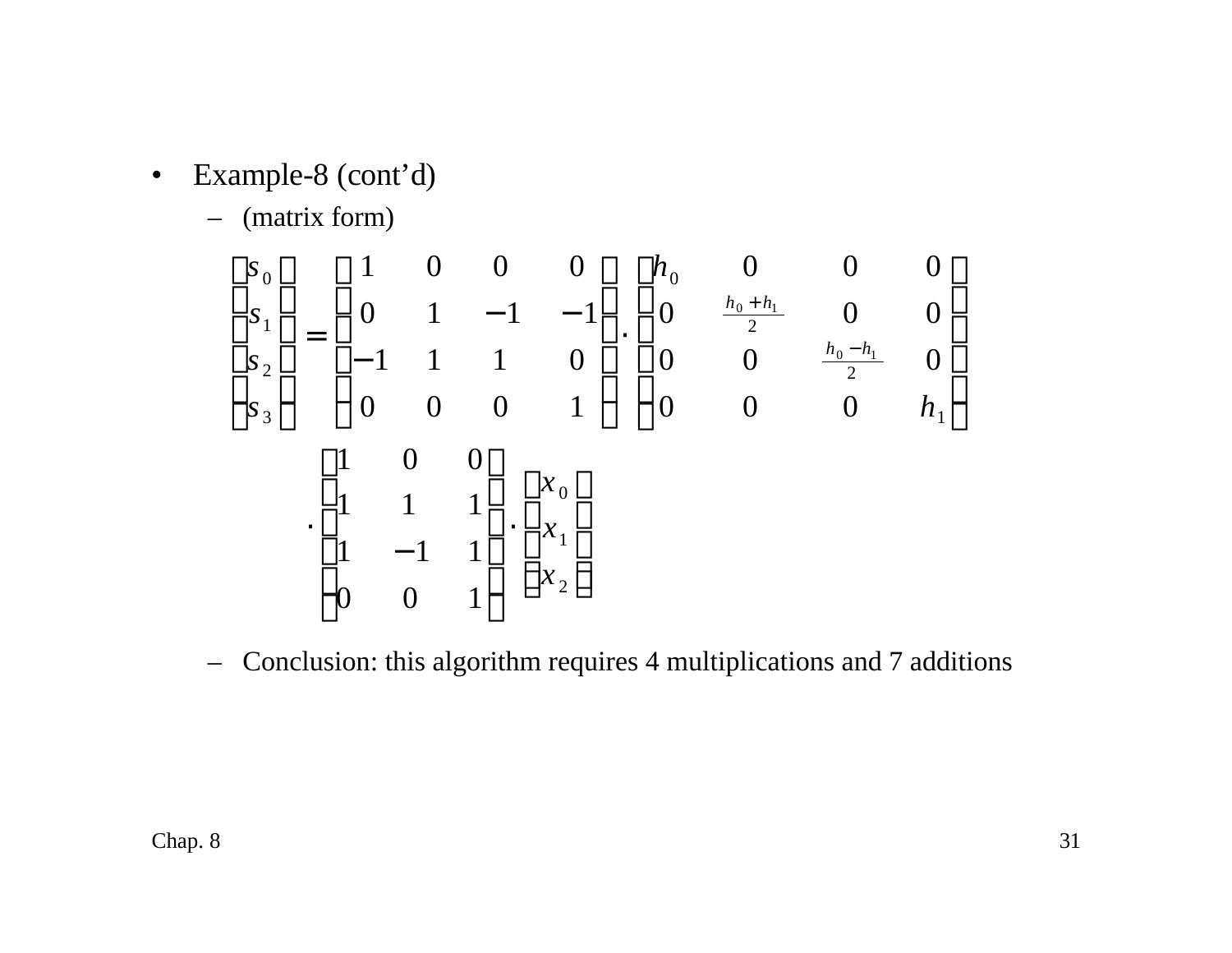## Iterated Convolution

- I**terated convolution algorithm:** makes use of efficient short-length convolution algorithms **iteratively** to build long convolutions
- Does not achieve minimal multiplication complexity, but achieves a **good balance** between multiplications and addition complexity
- Iterated Convolution Algorithm (Description)
	- 1. Decompose the long convolution into several levels of short convolutions
	- 2. Construct fast convolution algorithms for short convolutions
	- 3. Use the short convolution algorithms to iteratively (hierarchically) implement the long convolution
	- **Note**: the order of short convolutions in the decomposition affects the complexity of the derived long convolution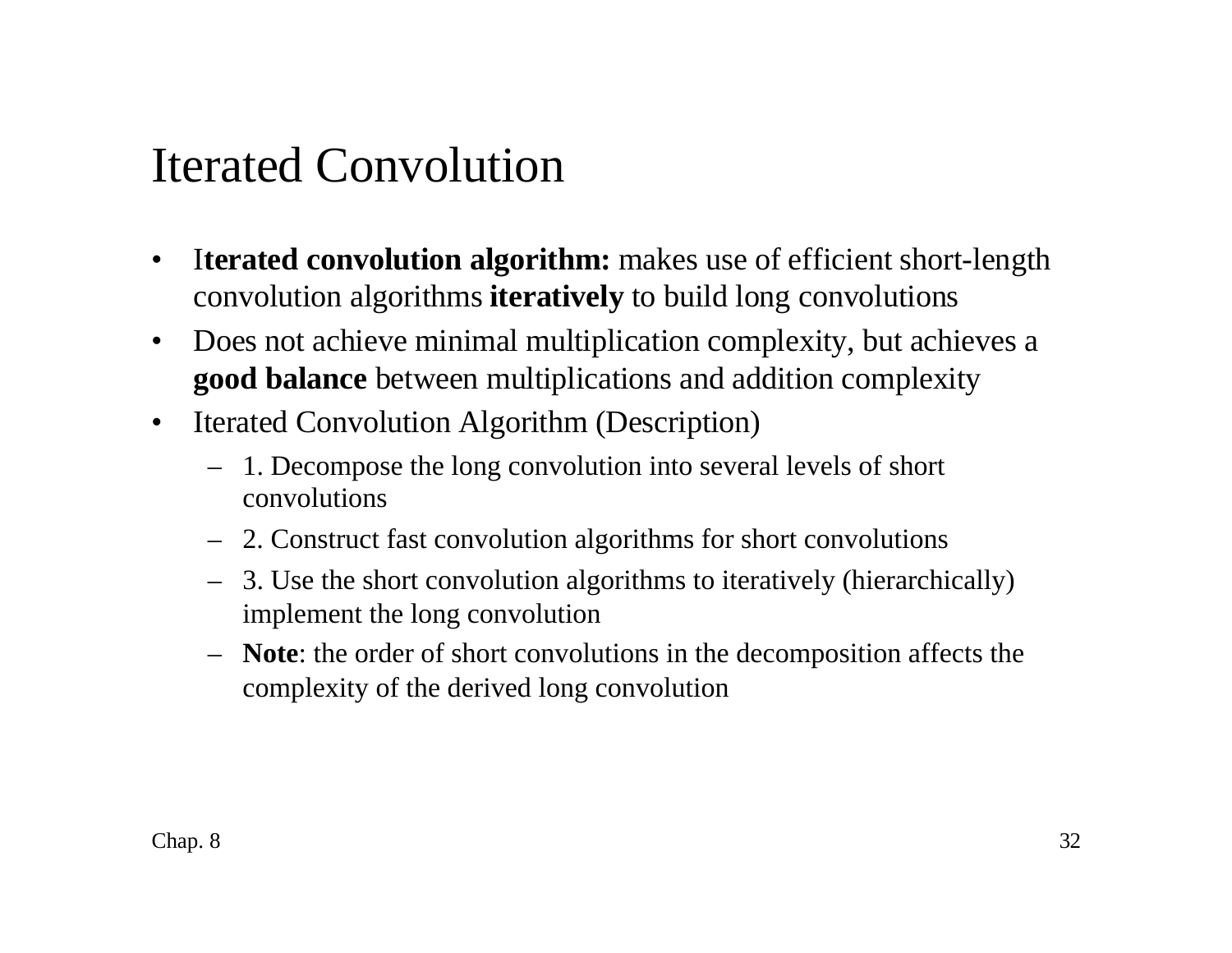- **Example-9** (Example 8.4.1, pp.245): Construct a 4X4 linear convolution algorithm using 2X2 short convolution
	- Let  $h(p) = h_0 + h_1 p + h_2 p^2 + h_3 p^3$ ,  $x(p) = x_0 + x_1 p + x_2 p^2 + x_3 p^3$ and  $s(p) = h(p)x(p)$ 3 2  $0^{+}$   $\lambda_1$   $P^{+}$   $\lambda_2$ 3 3  $h(p) = h_0 + h_1 p + h_2 p^2 + h_3 p^3$ ,  $x(p) = x_0 + x_1 p + x_2 p^2 + x_3 p^4$
	- First, we need to decompose the 4X4 convolution into a 2X2 convolution

- Define 
$$
h'_0(p) = h_0 + h_1 p
$$
,  $h'_1(p) = h_2 + h_3 p$   
\n $x'_0(p) = x_0 + x_1 p$ ,  $x'_1(p) = x_2 + x_3 p$ 

– Then, we have:

$$
h(p) = h'_{0}(p) + h'_{1}(p)p^{2}, \quad i.e., h(p) = h(p,q) = h'_{0}(p) + h'_{1}(p)q
$$
  
\n
$$
x(p) = x'_{0}(p) + x'_{1}(p)p^{2}, \quad i.e., x(p) = x(p,q) = x'_{0}(p) + x'_{1}(p)q
$$
  
\n
$$
s(p) = h(p)x(p) = h(p,q)x(p,q)
$$
  
\n
$$
= [h'_{0}(p) + h'_{1}(p)q] \cdot [x'_{0}(p) + x'_{1}(p)q]
$$
  
\n
$$
= h'_{0}(p)x'_{0}(p) + [h'_{0}(p)x'_{1}(p) + h'_{1}(p)x'_{0}(p)]q + h'_{1}(p)x'_{1}(p)q^{2}
$$
  
\n
$$
= s'_{0}(p) + s'_{1}(p)q + s'_{2}(p)q^{2} = s(p,q)
$$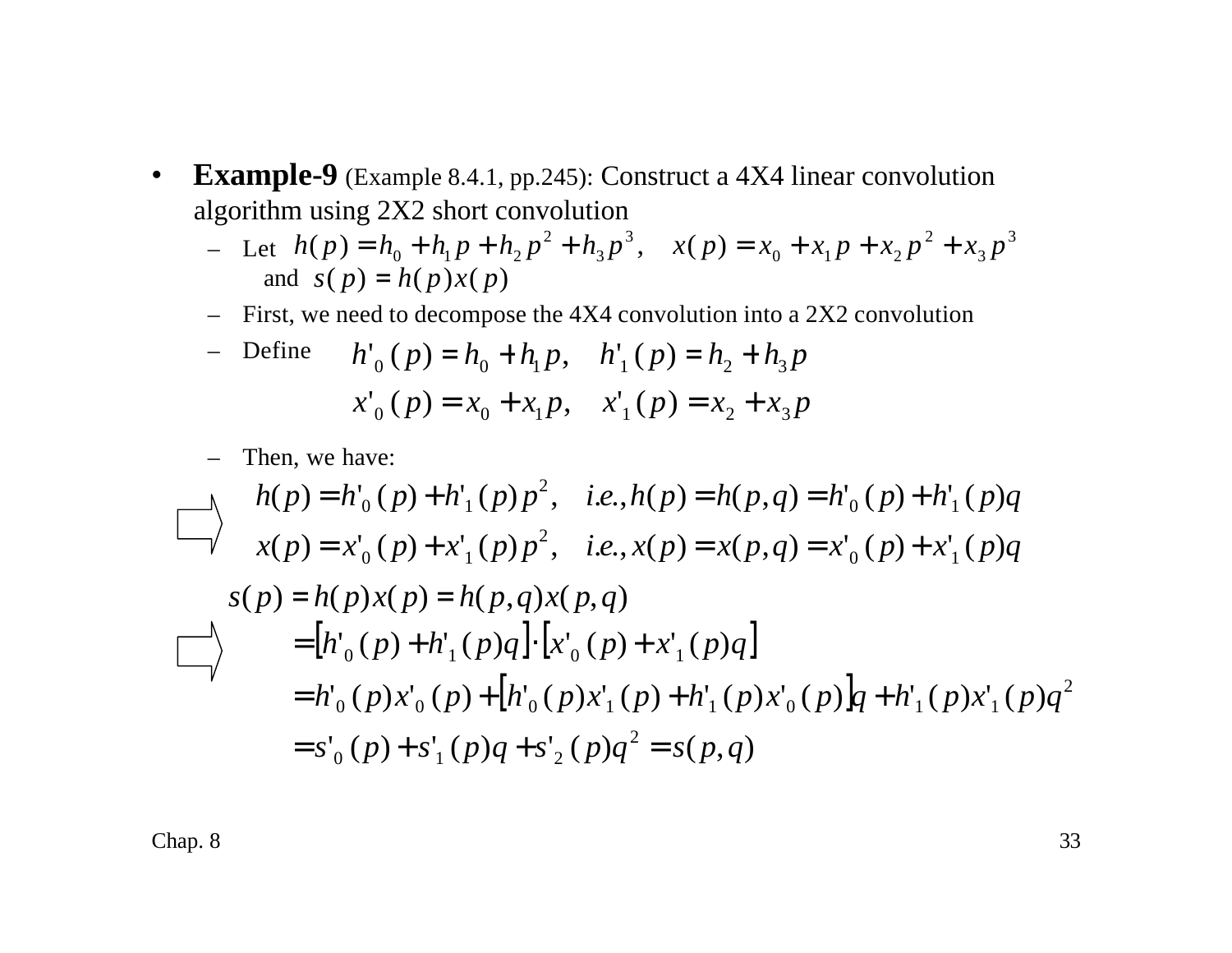- Example-9 (cont'd)
	- Therefore, the 4X4 convolution is decomposed into two levels of nested 2X2 convolutions
	- Let us start from the first convolution  $s'_0(p) = h'_0(p) \cdot x'_0(p)$ , we have:

$$
h'_0(p) \cdot x'_0(p) \equiv h'_0 \cdot x'_0 = (h_0 + h_1 p) \cdot (x_0 + x_1 p)
$$
  
=  $h_0 x_0 + h_1 x_1 p^2 + p [(h_0 + h_1) \cdot (x_0 + x_1) \cdot h_0 x_0 \cdot h_1 x_1]$ 

We have the following expression for the third convolution:  
\n
$$
s'_{2}(p) = h'_{1}(p) \cdot x'_{1}(p) = h'_{1} \cdot x'_{1} = (h_{2} + h_{3}p) \cdot (x_{2} + x_{3}p)
$$
\n
$$
= h_{2}x_{2} + h_{3}x_{3}p^{2} + p[(h_{2} + h_{3}) \cdot (x_{2} + x_{3}) - h_{2}x_{2} - h_{3}x_{3}]
$$
\nFor the second convolution, we get the following expression:  
\n
$$
s'_{1}(p) = h'_{0}(p) \cdot x'_{1}(p) + h'_{1}(p) \cdot x'_{0}(p) \equiv h'_{0} \cdot x'_{1} + h'_{1} \cdot x'_{0}
$$
\n
$$
= [(h'_{0} + h'_{1}) \cdot (x'_{0} + x'_{1}) - h'_{0} \cdot x'_{0} - h'_{1} \cdot x'_{1}]
$$

: multiplication v: addition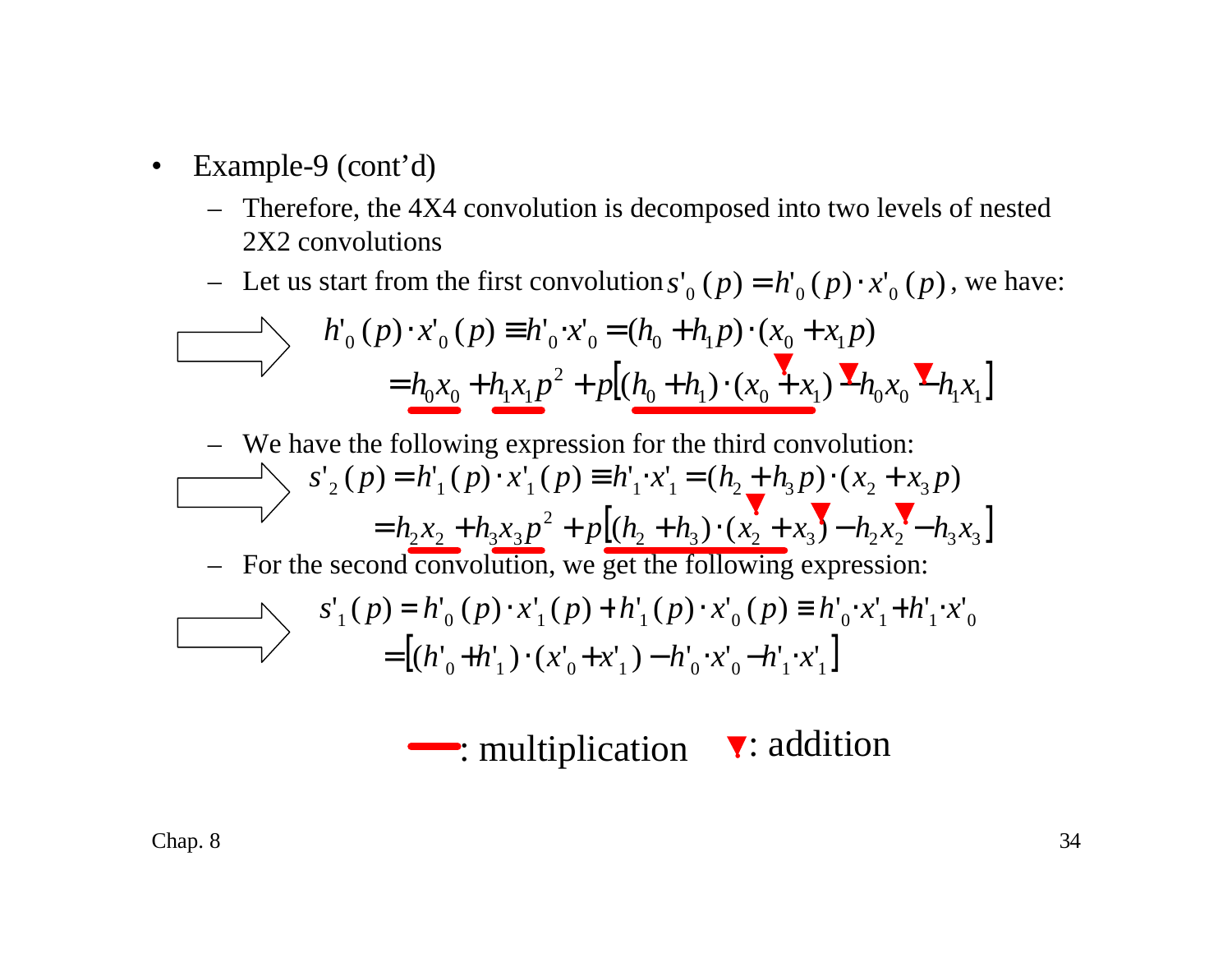• Example-9 (Cont'd)  
\n• For 
$$
[(h'_0 + h'_1) \cdot (x'_0 + x'_1)]
$$
, we have the following expression:  
\n
$$
\frac{\partial}{\partial x} \left\{ h'_0 + h'_1 \right\} \cdot (x'_0 + x'_1) = [(h_0 + h_2) + p(h_1 + h_3)] \cdot [(x_0 + x_2) + p(x_1 + x_3)]
$$
\n
$$
= (h_0 + h_2) \cdot (x_0 + x_2) + p^2 (h_1 + h_3) \cdot (x_1 + x_3)
$$
\n
$$
+ p[(h_0 + h_1 + h_2 + h_3) \cdot (x_0 + x_1 + x_2 + x_3)]
$$
\n
$$
\frac{\partial}{\partial x} [(h_0 + h_2) \cdot (x_0 + x_2) - (h_1 + h_3) \cdot (x_1 + x_3)]
$$

#### This requires 9 multiplications and 11 additions

– If we rewrite the three convolutions as the following expressions, then we can get the following table (see the next page):

$$
h'_0 x'_0 \equiv a_1 + p a_2 + p^2 a_3
$$
  
\n
$$
h'_1 x'_1 \equiv b_1 + p b_2 + p^2 b_3
$$
  
\n
$$
(h'_0 + h'_1) \cdot (x'_0 + x'_1) \equiv c_1 + p c_2 + p^2 c_3
$$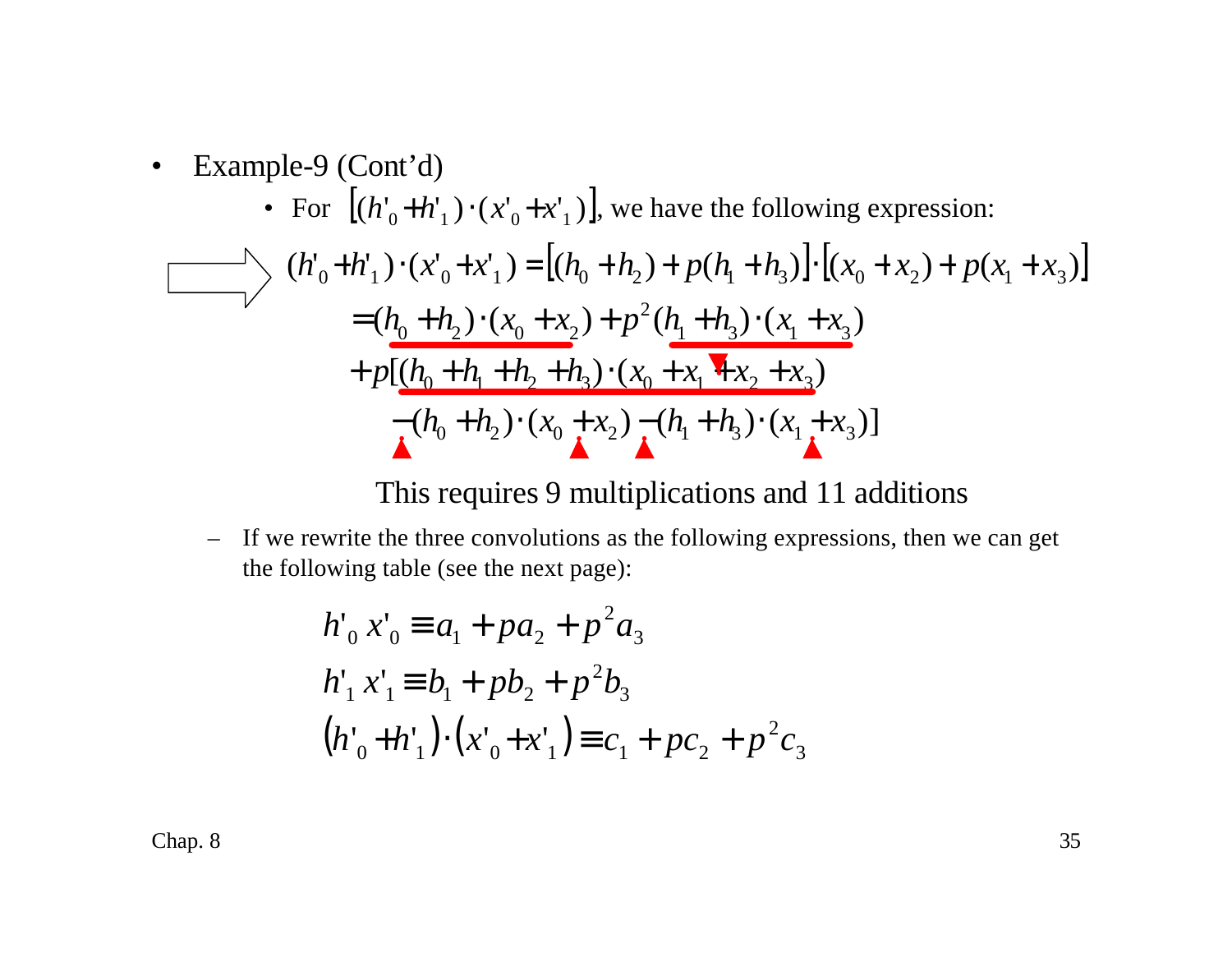• Example-9 (cont'd)

| $p^{0}$     |              |           | $\boldsymbol{r}$ |         | - 6<br>$\boldsymbol{n}$ |
|-------------|--------------|-----------|------------------|---------|-------------------------|
| $a_{\rm A}$ | $a_{\alpha}$ | $a_3$     |                  |         |                         |
|             |              |           | $c_{\gamma}$     |         |                         |
|             |              |           |                  | $v_{3}$ |                         |
|             |              | $- a_{1}$ | a <sub>2</sub>   | $a_3$   |                         |
|             |              |           |                  |         | Total 8 additions here  |

– Therefore, the total number of operations used in this 4X4 iterated convolution algorithm is 9 multiplications and 19 additions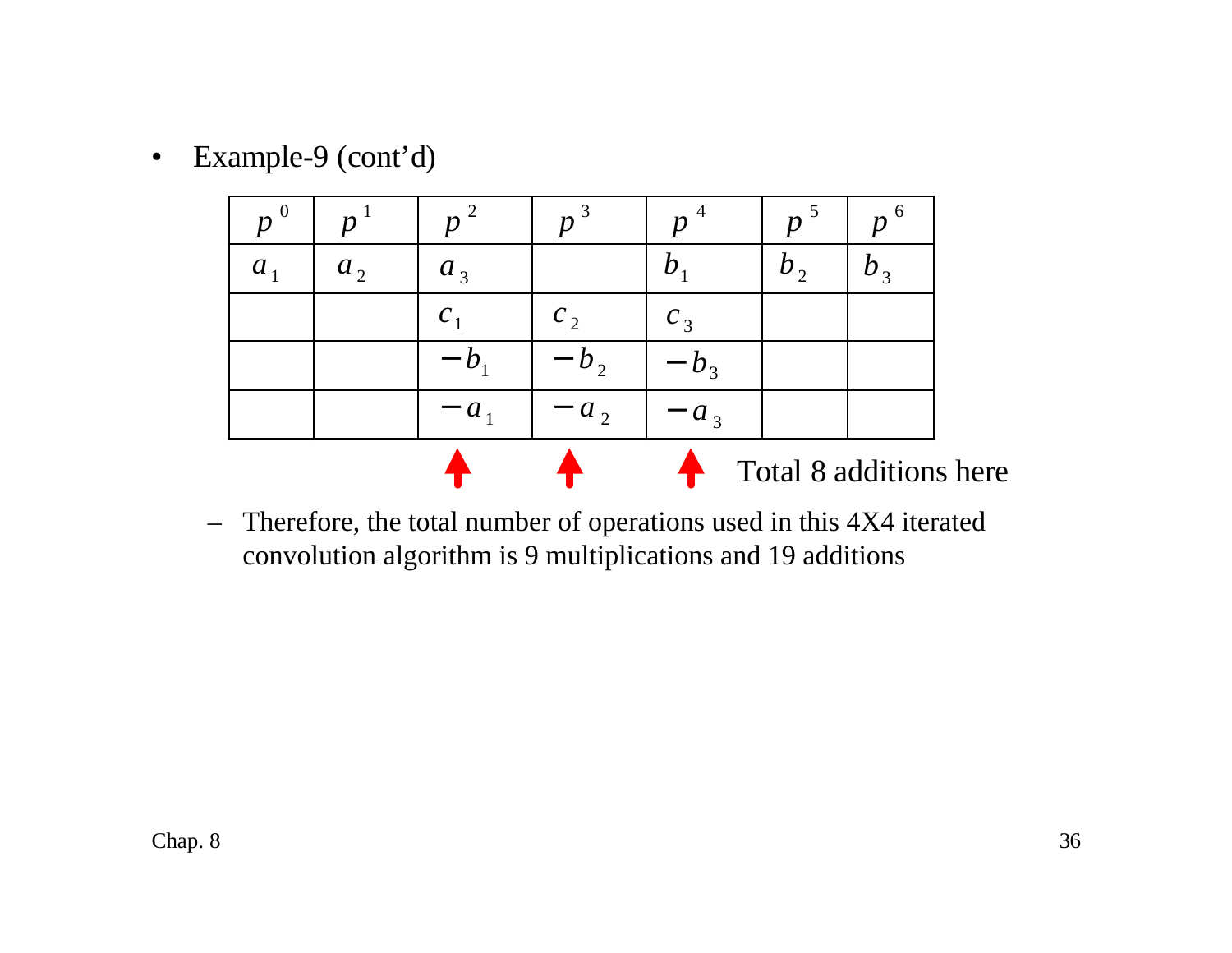## Cyclic Convolution

- Cyclic convolution: also known as circular convolution
- Let the filter coefficients be  $h = \{h_0, h_1, \dots, h_{n-1}\}$ , and the data sequence be  $x = \{x_0, x_1, \dots, x_{n-1}\}.$ 
	- The cyclic convolution can be expressed as  $S(p) = hO_n x = [h(p) \cdot x(p)] \text{mod}(p^n - 1)$
	- The output samples are given by

$$
s_i = \sum_{k=0}^{n-1} h_{((i-k))} x_k, \qquad i = 0, 1, \dots, n-1
$$

• where 
$$
((i-k))
$$
 denotes  $(i-k) \mod n$ 

• The cyclic convolution can be computed as a linear convolution reduced by modulo  $p^n - 1$ . (Notice that there are 2n-1 different output samples for this linear convolution). Alternatively, the cyclic convolution can be computed using CRT with  $m(p) = p^n - 1$ , which is much simpler.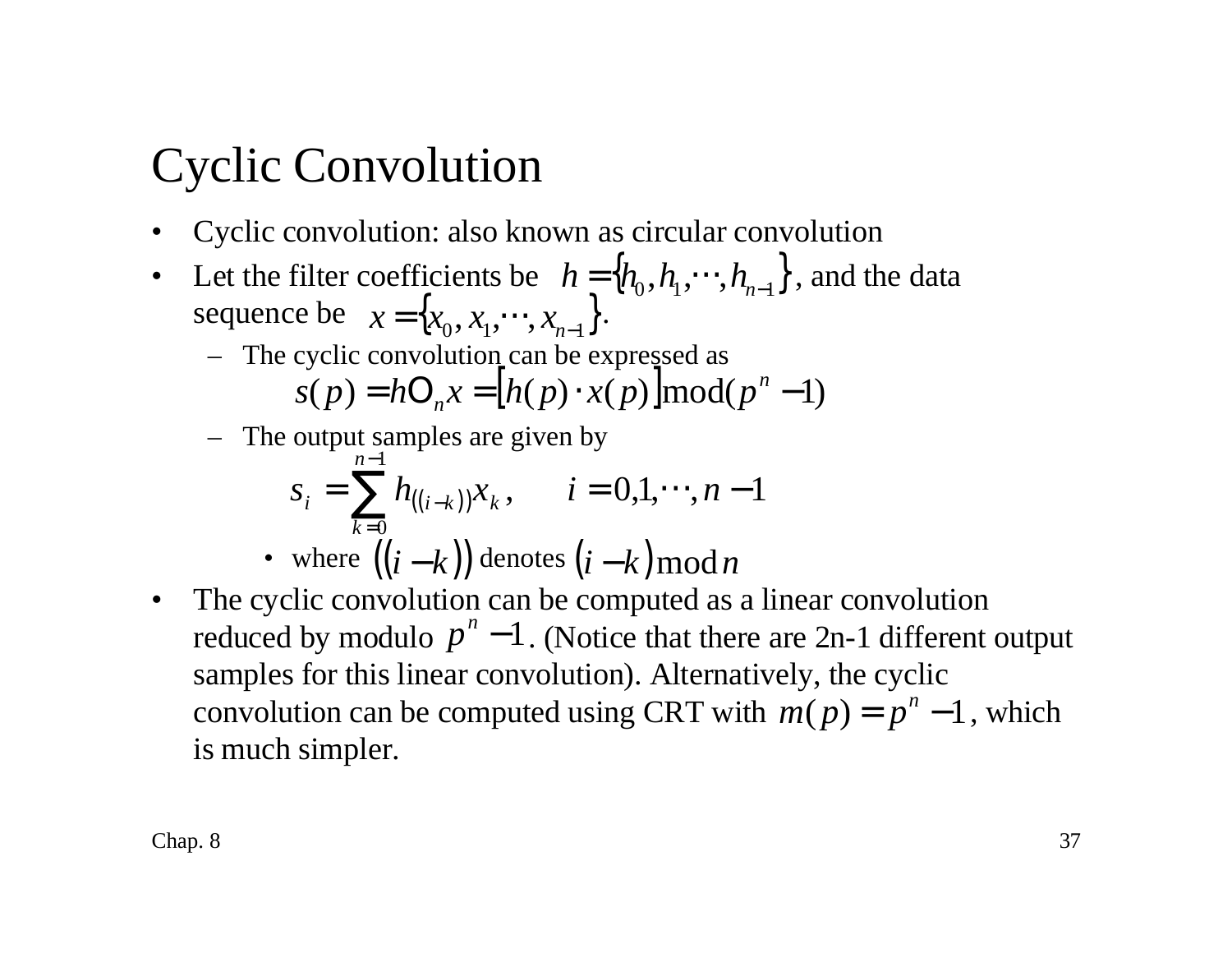• Example-10 (Example 8.5.1, p.246) Construct a 4X4 cyclic convolution algorithm using CRT with  $m(p) = p^4 - 1 = (p - 1)(p + 1)(p^2 + 1)$ 

- Let 
$$
h(p) = h_0 + h_1 p + h_2 p^2 + h_3 p^3
$$
,  $x(p) = x_0 + x_1 p + x_2 p^2 + x_3 p^3$   
- Let  $m^{(0)}(p) = p - 1$ ,  $m^{(1)}(p) = p + 1$ ,  $m^{(2)}(p) = p^2 + 1$ 

- Get the following table using the relationships 
$$
M^{(i)}(p) = m(p)/m^{(i)}(p)
$$
  
and  $N^{(i)}(p)M^{(i)}(p) + n^{(i)}(p)m^{(i)}(p) = 1$ 

| $m^{(i)}(p)$ | $M^{(i)}(p)$  | $n^{(i)}(p)$                           | $N^{(i)}(p)$ |
|--------------|---------------|----------------------------------------|--------------|
| $p-1$        |               | $p^3+p^2+p-1$ $-\frac{1}{4}(p^2+2p+3)$ |              |
| $p+1$        | $p^3-p^2+p-1$ | $\frac{1}{4}(p^2-2p+3)$                |              |
|              |               |                                        |              |

– Compute the residues

$$
h^{(0)}(p) = h_0 + h_1 + h_2 + h_3 = h_0^{(0)},
$$
  
\n
$$
h^{(1)}(p) = h_0 - h_1 + h_2 - h_3 = h_0^{(1)},
$$
  
\n
$$
h^{(2)}(p) = (h_0 - h_2) + (h_1 - h_3)p = h_0^{(2)} + h_1^{(2)}p
$$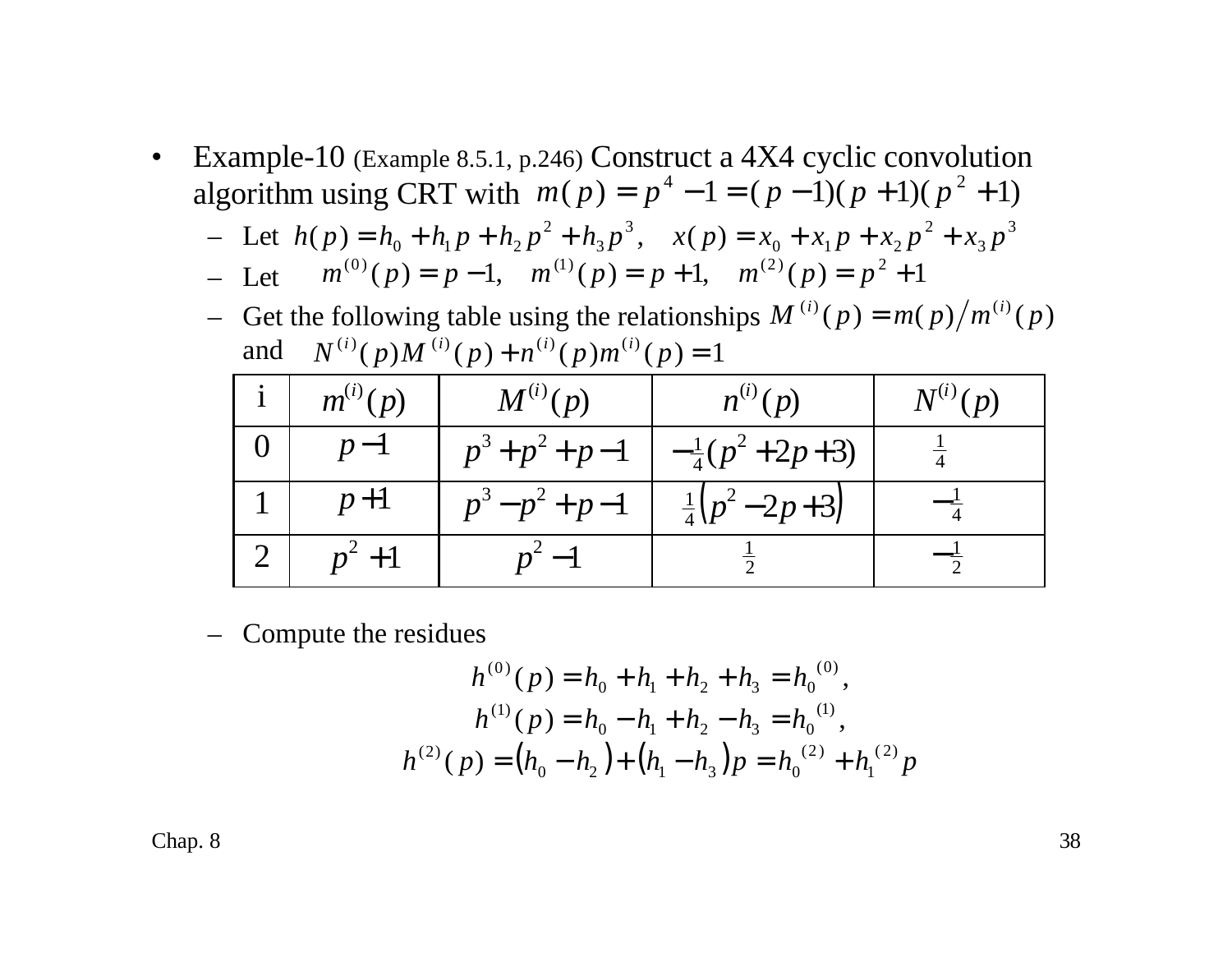• Example-10 (cont'd)  
\n
$$
x^{(0)}(p) = x_0 + x_1 + x_2 + x_3 = x_0^{(0)}
$$
  
\n $x^{(1)}(p) = x_0 - x_1 + x_2 - x_3 = x_0^{(1)}$   
\n $x^{(2)}(p) = (x_0 - x_2) + (x_1 - x_3)p = x_0^{(2)} + x_1^{(2)}p$   
\n $s^{(0)}(p) = h^{(0)}(p) \cdot x^{(0)}(p) = h_0^{(0)} \cdot x_0^{(0)} = s_0^{(0)}$   
\n $s^{(1)}(p) = h^{(1)}(p) \cdot x^{(1)}(p) = h_0^{(1)} \cdot x_0^{(1)} = s_0^{(1)}$   
\n $s^{(2)}(p) = s_0^{(2)} + s_1^{(2)}p = [h^{(2)}(p) \cdot x^{(2)}(p)] \mod (p^2 + 1)$   
\n- Since  $= (h_0^{(2)} \cdot x_0^{(2)} - h_1^{(2)} \cdot x_1^{(2)}) + p(h_0^{(2)}x_1^{(2)} + h_1^{(2)}x_0^{(2)})$   
\n $s_0^{(2)} = h_0^{(2)}x_0^{(2)} - h_1^{(2)}x_1^{(2)} = h_0^{(2)}(x_0^{(2)} + x_1^{(2)}) - (h_0^{(2)} + h_1^{(2)})x_1^{(2)}$ ,  
\n $s_1^{(2)} = h_0^{(2)}x_1^{(2)} + h_1^{(2)}x_0^{(2)} = h_0^{(2)}(x_0^{(2)} + x_1^{(2)}) + (h_1^{(2)} - h_0^{(2)})x_0^{(2)}$ ,  
\n- or in matrix-form  
\n
$$
\begin{bmatrix} s_0^{(2)} \\ s_1^{(2)} \end{bmatrix} = \begin{bmatrix} 1 & 0 & -1 \\ 1 & 1 & 0 \end{bmatrix} \begin{bmatrix} h_0^{(2)} & 0 & 0 \\ 0 & h_1^{(2)} - h_0^{(2)} & 0 \\ 0 & 0 & h_0^{(2)} + h_1^{(2)} \end{bmatrix} \begin{bmatrix} x_0^{(2)} + x_1^{(2)} \\ x_1^{(2)} \end{bmatrix}
$$

– Computations so far require 5 multiplications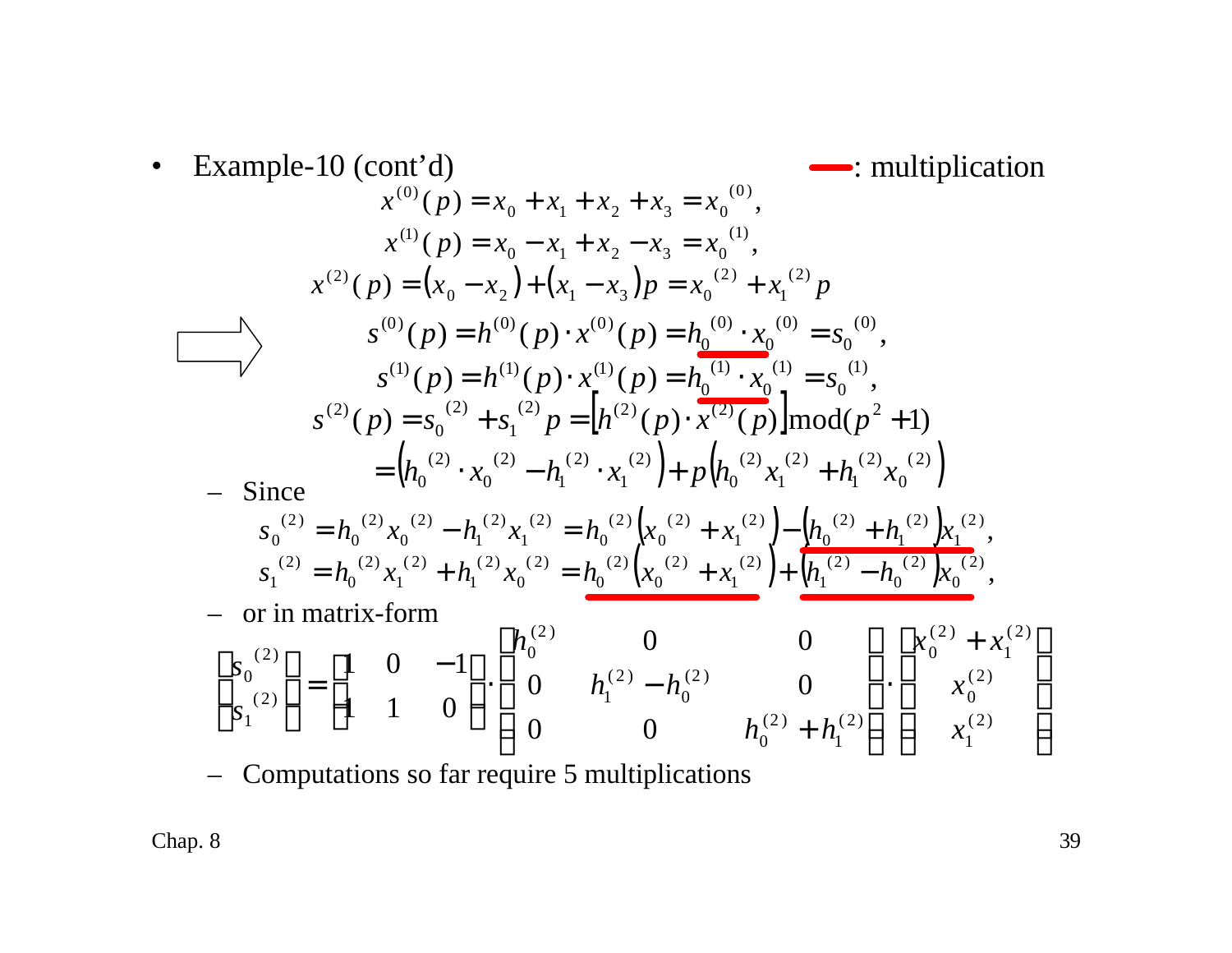• Example-10 (cont'd)

$$
\begin{split}\n&= \text{Then} \\
&S(p) = \sum_{i=0}^{2} s^{(i)}(p)N^{(i)}(p)M^{(i)}(p) \mod m^{(i)}(p) \\
&= \left[ s_0^{(0)} \left( \frac{p^3 + p^2 + p + 1}{4} \right) + s_0^{(1)} \left( \frac{p^3 - p^2 + p - 1}{-4} \right) + s_0^{(2)} \left( \frac{p^2 - 1}{-2} \right) \right] + s_1^{(2)} \left( p \cdot \frac{p^2 - 1}{-2} \right) \\
&= \left( \frac{s_0^{(0)}}{4} + \frac{s_0^{(1)}}{4} + \frac{s_0^{(2)}}{2} \right) + p \left( \frac{s_0^{(0)}}{4} - \frac{s_0^{(1)}}{4} + \frac{s_1^{(2)}}{2} \right) + p^2 \left( \frac{s_0^{(0)}}{4} + \frac{s_0^{(1)}}{4} - \frac{s_0^{(2)}}{2} \right) \\
&+ p^3 \left( \frac{1}{4} s_0^{(0)} - \frac{1}{4} s_0^{(1)} - \frac{1}{2} s_1^{(2)} \right)\n\end{split}
$$

– So, we have

$$
\begin{bmatrix} s_0 \\ s_1 \\ s_2 \\ s_3 \end{bmatrix} = \begin{bmatrix} 1 & 1 & 1 & 0 \\ 1 & -1 & 0 & 1 \\ 1 & 1 & -1 & 0 \\ 1 & -1 & 0 & -1 \end{bmatrix} \cdot \begin{bmatrix} \frac{1}{4} s_0^{(0)} \\ \frac{1}{4} s_0^{(1)} \\ \frac{1}{2} s_0^{(2)} \\ \frac{1}{2} s_1^{(2)} \end{bmatrix}
$$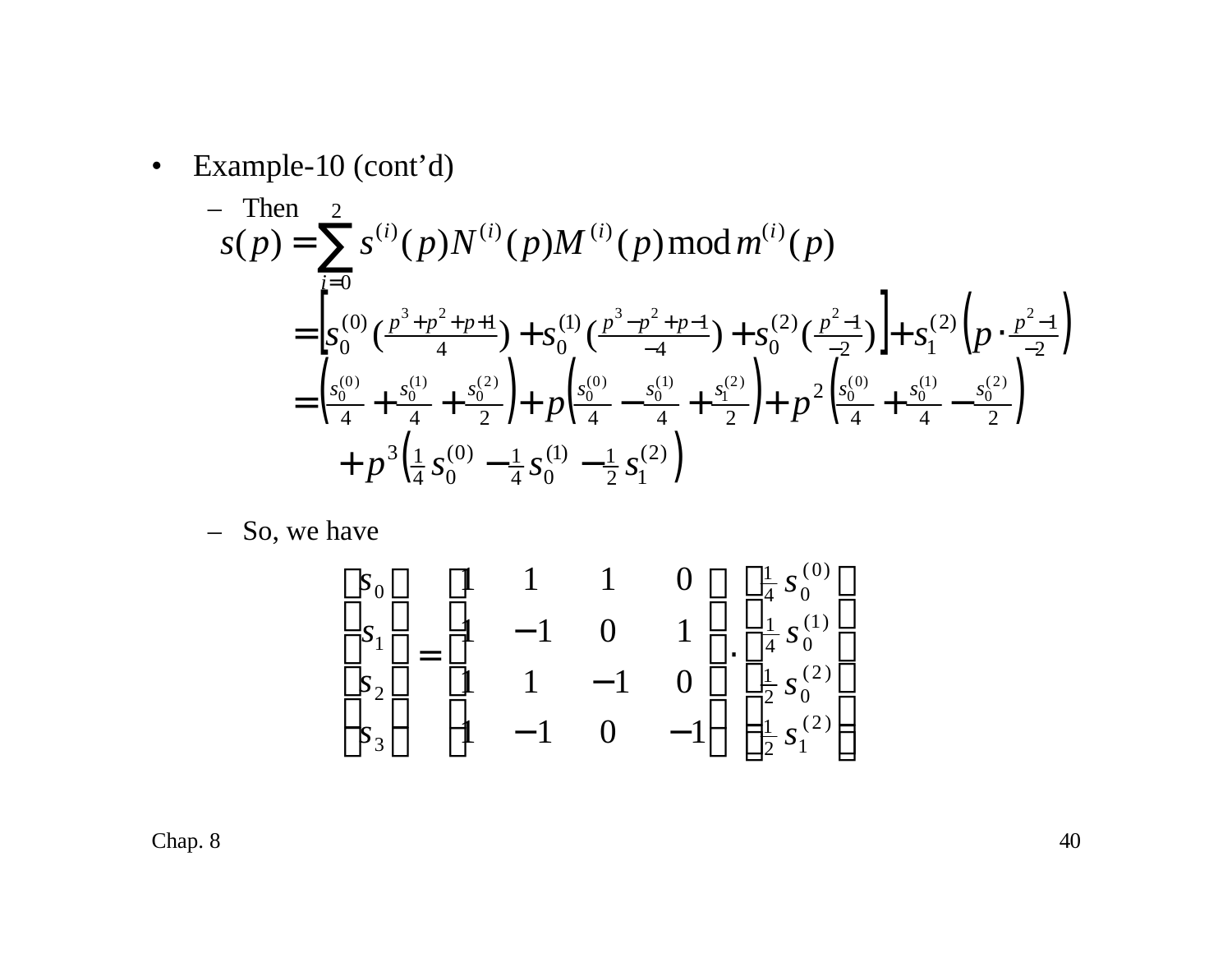• Example-10 
$$
(cont'd)
$$

– Notice that:

$$
\begin{bmatrix}\n\frac{1}{4} s_0^{(0)} \\
\frac{1}{4} s_0^{(1)} \\
\frac{1}{2} s_0^{(2)}\n\end{bmatrix} =\n\begin{bmatrix}\n1 & 0 & 0 & 0 & 0 \\
0 & 1 & 0 & 0 & 0 \\
0 & 0 & 1 & 0 & -1 \\
0 & 0 & 1 & 1 & 0\n\end{bmatrix}.
$$
\n
$$
\begin{bmatrix}\n\frac{1}{4} h_0^{(0)} & 0 & 0 & 0 & 0 \\
0 & \frac{1}{4} h_0^{(1)} & 0 & 0 & 0 \\
0 & 0 & \frac{1}{2} h_0^{(2)} & 0 & 0 \\
0 & 0 & 0 & \frac{1}{2} h_0^{(2)} & 0\n\end{bmatrix} \begin{bmatrix}\n\frac{1}{4} h_0^{(0)} & 0 & 0 & 0 \\
0 & 0 & 0 & \frac{1}{2} h_0^{(2)} & 0 \\
0 & 0 & 0 & 0 & 0 \\
0 & 0 & 0 & 0 & 0\n\end{bmatrix}.
$$

$$
\begin{bmatrix}\n0 & \frac{1}{4}h_0^{(1)} & 0 & 0 & 0 \\
0 & 0 & \frac{1}{2}h_0^{(2)} & 0 & 0 \\
0 & 0 & 0 & \frac{1}{2}(h_1^{(2)} - h_0^{(2)}) & 0 \\
0 & 0 & 0 & 0 & \frac{1}{2}(h_0^{(2)} - h_1^{(2)})\n\end{bmatrix}\n\begin{bmatrix}\nx_0^{(1)} \\
x_0^{(2)} + x_1^{(2)} \\
x_0^{(2)} \\
x_1^{(2)}\n\end{bmatrix}
$$

 $\overline{\phantom{a}}$ 

(1)

(0) 0

*x*

 $\overline{\phantom{a}}$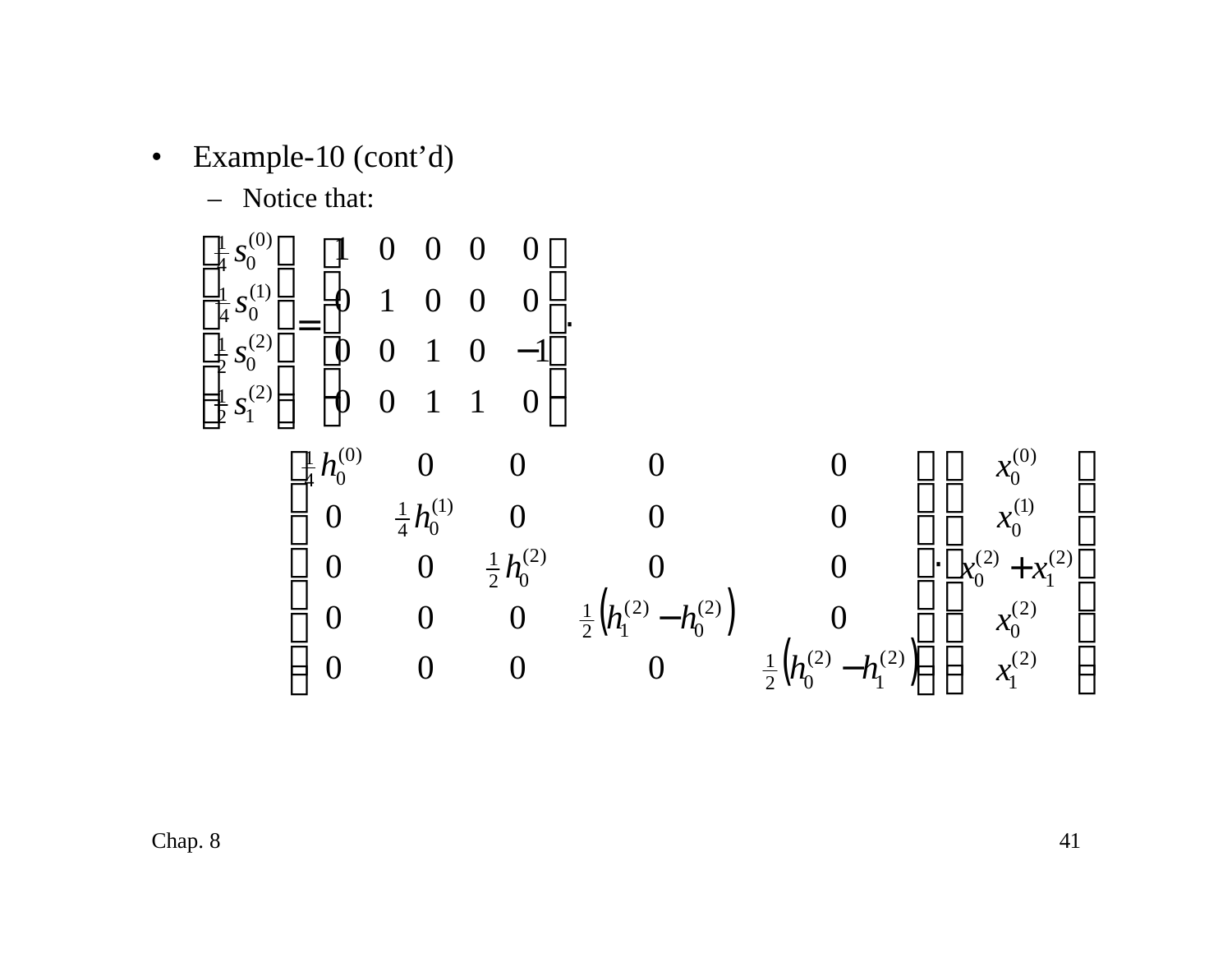- -

• Example-10 (cont'd)  
\n– Therefore, we have  
\n
$$
\begin{bmatrix}\ns_0 \\
s_1 \\
s_2 \\
s_3\n\end{bmatrix} = \begin{bmatrix}\n1 & 1 & 1 & 0 & -1 \\
1 & -1 & 1 & 1 & 0 \\
1 & 1 & -1 & 0 & 1 \\
1 & -1 & -1 & -1 & 0\n\end{bmatrix}.
$$
\n
$$
\begin{bmatrix}\n\frac{h_0 + h_1 + h_2 + h_3}{4} & 0 & 0 & 0 & 0 \\
0 & \frac{h_0 - h_1 + h_2 - h_3}{4} & 0 & 0 & 0 \\
0 & 0 & \frac{h_0 - h_2}{2} & 0 & 0 \\
0 & 0 & 0 & 0 & \frac{h_0 + h_1 + h_2 - h_3}{2}\n\end{bmatrix}.
$$
\n
$$
\begin{bmatrix}\n1 & 1 & 1 & 1 \\
1 & -1 & 1 & -1 \\
1 & -1 & 1 & -1 \\
1 & 0 & -1 & 0 \\
0 & 1 & 0 & -1\n\end{bmatrix} \cdot \begin{bmatrix}\nx_0 \\
x_1 \\
x_2 \\
x_3\n\end{bmatrix}
$$
\nChap. 8  
\n2  
\n1  
\n
$$
x_1
$$
\n
$$
x_2
$$
\n
$$
x_3
$$
\n
$$
x_4
$$
\n
$$
x_2
$$
\n
$$
x_3
$$
\n
$$
x_4
$$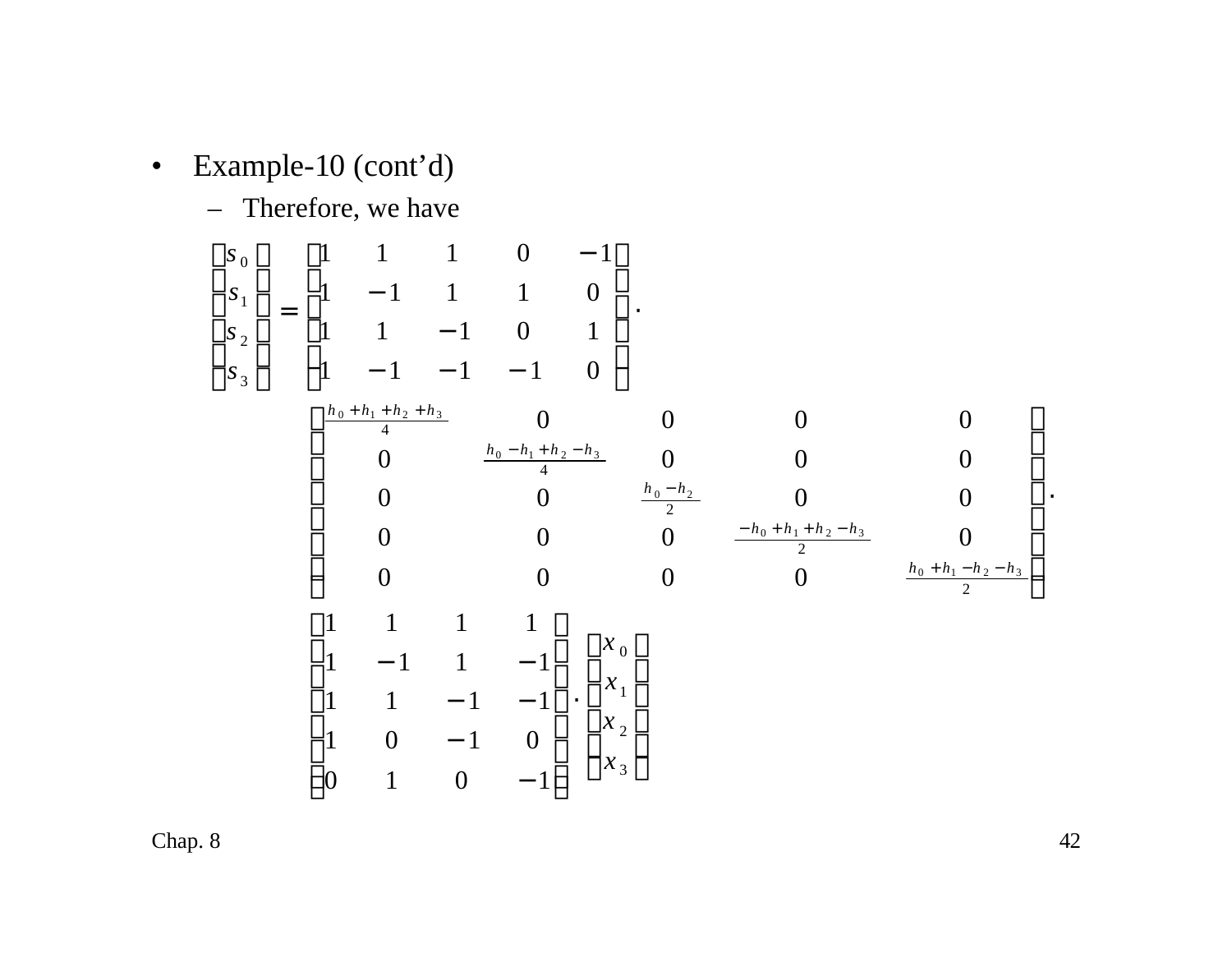- Example-10 (cont'd)
	- This algorithm requires 5 multiplications and 15 additions
	- The direct implementation requires 16 multiplications and 12 additions (see the following matrix-form. Notice that the cyclic convolution matrix is a circulant matrix)

$$
\begin{bmatrix} s_0 \\ s_1 \\ s_2 \\ s_3 \end{bmatrix} = \begin{bmatrix} h_0 & h_3 & h_2 & h_1 \\ h_1 & h_0 & h_3 & h_2 \\ h_2 & h_1 & h_0 & h_3 \\ h_3 & h_2 & h_1 & h_0 \end{bmatrix} \cdot \begin{bmatrix} x_0 \\ x_1 \\ x_2 \\ x_3 \end{bmatrix}
$$

- An efficient cyclic convolution algorithm can often be easily extended to construct efficient linear convolution
- Example-11 (Example 8.5.2, p.249) Construct a 3X3 linear convolution using 4X4 cyclic convolution algorithm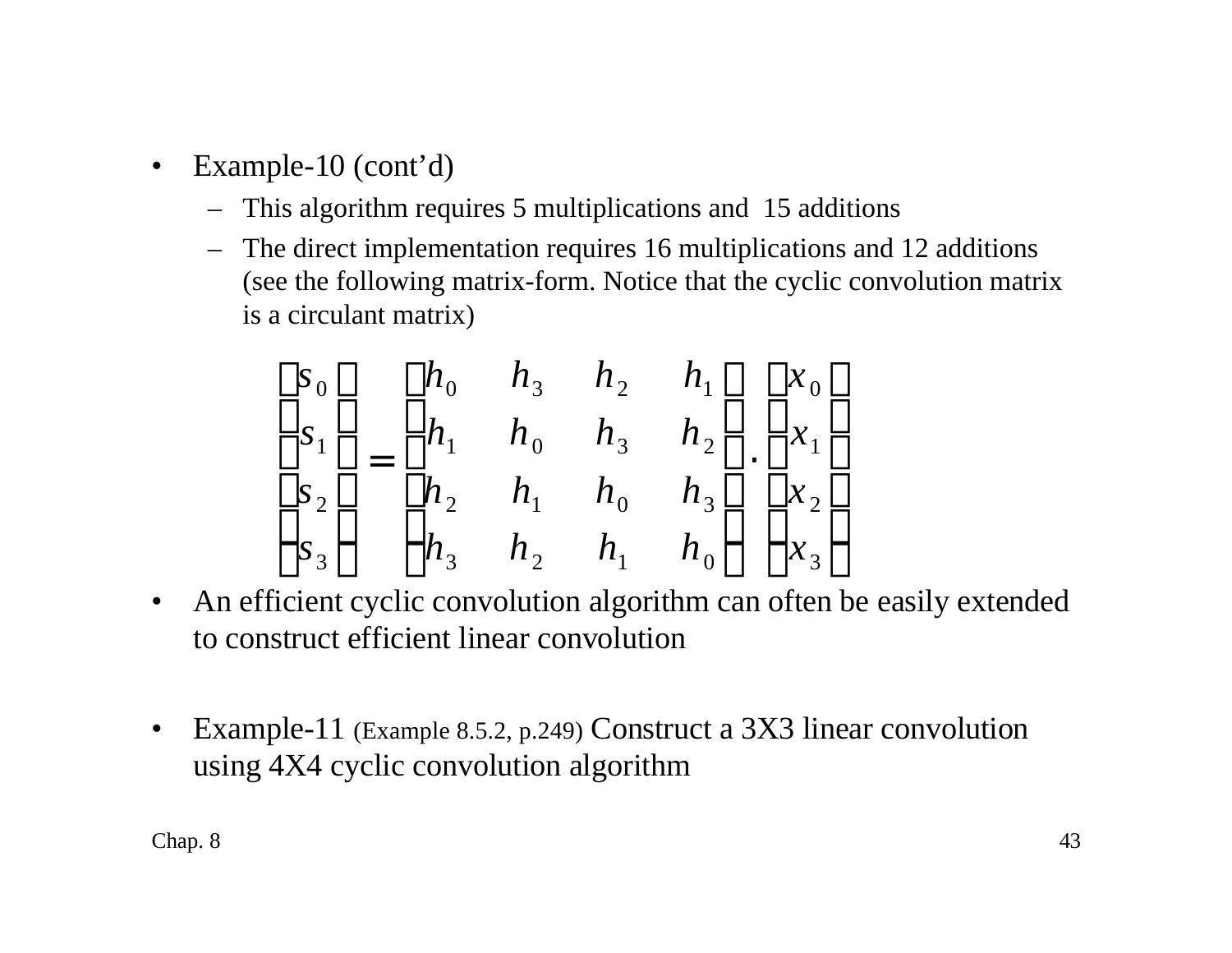- Example-11 (cont'd)
	- Let the 3-point coefficient sequence be  $h = \{h_0, h_1, h_2\}$ , and the 3-point data sequence be  $h = \{h_0, h_1, h_2\},\$  $x = \{x_0, x_1, x_2\}$
	- First extend them to 4-point sequences as:  $h = \{h_0, h_1, h_2, 0\}, \quad x = \{x_0, x_1, x_2, 0\}$
	- Then the 3X3 linear convolution of h and x is

$$
h \cdot x = \begin{bmatrix} h_0 x_0 \\ h_1 x_0 + h_0 x_1 \\ h_2 x_0 + h_1 x_1 + h_0 x_2 \\ h_2 x_1 + h_1 x_2 \\ h_2 x_2 \end{bmatrix} \quad h \text{O}_4 x = \begin{bmatrix} h_0 x_0 + h_2 x_2 \\ h_1 x_0 + h_0 x_1 \\ h_2 x_0 + h_1 x_1 + h_0 x_2 \\ h_2 x_1 + h_1 x_2 \end{bmatrix}
$$

- The 4X4 cyclic convolution of h and x, i.e.  $hO_4x$ , is:

 $\mathbb{R}$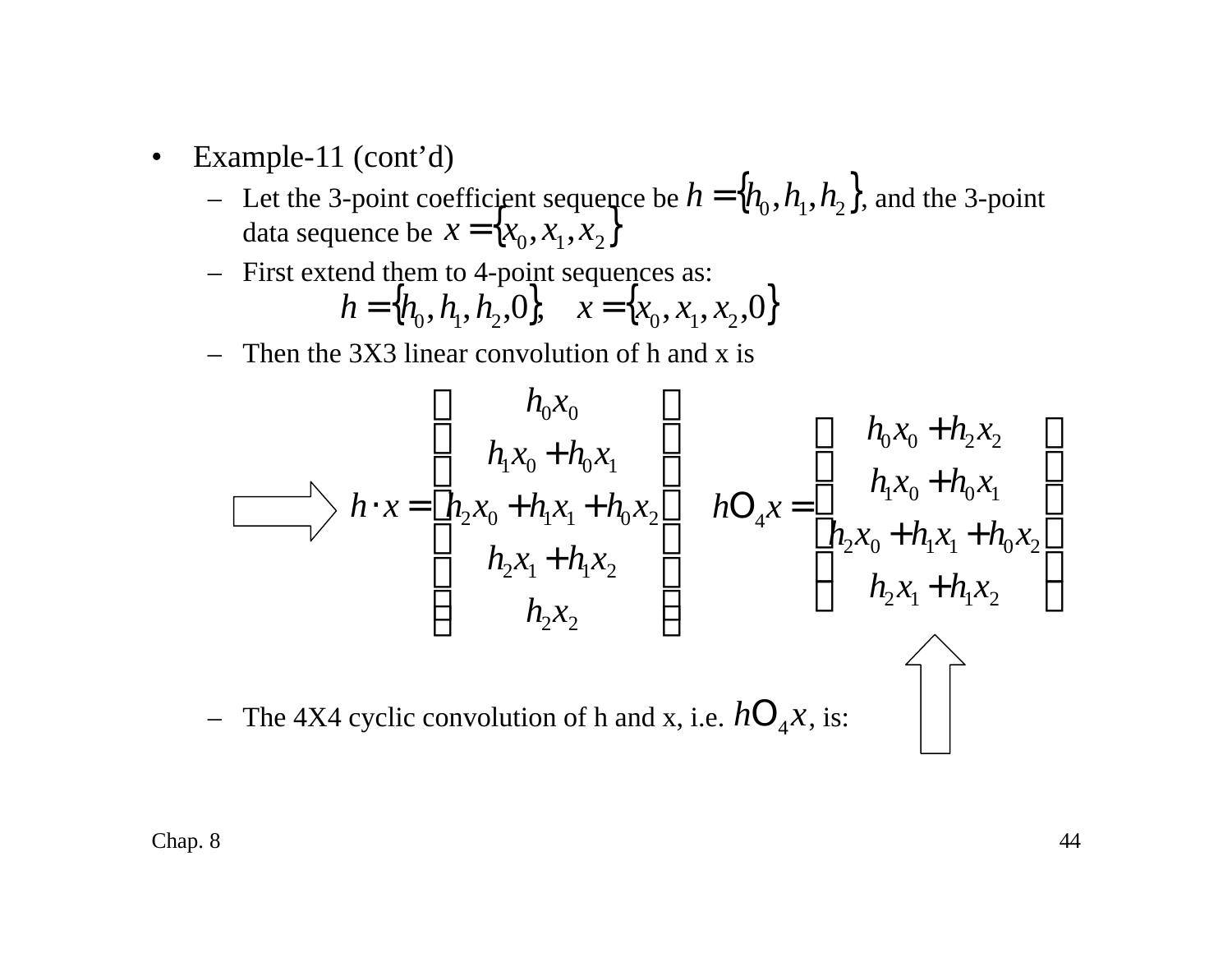- Example-11 (cont'd)
	- $\therefore$  Therefore, we have  $s(p) = h(p) \cdot x(p) = hO_n x + h_2 x_2 (p^4 1)$
	- Using the result of Example-10 for  $hO_4x$ , the following convolution algorithm for 3X3 linear convolution is obtained:

$$
\begin{bmatrix} s_0 \\ s_1 \\ s_2 \\ s_3 \\ s_4 \end{bmatrix} = \begin{bmatrix} 1 & 1 & 1 & 0 & -1 & -1 \\ 1 & -1 & 1 & 1 & 0 & 0 \\ 1 & 1 & -1 & 0 & 1 & 0 \\ 1 & -1 & -1 & -1 & 0 & 0 \\ 0 & 0 & 0 & 0 & 0 & 1 \end{bmatrix}.
$$

(continued on the next page)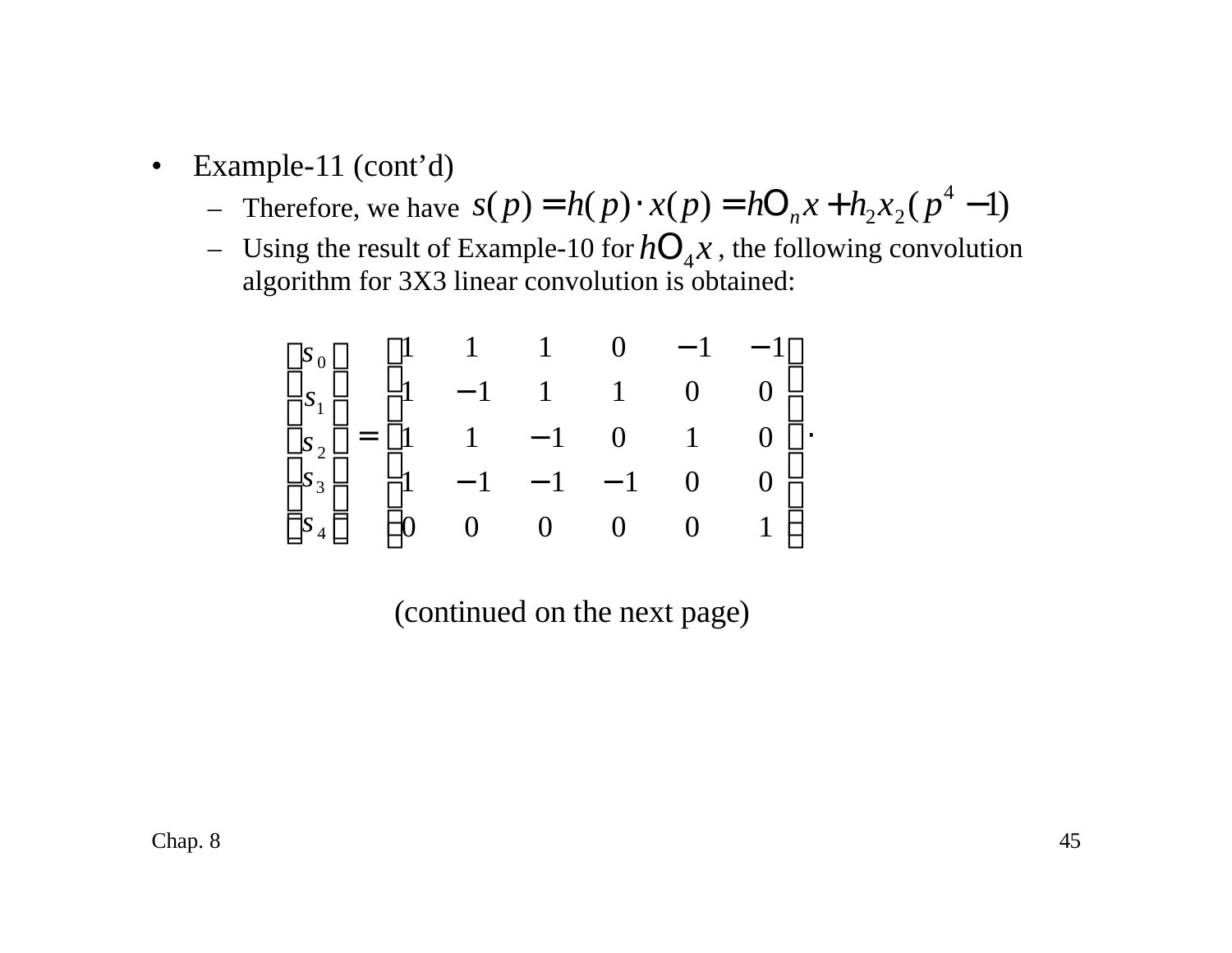• Example-11 (cont'd)  
\n
$$
\begin{bmatrix}\n\frac{h_0 + h_1 + h_2}{4} & 0 & 0 & 0 & 0 & 0 \\
0 & \frac{h_0 - h_1 + h_2}{4} & 0 & 0 & 0 & 0 \\
0 & 0 & \frac{h_0 - h_2}{2} & 0 & 0 & 0 \\
0 & 0 & 0 & \frac{-h_0 + h_1 + h_2}{2} & 0 & 0 \\
0 & 0 & 0 & 0 & \frac{h_0 + h_1 - h_2}{2} & 0 \\
0 & 0 & 0 & 0 & 0 & h_2\n\end{bmatrix}
$$
\n
$$
\begin{bmatrix}\n1 & 1 & 1 \\
1 & -1 & 1 \\
1 & 1 & -1 \\
1 & 0 & -1 \\
0 & 1 & 0 \\
0 & 0 & 1\n\end{bmatrix}\n\cdot\n\begin{bmatrix}\nx_0 \\
x_1 \\
x_2\n\end{bmatrix}
$$
\nChap. 8  
\n46  
\n46  
\n47  
\n48  
\n49  
\n40  
\n40  
\n41  
\n42  
\n43  
\n44  
\n45  
\n46  
\n48  
\n49  
\n40  
\n41  
\n42  
\n43  
\n44  
\n45  
\n46  
\n48  
\n49  
\n40  
\n41  
\n42  
\n43  
\n44  
\n45  
\n46  
\n48  
\n49  
\n40  
\n41  
\n42  
\n43  
\n44  
\n45  
\n46  
\n48  
\n49  
\n40  
\n41  
\n42  
\n43  
\n44  
\n45  
\n46  
\n48  
\n49  
\n40  
\n41  
\n42  
\n43  
\n44  
\n45  
\n46  
\n47  
\n48  
\n49  
\n40  
\n41  
\n42  
\n43  
\n44  
\n45  
\n46  
\n47  
\n48  
\n49  
\n40  
\n41  
\n42  
\n43  
\n45  
\n46  
\n47  
\n48  
\n49  
\n40  
\n41  
\n42  
\n43  
\n44  
\n45  
\n46  
\n47  
\n48  
\n49  
\n40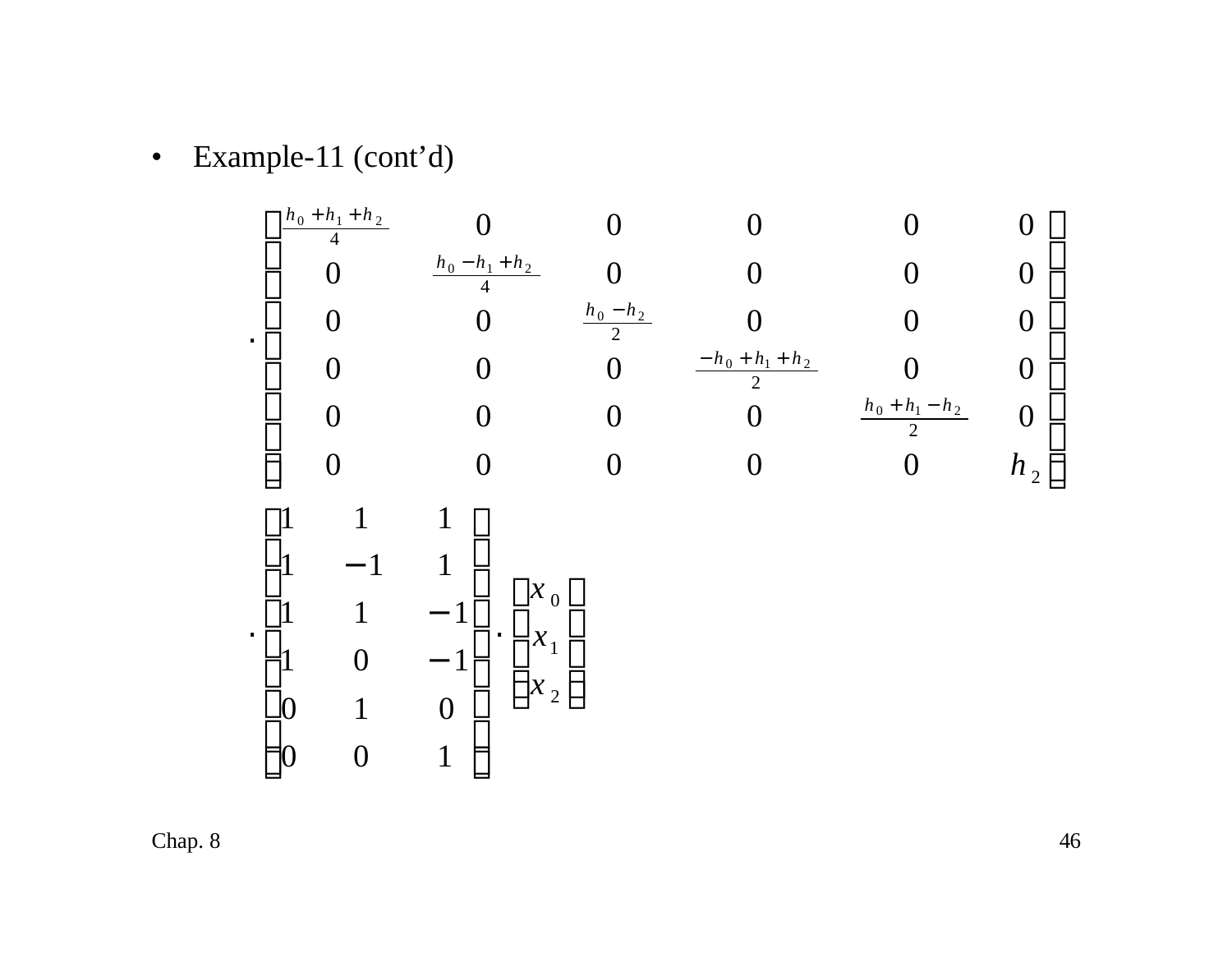- Example-11 (cont'd)
	- So, this algorithm requires 6 multiplications and 16 additions
- Comments:
	- In general, an efficient linear convolution can be used to obtain an efficient cyclic convolution algorithm. Conversely, an efficient cyclic convolution algorithm can be used to derive an efficient linear convolution algorithm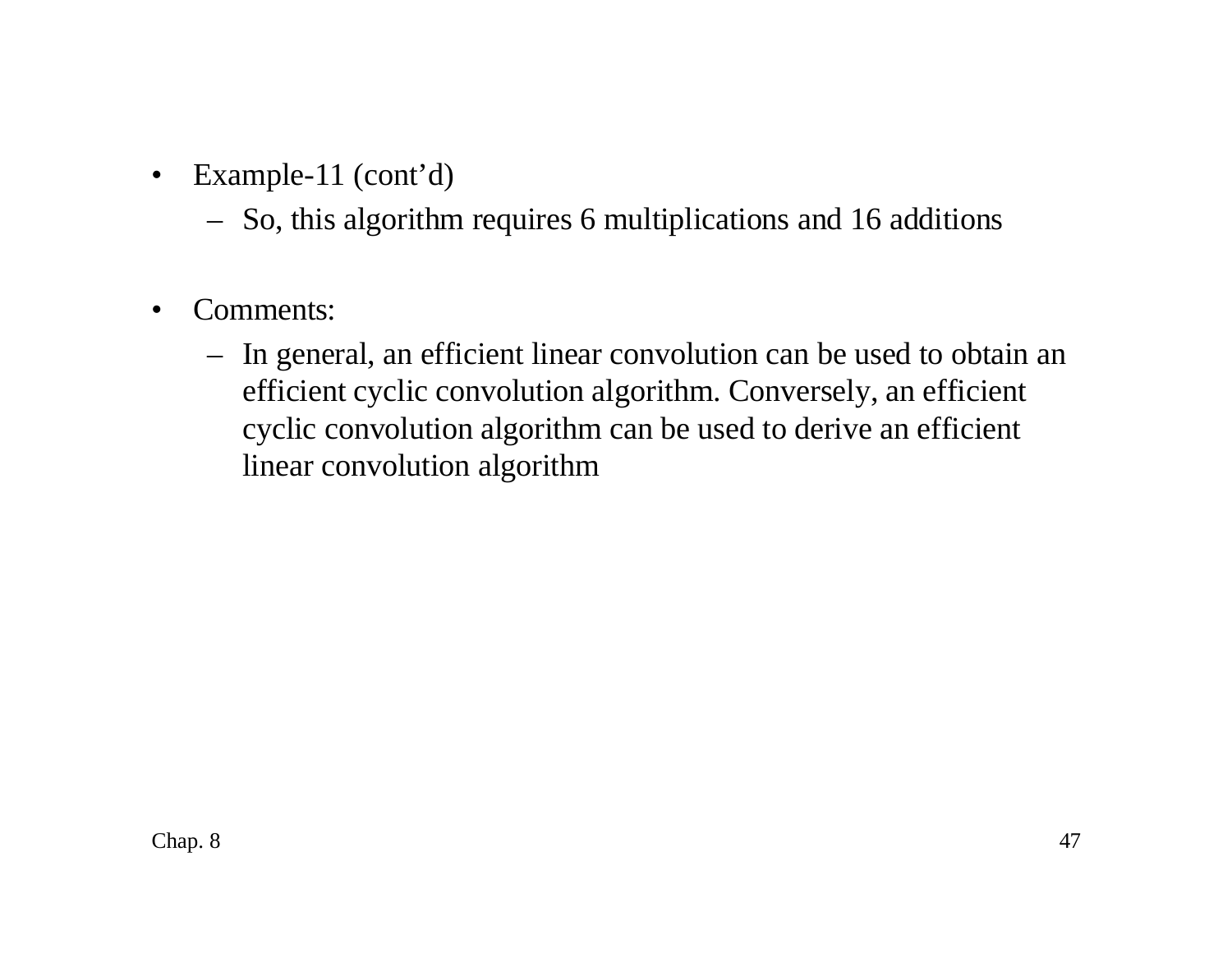# **Design of fast convolution algorithm by inspection**

- When the Cook-Toom or the Winograd algorithms can not generate an efficient algorithm, sometimes a clever factorization by inspection may generate a better algorithm
- Example-12 (Example 8.6.1, p.250) Construct a 3X3 fast convolution algorithm by inspection
	- The 3X3 linear convolution can be written as follows, which requires 9 multiplications and 4 additions

$$
\begin{bmatrix}\ns_0 \\
s_1 \\
s_2 \\
s_3 \\
s_4\n\end{bmatrix} =\n\begin{bmatrix}\nh_0 x_0 \\
h_1 x_0 + h_0 x_1 \\
h_2 x_0 + h_1 x_1 + h_0 x_2 \\
h_2 x_1 + h_1 x_2 \\
h_2 x_2\n\end{bmatrix}
$$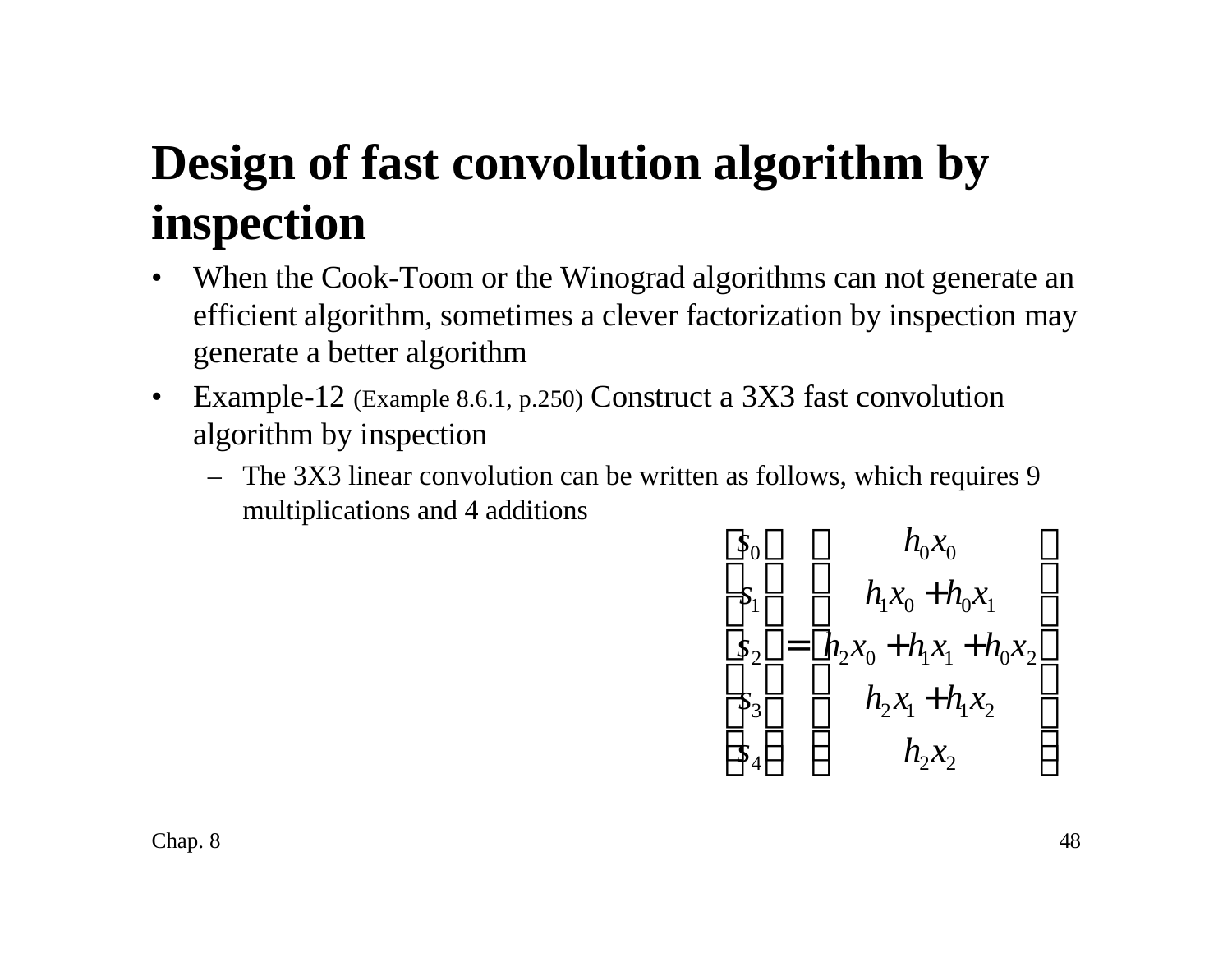- Example-12 (cont'd)
	- Using the following identities:

$$
s_1 = h_1 x_0 + h_0 \cdot x_1 = (h_0 + h_1) \cdot (x_0 + x_1) - h_0 x_0 - h_1 x_1
$$
  
\n
$$
s_2 = h_2 x_0 + h_1 x_1 + h_0 x_2 = (h_0 + h_2)(x_0 + x_2) - h_0 x_0 + h_1 x_1 - h_2 x_2
$$
  
\n
$$
s_3 = h_2 x_1 + h_1 x_2 = (h_1 + h_2)(x_1 + x_2) - h_1 x_1 - h_2 x_2
$$

– The 3X3 linear convolution can be written as:

$$
\begin{bmatrix} s_0 \\ s_1 \\ s_2 \\ s_3 \\ s_4 \end{bmatrix} = \begin{bmatrix} 1 & 0 & 0 & 0 & 0 & 0 \\ -1 & -1 & 0 & 1 & 0 & 0 \\ -1 & 1 & -1 & 0 & 1 & 0 \\ 0 & -1 & -1 & 0 & 0 & 1 \\ 0 & 0 & 1 & 0 & 0 & 0 \end{bmatrix}.
$$
 (continued on the next page)